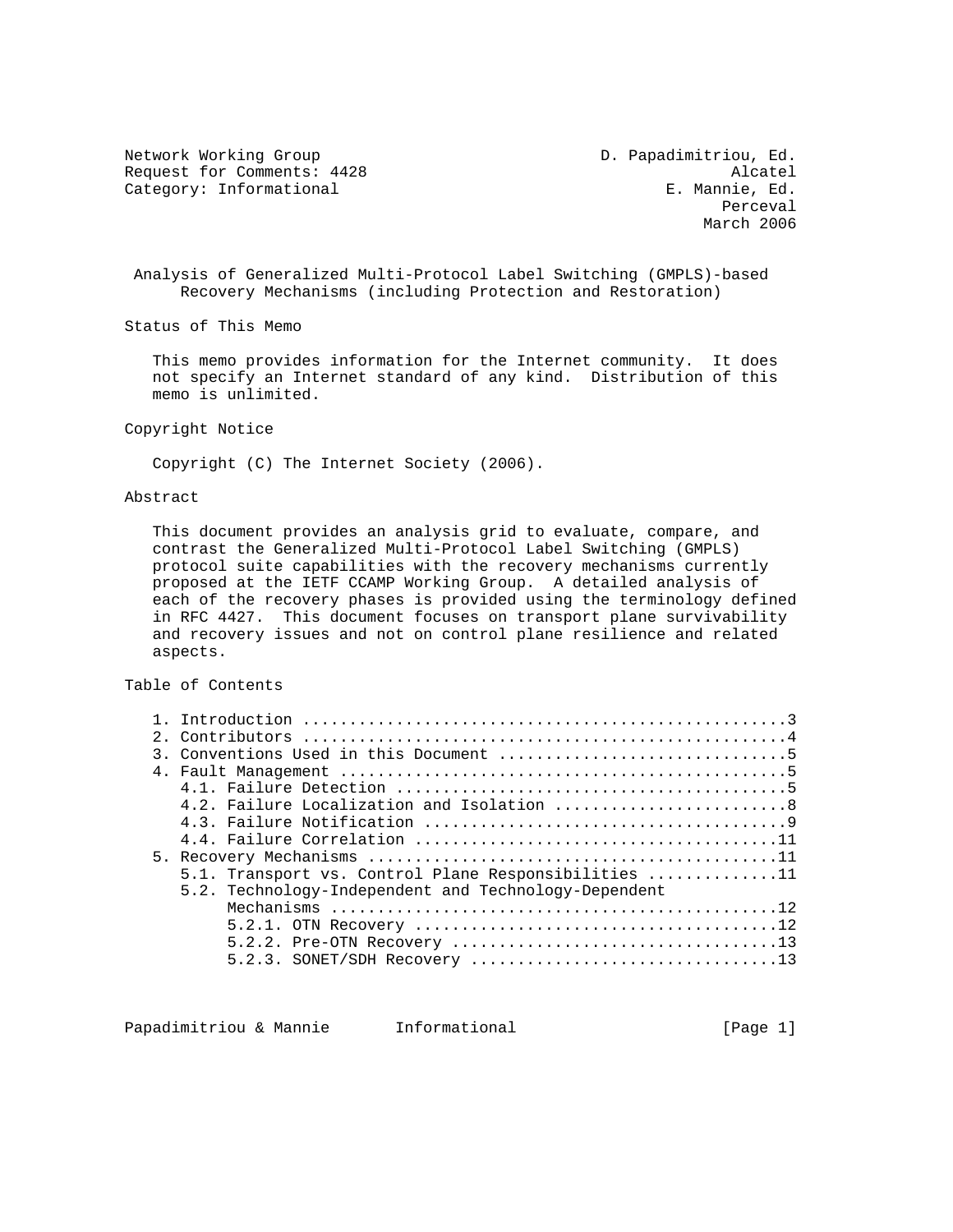|  | 5.3. Specific Aspects of Control Plane-Based Recovery |
|--|-------------------------------------------------------|
|  |                                                       |
|  | 5.3.1. In-Band vs. Out-Of-Band Signaling 14           |
|  | 5.3.2. Uni- vs. Bi-Directional Failures 15            |
|  | 5.3.3. Partial vs. Full Span Recovery 17              |
|  | 5.3.4. Difference between LSP, LSP Seqment and        |
|  |                                                       |
|  | 5.4. Difference between Recovery Type and Scheme 19   |
|  |                                                       |
|  |                                                       |
|  |                                                       |
|  | 5.5.3. Pre-Planned LSP Restoration 24                 |
|  | 5.5.4. LSP Segment Restoration 25                     |
|  |                                                       |
|  |                                                       |
|  |                                                       |
|  |                                                       |
|  |                                                       |
|  | 7.1. Horizontal Hierarchy (Partitioning) 28           |
|  | 7.2. Vertical Hierarchy (Layers) 28                   |
|  | 7.2.1. Recovery Granularity 30                        |
|  |                                                       |
|  |                                                       |
|  |                                                       |
|  |                                                       |
|  | 8.1. Fast Convergence (Detection/Correlation and      |
|  |                                                       |
|  | 8.2. Efficiency (Recovery Switching Time) 34          |
|  |                                                       |
|  |                                                       |
|  | 8.4.1. Recovery Resource Sharing 37                   |
|  | 8.4.2. Recovery Resource Sharing and SRLG Recovery 39 |
|  | 8.4.3. Recovery Resource Sharing, SRLG                |
|  | Disjointness and Admission Control 40                 |
|  |                                                       |
|  |                                                       |
|  |                                                       |
|  |                                                       |
|  |                                                       |
|  | 12.2. Informative References 44                       |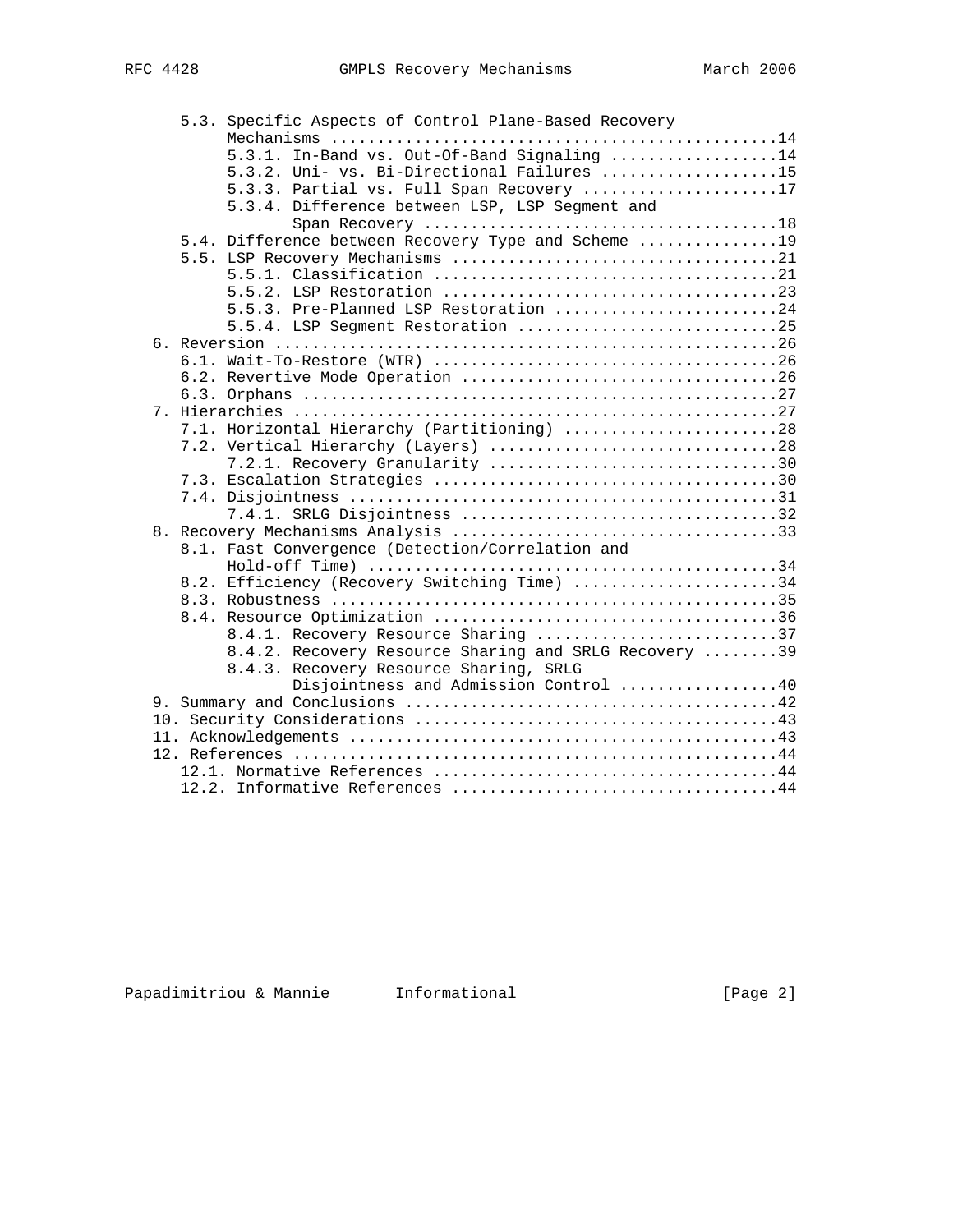# 1. Introduction

 This document provides an analysis grid to evaluate, compare, and contrast the Generalized MPLS (GMPLS) protocol suite capabilities with the recovery mechanisms proposed at the IETF CCAMP Working Group. The focus is on transport plane survivability and recovery issues and not on control-plane-resilience-related aspects. Although the recovery mechanisms described in this document impose different requirements on GMPLS-based recovery protocols, the protocols' specifications will not be covered in this document. Though the concepts discussed are technology independent, this document implicitly focuses on SONET [T1.105]/SDH [G.707], Optical Transport Networks (OTN) [G.709], and pre-OTN technologies, except when specific details need to be considered (for instance, in the case of failure detection).

 A detailed analysis is provided for each of the recovery phases as identified in [RFC4427]. These phases define the sequence of generic operations that need to be performed when a LSP/Span failure (or any other event generating such failures) occurs:

- Phase 1: Failure Detection
- Phase 2: Failure Localization (and Isolation)
- Phase 3: Failure Notification
- Phase 4: Recovery (Protection or Restoration)
- Phase 5: Reversion (Normalization)

 Together, failure detection, localization, and notification phases are referred to as "fault management". Within a recovery domain, the entities involved during the recovery operations are defined in [RFC4427]; these entities include ingress, egress, and intermediate nodes. The term "recovery mechanism" is used to cover both protection and restoration mechanisms. Specific terms such as "protection" and "restoration" are used only when differentiation is required. Likewise the term "failure" is used to represent both signal failure and signal degradation.

 In addition, when analyzing the different hierarchical recovery mechanisms including disjointness-related issues, a clear distinction is made between partitioning (horizontal hierarchy) and layering (vertical hierarchy). In order to assess the current GMPLS protocol capabilities and the potential need for further extensions, the dimensions for analyzing each of the recovery mechanisms detailed in this document are introduced. This document concludes by detailing the applicability of the current GMPLS protocol building blocks for recovery purposes.

Papadimitriou & Mannie 1nformational 1999 (Page 3)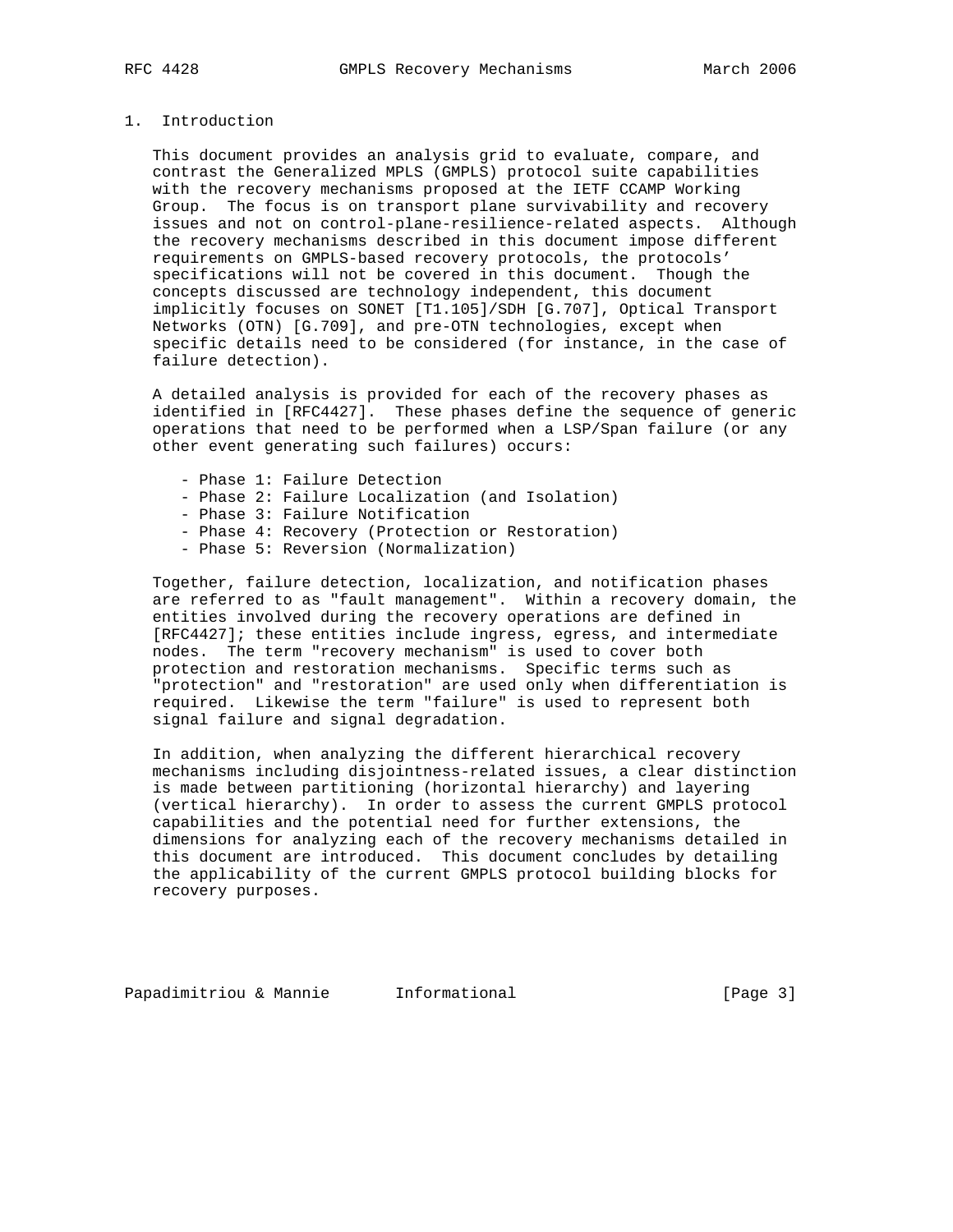# 2. Contributors

 This document is the result of the CCAMP Working Group Protection and Restoration design team joint effort. Besides the editors, the following are the authors that contributed to the present memo:

 Deborah Brungard (AT&T) 200 S. Laurel Ave. Middletown, NJ 07748, USA

EMail: dbrungard@att.com

Sudheer Dharanikota

EMail: sudheer@ieee.org

 Jonathan P. Lang (Sonos) 506 Chapala Street Santa Barbara, CA 93101, USA

EMail: jplang@ieee.org

 Guangzhi Li (AT&T) 180 Park Avenue, Florham Park, NJ 07932, USA

EMail: gli@research.att.com

 Eric Mannie Perceval Rue Tenbosch, 9 1000 Brussels Belgium

 Phone: +32-2-6409194 EMail: eric.mannie@perceval.net

 Dimitri Papadimitriou (Alcatel) Francis Wellesplein, 1 B-2018 Antwerpen, Belgium

EMail: dimitri.papadimitriou@alcatel.be

Papadimitriou & Mannie 1nformational 1999 (Page 4)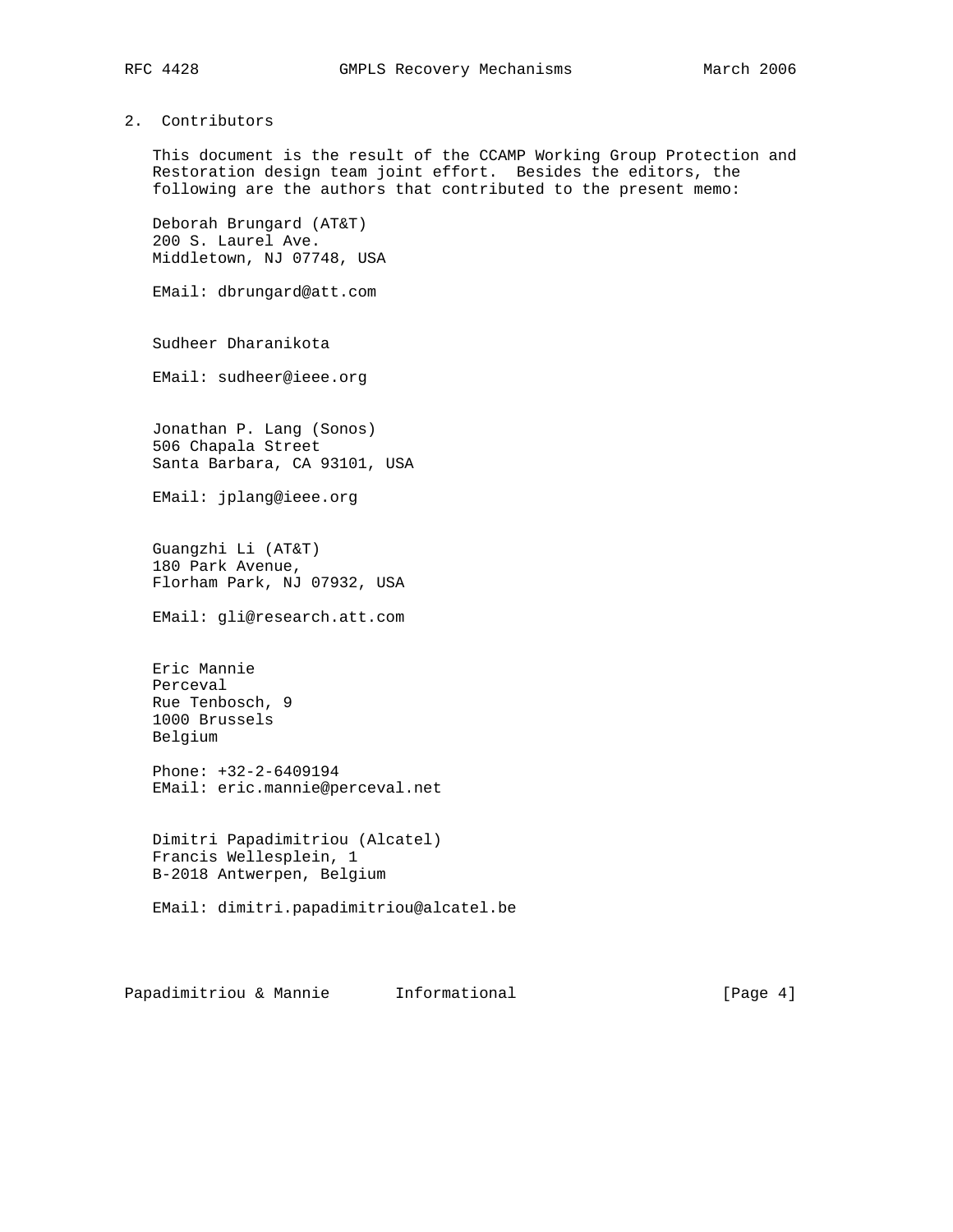Bala Rajagopalan Microsoft India Development Center Hyderabad, India

EMail: balar@microsoft.com

 Yakov Rekhter (Juniper) 1194 N. Mathilda Avenue Sunnyvale, CA 94089, USA

EMail: yakov@juniper.net

3. Conventions Used in this Document

 The key words "MUST", "MUST NOT", "REQUIRED", "SHALL", "SHALL NOT", "SHOULD", "SHOULD NOT", "RECOMMENDED", "MAY", and "OPTIONAL" in this document are to be interpreted as described in [RFC2119].

 Any other recovery-related terminology used in this document conforms to that defined in [RFC4427]. The reader is also assumed to be familiar with the terminology developed in [RFC3945], [RFC3471], [RFC3473], [RFC4202], and [RFC4204].

- 4. Fault Management
- 4.1. Failure Detection

 Transport failure detection is the only phase that cannot be achieved by the control plane alone because the latter needs a hook to the transport plane in order to collect the related information. It has to be emphasized that even if failure events themselves are detected by the transport plane, the latter, upon a failure condition, must trigger the control plane for subsequent actions through the use of GMPLS signaling capabilities (see [RFC3471] and [RFC3473]) or Link Management Protocol capabilities (see [RFC4204], Section 6).

 Therefore, by definition, transport failure detection is transport technology dependent (and so exceptionally, we keep here the "transport plane" terminology). In transport fault management, distinction is made between a defect and a failure. Here, the discussion addresses failure detection (persistent fault cause). In the technology-dependent descriptions, a more precise specification will be provided.

 As an example, SONET/SDH (see [G.707], [G.783], and [G.806]) provides supervision capabilities covering:

Papadimitriou & Mannie 1nformational 1999 (Page 5)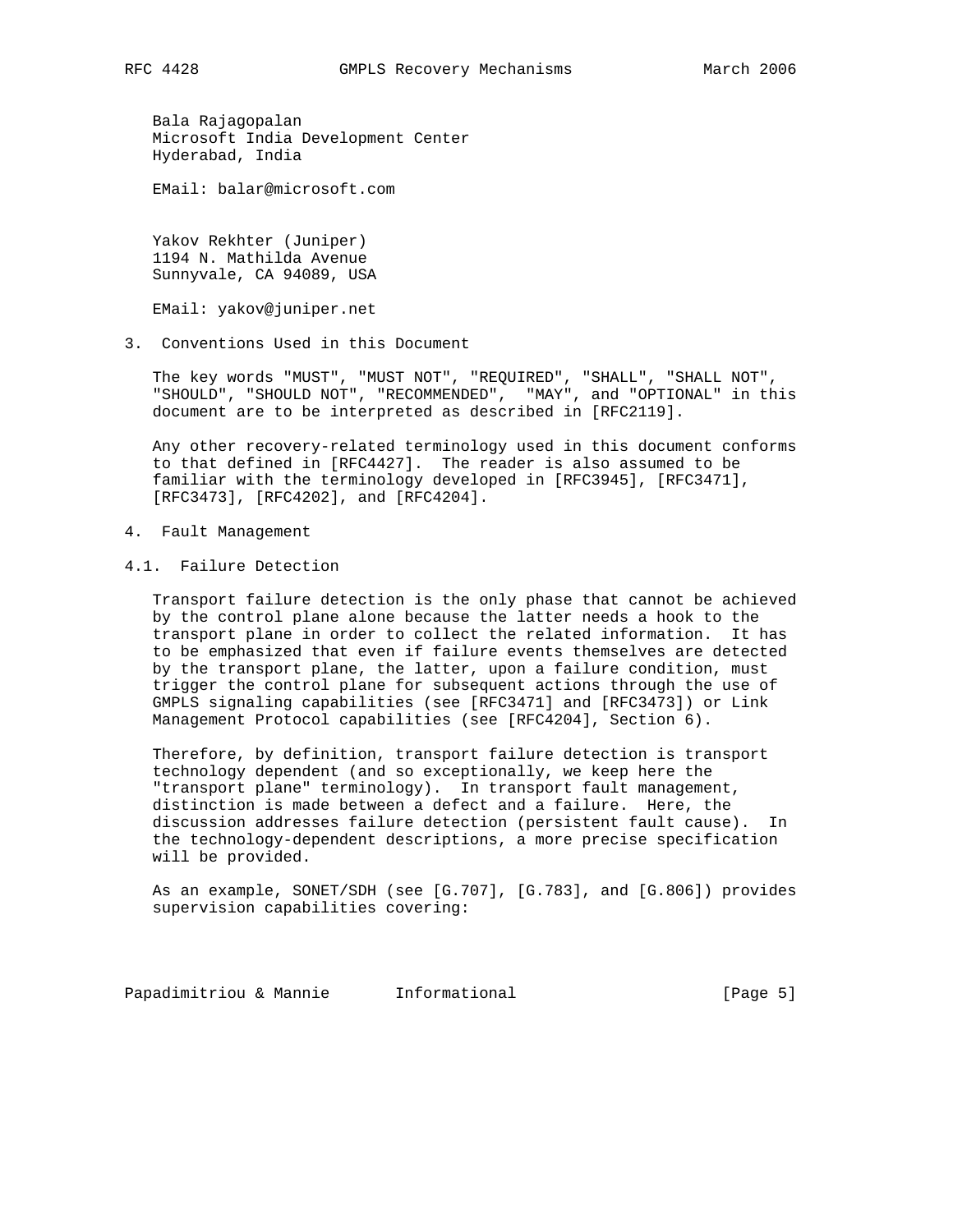- Continuity: SONET/SDH monitors the integrity of the continuity of a trail (i.e., section or path). This operation is performed by monitoring the presence/absence of the signal. Examples are Loss of Signal (LOS) detection for the physical layer, Unequipped (UNEQ) Signal detection for the path layer, Server Signal Fail Detection (e.g., AIS) at the client layer.
	- Connectivity: SONET/SDH monitors the integrity of the routing of the signal between end-points. Connectivity monitoring is needed if the layer provides flexible connectivity, either automatically (e.g., cross-connects) or manually (e.g., fiber distribution frame). An example is the Trail (i.e., section or path) Trace Identifier used at the different layers and the corresponding Trail Trace Identifier Mismatch detection.
	- Alignment: SONET/SDH checks that the client and server layer frame start can be correctly recovered from the detection of loss of alignment. The specific processes depend on the signal/frame structure and may include: (multi-)frame alignment, pointer processing, and alignment of several independent frames to a common frame start in case of inverse multiplexing. Loss of alignment is a generic term. Examples are loss of frame, loss of multi-frame, or loss of pointer.
	- Payload type: SONET/SDH checks that compatible adaptation functions are used at the source and the destination. Normally, this is done by adding a payload type identifier (referred to as the "signal label") at the source adaptation function and comparing it with the expected identifier at the destination. For instance, the payload type identifier is compared with the corresponding mismatch detection.
	- Signal Quality: SONET/SDH monitors the performance of a signal. For instance, if the performance falls below a certain threshold, a defect -- excessive errors (EXC) or degraded signal (DEG) -- is detected.

 The most important point is that the supervision processes and the corresponding failure detection (used to initiate the recovery phase(s)) result in either:

 - Signal Degrade (SD): A signal indicating that the associated data has degraded in the sense that a degraded defect condition is active (for instance, a dDEG declared when the Bit Error Rate exceeds a preset threshold). Or

Papadimitriou & Mannie 1nformational 1999 (Page 6)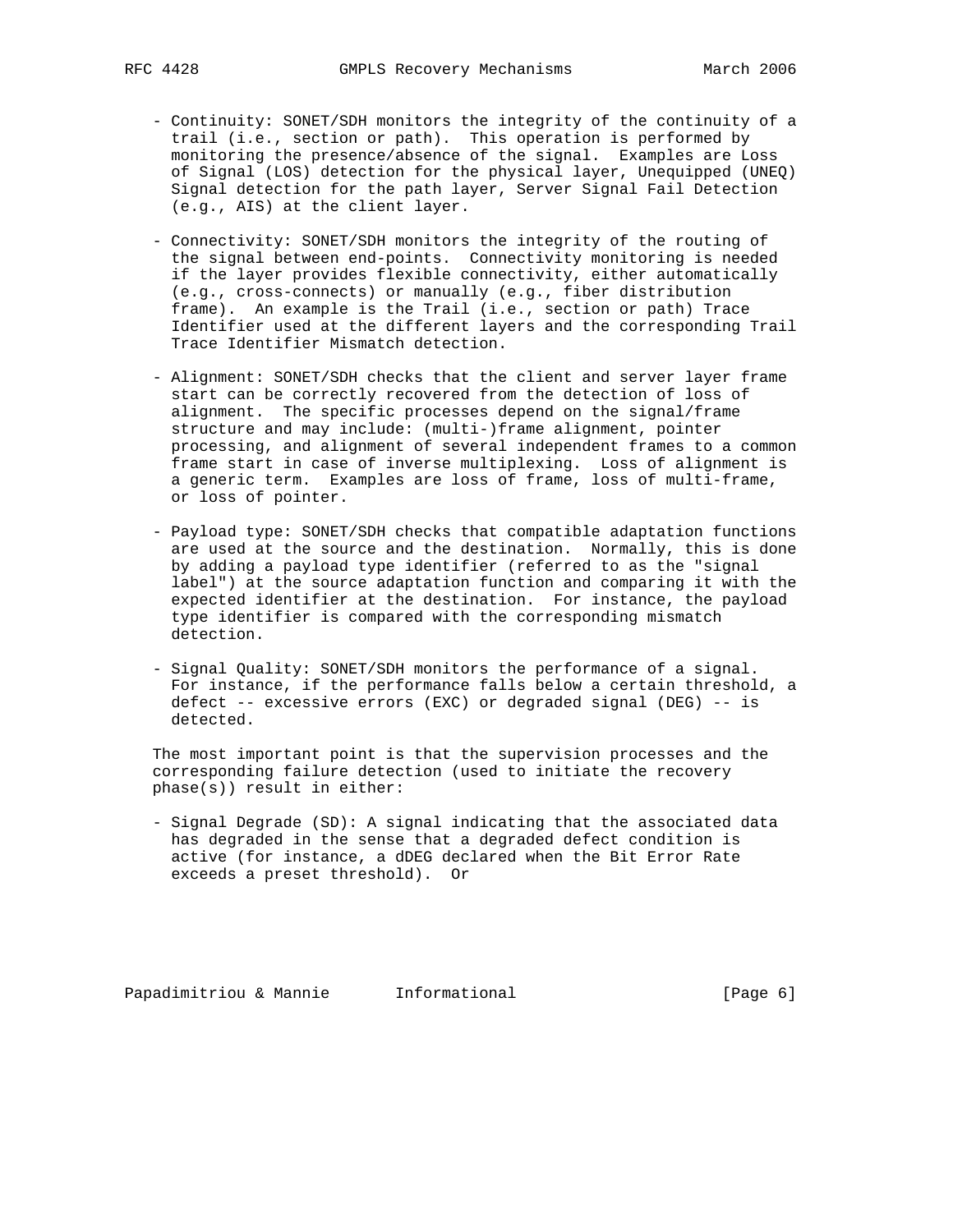- Signal Fail (SF): A signal indicating that the associated data has failed in the sense that a signal interrupting near-end defect condition is active (as opposed to the degraded defect).

 In Optical Transport Networks (OTN), equivalent supervision capabilities are provided at the optical/digital section layers (i.e., Optical Transmission Section (OTS), Optical Multiplex Section (OMS) and Optical channel Transport Unit (OTU)) and at the optical/digital path layers (i.e., Optical Channel (OCh) and Optical channel Data Unit (ODU)). Interested readers are referred to the ITU-T Recommendations [G.798] and [G.709] for more details.

 The above are examples that illustrate cases where the failure detection and reporting entities (see [RFC4427]) are co-located. The following example illustrates the scenario where the failure detecting and reporting entities (see [RFC4427]) are not co-located.

 In pre-OTN networks, a failure may be masked by intermediate O-E-O based Optical Line System (OLS), preventing a Photonic Cross-Connect (PXC) from detecting upstream failures. In such cases, failure detection may be assisted by an out-of-band communication channel, and failure condition may be reported to the PXC control plane. This can be provided by using [RFC4209] extensions that deliver IP message-based communication between the PXC and the OLS control plane. Also, since PXCs are independent of the framing format, failure conditions can only be triggered either by detecting the absence of the optical signal or by measuring its quality. These mechanisms are generally less reliable than electrical (digital) ones. Both types of detection mechanisms are outside the scope of this document. If the intermediate OLS supports electrical (digital) mechanisms, using the LMP communication channel, these failure conditions are reported to

 the PXC and subsequent recovery actions are performed as described in Section 5. As such, from the control plane viewpoint, this mechanism turns the OLS-PXC-composed system into a single logical entity, thus having the same failure management mechanisms as any other O-E-O capable device.

 More generally, the following are typical failure conditions in SONET/SDH and pre-OTN networks:

- Loss of Light (LOL)/Loss of Signal (LOS): Signal Failure (SF) condition where the optical signal is not detected any longer on the receiver of a given interface.
- Signal Degrade (SD): detection of the signal degradation over a specific period of time.

Papadimitriou & Mannie Informational (Page 7)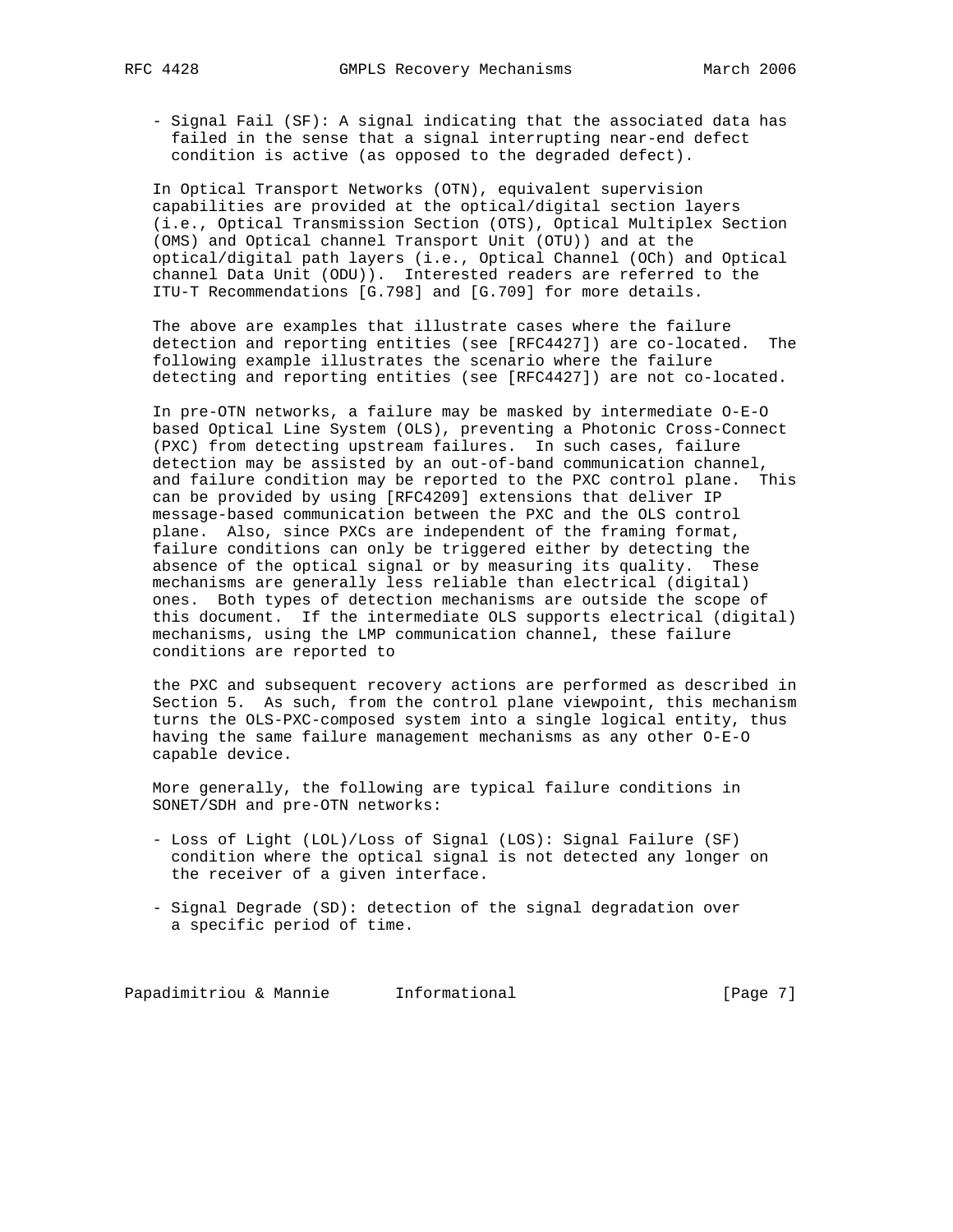- For SONET/SDH payloads, all of the above-mentioned supervision capabilities can be used, resulting in SD or SF conditions.

 In summary, the following cases apply when considering the communication between the detecting and reporting entities:

- Co-located detecting and reporting entities: both the detecting and reporting entities are on the same node (e.g., SONET/SDH equipment, Opaque cross-connects, and, with some limitations, Transparent cross-connects, etc.)
- Non-co-located detecting and reporting entities:
	- o with in-band communication between entities: entities are physically separated, but the transport plane provides in-band communication between them (e.g., Server Signal Failures such as Alarm Indication Signal (AIS), etc.)
	- o with out-of-band communication between entities: entities are physically separated, but an out-of-band communication channel is provided between them (e.g., using [RFCF4204]).
- 4.2. Failure Localization and Isolation

 Failure localization provides information to the deciding entity about the location (and so the identity) of the transport plane entity that detects the LSP(s)/span(s) failure. The deciding entity can then make an accurate decision to achieve finer grained recovery switching action(s). Note that this information can also be included as part of the failure notification (see Section 4.3).

 In some cases, this accurate failure localization information may be less urgent to determine if it requires performing more time consuming failure isolation (see also Section 4.4). This is particularly the case when edge-to-edge LSP recovery is performed based on a simple failure notification (including the identification of the working LSPs under failure condition). Note that "edge" refers to a sub-network end-node, for instance. In this case, a more accurate localization and isolation can be performed after recovery of these LSPs.

 Failure localization should be triggered immediately after the fault detection phase. This operation can be performed at the transport plane and/or (if the operation is unavailable via the transport plane) the control plane level where dedicated signaling messages can be used. When performed at the control plane level, a protocol such as LMP (see [RFC4204], Section 6) can be used for failure localization purposes.

Papadimitriou & Mannie 1nformational 1999 (Page 8)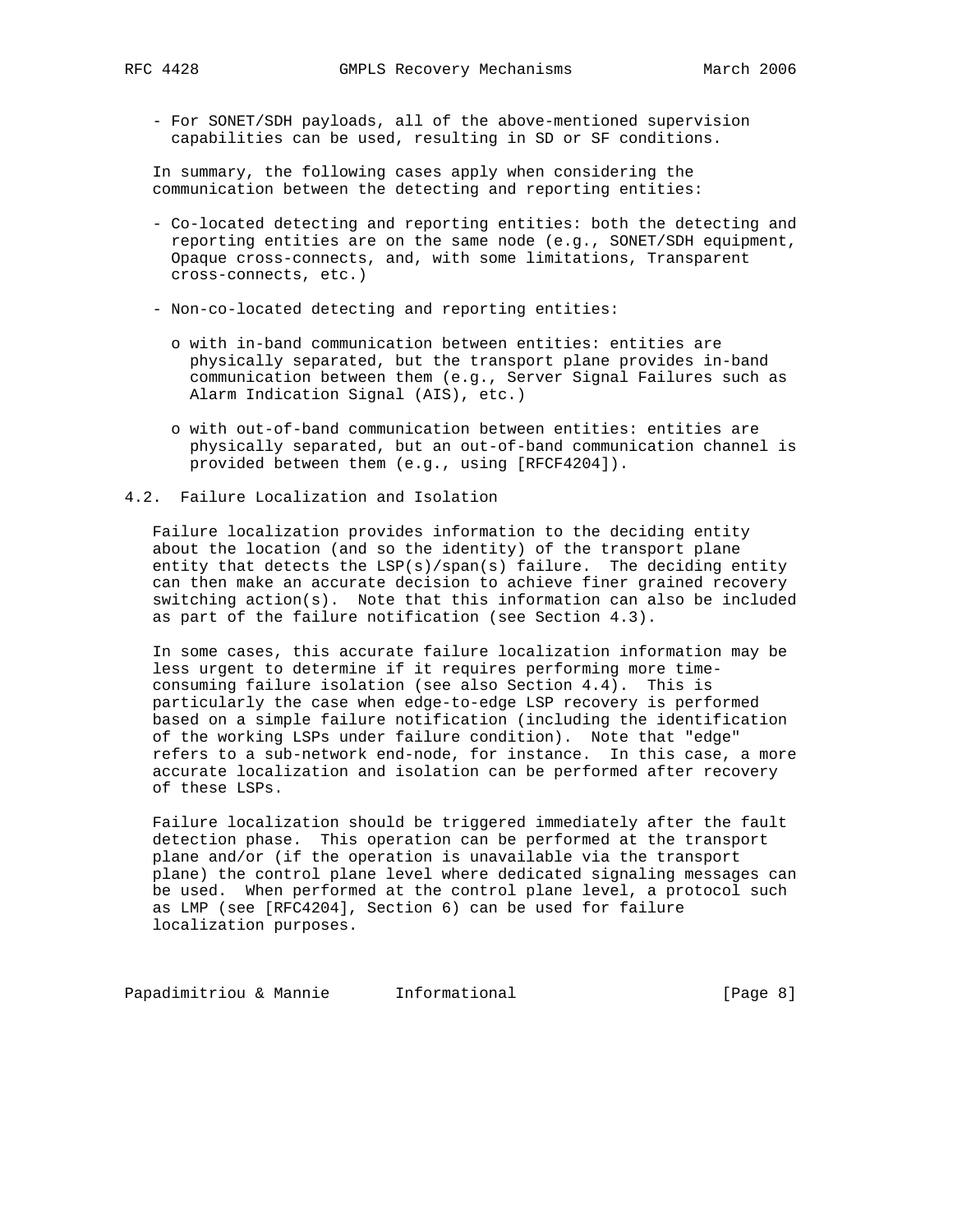# 4.3. Failure Notification

 Failure notification is used 1) to inform intermediate nodes that an LSP/span failure has occurred and has been detected and 2) to inform the deciding entities (which can correspond to any intermediate or end-point of the failed LSP/span) that the corresponding service is not available. In general, these deciding entities will be the ones making the appropriate recovery decision. When co-located with the recovering entity, these entities will also perform the corresponding recovery action(s).

 Failure notification can be provided either by the transport or by the control plane. As an example, let us first briefly describe the failure notification mechanism defined at the SONET/SDH transport plane level (also referred to as maintenance signal supervision):

 - AIS (Alarm Indication Signal) occurs as a result of a failure condition such as Loss of Signal and is used to notify downstream nodes (of the appropriate layer processing) that a failure has occurred. AIS performs two functions: 1) inform the intermediate nodes (with the appropriate layer monitoring capability) that a failure has been detected and 2) notify the connection end-point that the service is no longer available.

 For a distributed control plane supporting one (or more) failure notification mechanism(s), regardless of the mechanism's actual implementation, the same capabilities are needed with more (or less) information provided about the LSPs/spans under failure condition, their detailed statuses, etc.

 The most important difference between these mechanisms is related to the fact that transport plane notifications (as defined today) would directly initiate either a certain type of protection switching (such as those described in [RFC4427]) via the transport plane or restoration actions via the management plane.

 On the other hand, using a failure notification mechanism through the control plane would provide the possibility of triggering either a protection or a restoration action via the control plane. This has the advantage that a control-plane-recovery-responsible entity does not necessarily have to be co-located with a transport maintenance/recovery domain. A control plane recovery domain can be defined at entities not supporting a transport plane recovery.

 Moreover, as specified in [RFC3473], notification message exchanges through a GMPLS control plane may not follow the same path as the LSP/spans for which these messages carry the status. In turn, this ensures a fast, reliable (through acknowledgement and the use of

Papadimitriou & Mannie 1nformational 1999 [Page 9]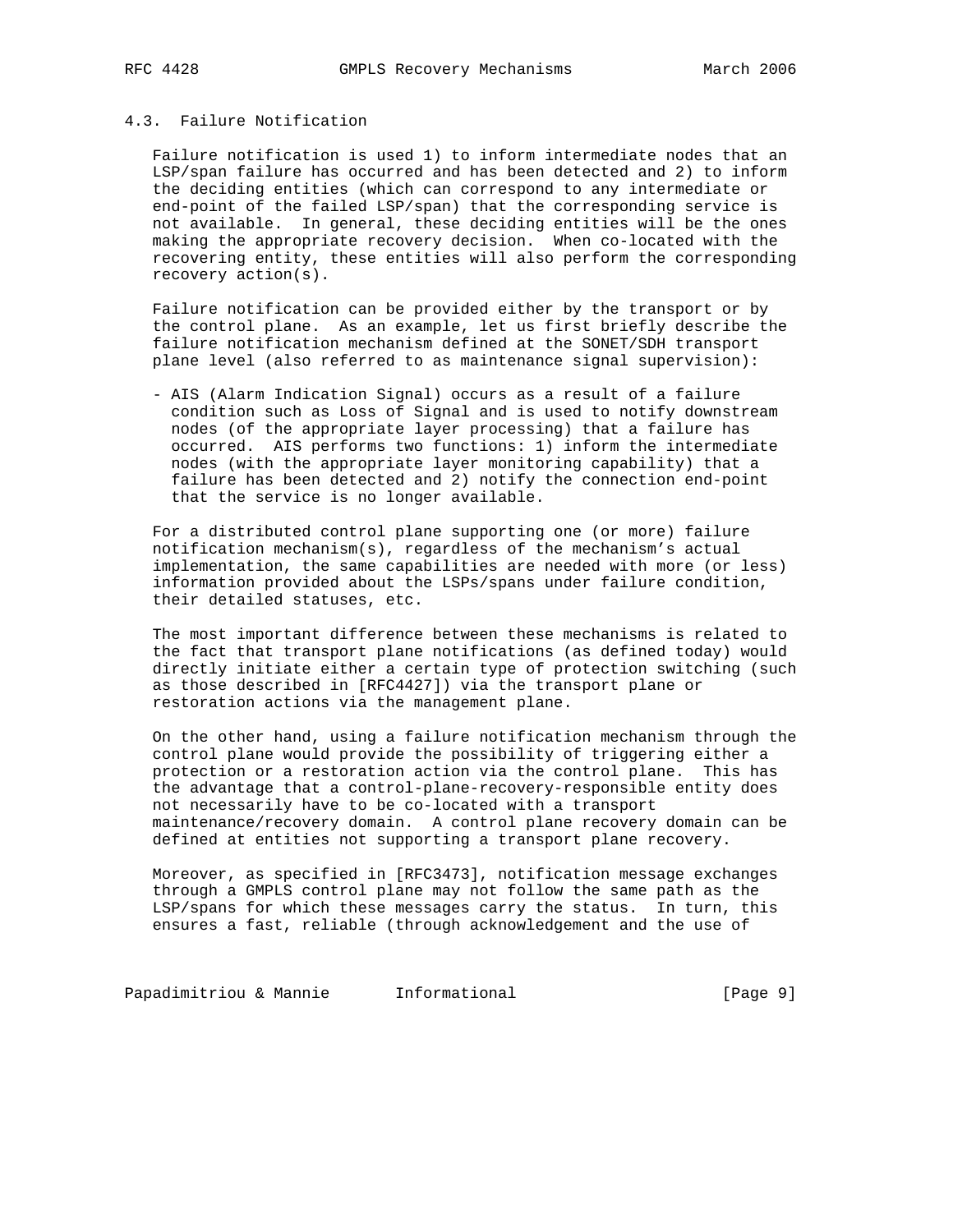either a dedicated control plane network or disjoint control channels), and efficient (through the aggregation of several LSP/span statuses within the same message) failure notification mechanism.

 The other important properties to be met by the failure notification mechanism are mainly the following:

 - Notification messages must provide enough information such that the most efficient subsequent recovery action will be taken at the recovering entities (in most of the recovery types and schemes this action is even deterministic). Remember here that these entities can be either intermediate or end-points through which normal traffic flows. Based on local policy, intermediate nodes may not use this information for subsequent recovery actions (see for instance the APS protocol phases as described in [RFC4427]). In addition, since fast notification is a mechanism running in collaboration with the existing GMPLS signaling (see [RFC3473]) that also allows intermediate nodes to stay informed about the status of the working LSP/spans under failure condition.

 The trade-off here arises when defining what information the LSP/span end-points (more precisely, the deciding entities) need in order for the recovering entity to take the best recovery action: If not enough information is provided, the decision cannot be optimal (note that in this eventuality, the important issue is to quantify the level of sub-optimality). If too much information is provided, the control plane may be overloaded with unnecessary information and the aggregation/correlation of this notification information will be more complex and time-consuming to achieve. Note that a more detailed quantification of the amount of information to be exchanged and processed is strongly dependent on the failure notification protocol.

- If the failure localization and isolation are not performed by one of the LSP/span end-points or some intermediate points, the points should receive enough information from the notification message in order to locate the failure. Otherwise, they would need to (re-) initiate a failure localization and isolation action.
- Avoiding so-called notification storms implies that 1) the failure detection output is correlated (i.e., alarm correlation) and aggregated at the node detecting the failure(s), 2) the failure notifications are directed to a restricted set of destinations (in general the end-points), and 3) failure notification suppression (i.e., alarm suppression) is provided in order to limit flooding in case of multiple and/or correlated failures detected at several locations in the network.

Papadimitriou & Mannie Informational [Page 10]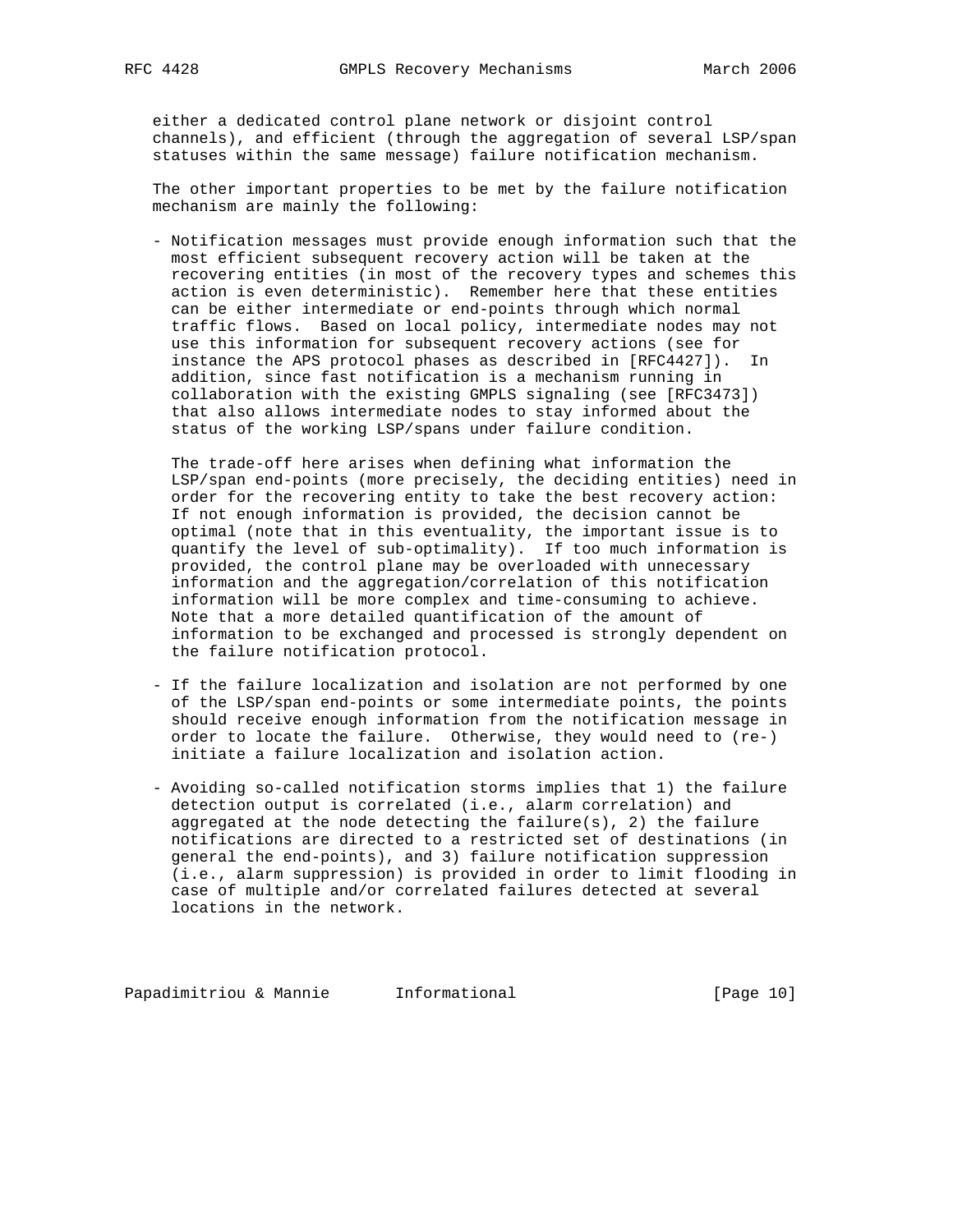- Alarm correlation and aggregation (at the failure-detecting node) implies a consistent decision based on the conditions for which a trade-off between fast convergence (at detecting node) and fast notification (implying that correlation and aggregation occurs at receiving end-points) can be found.

# 4.4. Failure Correlation

 A single failure event (such as a span failure) can cause multiple failure (such as individual LSP failures) conditions to be reported. These can be grouped (i.e., correlated) to reduce the number of failure conditions communicated on the reporting channel, for both in-band and out-of-band failure reporting.

 In such a scenario, it can be important to wait for a certain period of time, typically called failure correlation time, and gather all the failures to report them as a group of failures (or simply group failure). For instance, this approach can be provided using LMP-WDM for pre-OTN networks (see [RFC4209]) or when using Signal Failure/Degrade Group in the SONET/SDH context.

 Note that a default average time interval during which failure correlation operation can be performed is difficult to provide since it is strongly dependent on the underlying network topology. Therefore, providing a per-node configurable failure correlation time can be advisable. The detailed selection criteria for this time interval are outside of the scope of this document.

 When failure correlation is not provided, multiple failure notification messages may be sent out in response to a single failure (for instance, a fiber cut). Each failure notification message contains a set of information on the failed working resources (for instance, the individual lambda LSP flowing through this fiber). This allows for a more prompt response, but can potentially overload the control plane due to a large amount of failure notifications.

- 5. Recovery Mechanisms
- 5.1. Transport vs. Control Plane Responsibilities

 When applicable, recovery resources are provisioned, for both protection and restoration, using GMPLS signaling capabilities. Thus, these are control plane-driven actions (topological and resource-constrained) that are always performed in this context.

 The following tables give an overview of the responsibilities taken by the control plane in case of LSP/span recovery:

Papadimitriou & Mannie Informational (Page 11)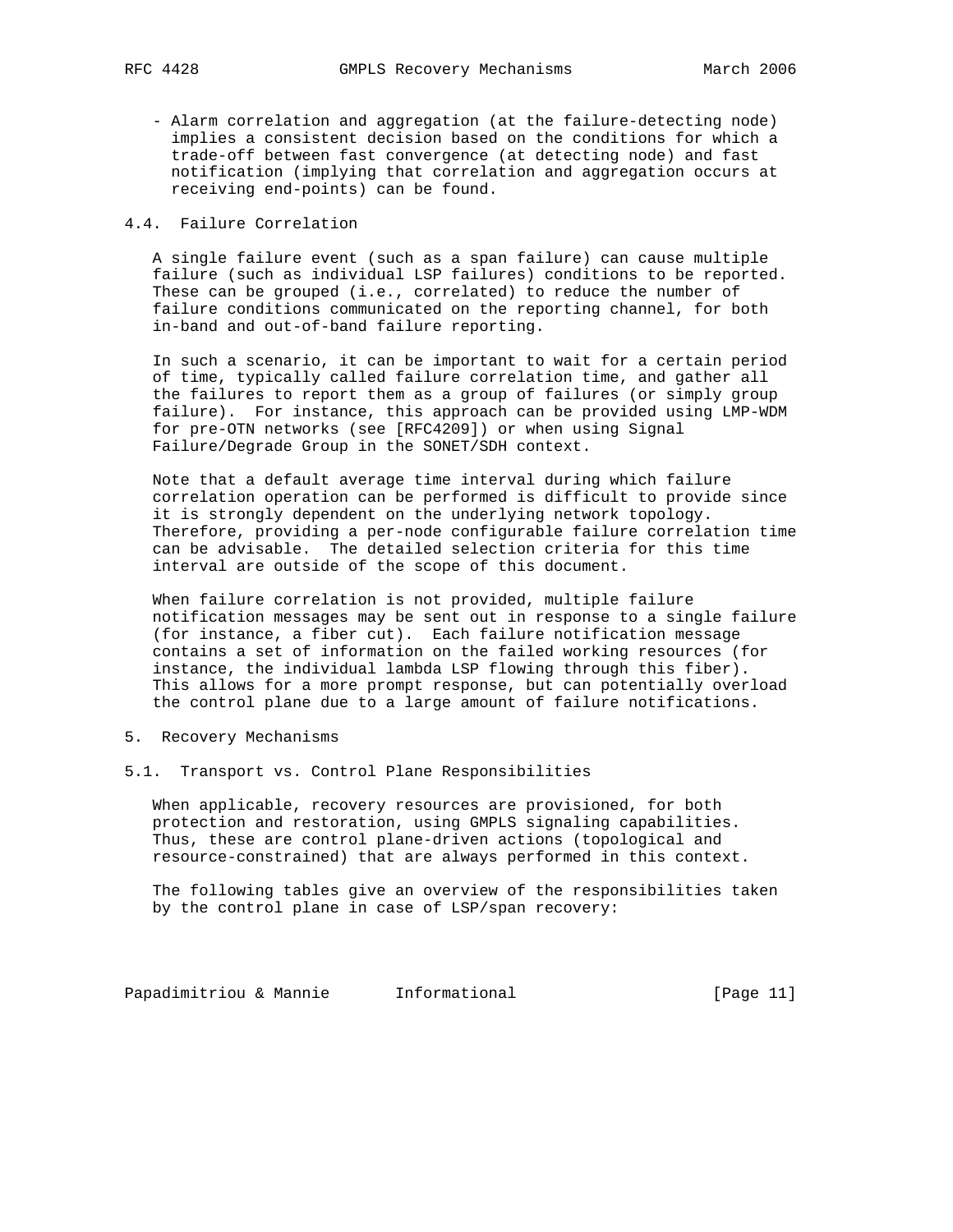1. LSP/span Protection

|  | - Phase 1: Failure Detection              | Transport plane         |
|--|-------------------------------------------|-------------------------|
|  | - Phase 2: Failure Localization/Isolation | Transport/Control plane |
|  | - Phase 3: Failure Notification           | Transport/Control plane |
|  | - Phase 4: Protection Switching           | Transport/Control plane |
|  | - Phase 5: Reversion (Normalization)      | Transport/Control plane |
|  |                                           |                         |

 Note: in the context of LSP/span protection, control plane actions can be performed either for operational purposes and/or synchronization purposes (vertical synchronization between transport and control plane) and/or notification purposes (horizontal synchronization between end-nodes at control plane level). This suggests the selection of the responsible plane (in particular for protection switching) during the provisioning phase of the protected/protection LSP.

2. LSP/span Restoration

| - Phase 1: Failure Detection              | Transport plane         |
|-------------------------------------------|-------------------------|
| - Phase 2: Failure Localization/Isolation | Transport/Control plane |
| - Phase 3: Failure Notification           | Control plane           |
| - Phase 4: Recovery Switching             | Control plane           |
| - Phase 5: Reversion (Normalization)      | Control plane           |
|                                           |                         |

 Therefore, this document primarily focuses on provisioning of LSP recovery resources, failure notification mechanisms, recovery switching, and reversion operations. Moreover, some additional considerations can be dedicated to the mechanisms associated to the failure localization/isolation phase.

## 5.2. Technology-Independent and Technology-Dependent Mechanisms

 The present recovery mechanisms analysis applies to any circuit oriented data plane technology with discrete bandwidth increments (like SONET/SDH, G.709 OTN, etc.) being controlled by a GMPLS-based distributed control plane.

 The following sub-sections are not intended to favor one technology versus another. They list pro and cons for each technology in order to determine the mechanisms that GMPLS-based recovery must deliver to overcome their cons and make use of their pros in their respective applicability context.

5.2.1. OTN Recovery

OTN recovery specifics are left for further consideration.

Papadimitriou & Mannie Informational [Page 12]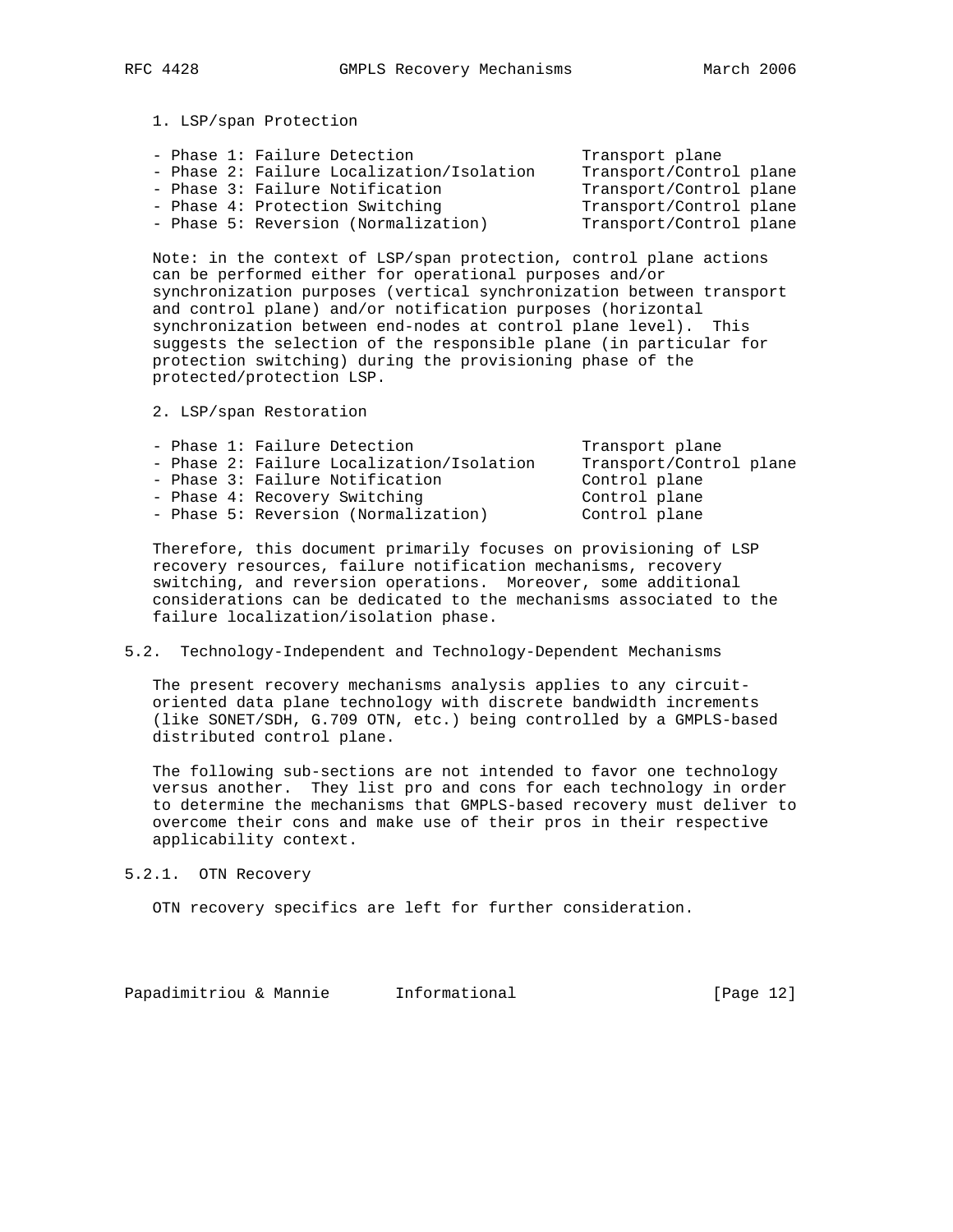# 5.2.2. Pre-OTN Recovery

 Pre-OTN recovery specifics (also referred to as "lambda switching") present mainly the following advantages:

- They benefit from a simpler architecture, making it more suitable for mesh-based recovery types and schemes (on a per-channel basis).
- Failure suppression at intermediate node transponders, e.g., use of squelching, implies that failures (such as LoL) will propagate to edge nodes. Thus, edge nodes will have the possibility to initiate recovery actions driven by upper layers (vs. use of non-standard masking of upstream failures).

 The main disadvantage is the lack of interworking due to the large amount of failure management (in particular failure notification protocols) and recovery mechanisms currently available.

 Note also, that for all-optical networks, combination of recovery with optical physical impairments is left for a future release of this document because corresponding detection technologies are under specification.

## 5.2.3. SONET/SDH Recovery

 Some of the advantages of SONET [T1.105]/SDH [G.707], and more generically any Time Division Multiplexing (TDM) transport plane recovery, are that they provide:

- Protection types operating at the data plane level that are standardized (see [G.841]) and can operate across protected domains and interwork (see [G.842]).
- Failure detection, notification, and path/section Automatic Protection Switching (APS) mechanisms.
- Greater control over the granularity of the TDM LSPs/links that can be recovered with respect to coarser optical channel (or whole fiber content) recovery switching

Some of the limitations of the SONET/SDH recovery are:

 - Limited topological scope: Inherently the use of ring topologies, typically, dedicated Sub-Network Connection Protection (SNCP) or shared protection rings, has reduced flexibility and resource efficiency with respect to the (somewhat more complex) meshed recovery.

Papadimitriou & Mannie Informational [Page 13]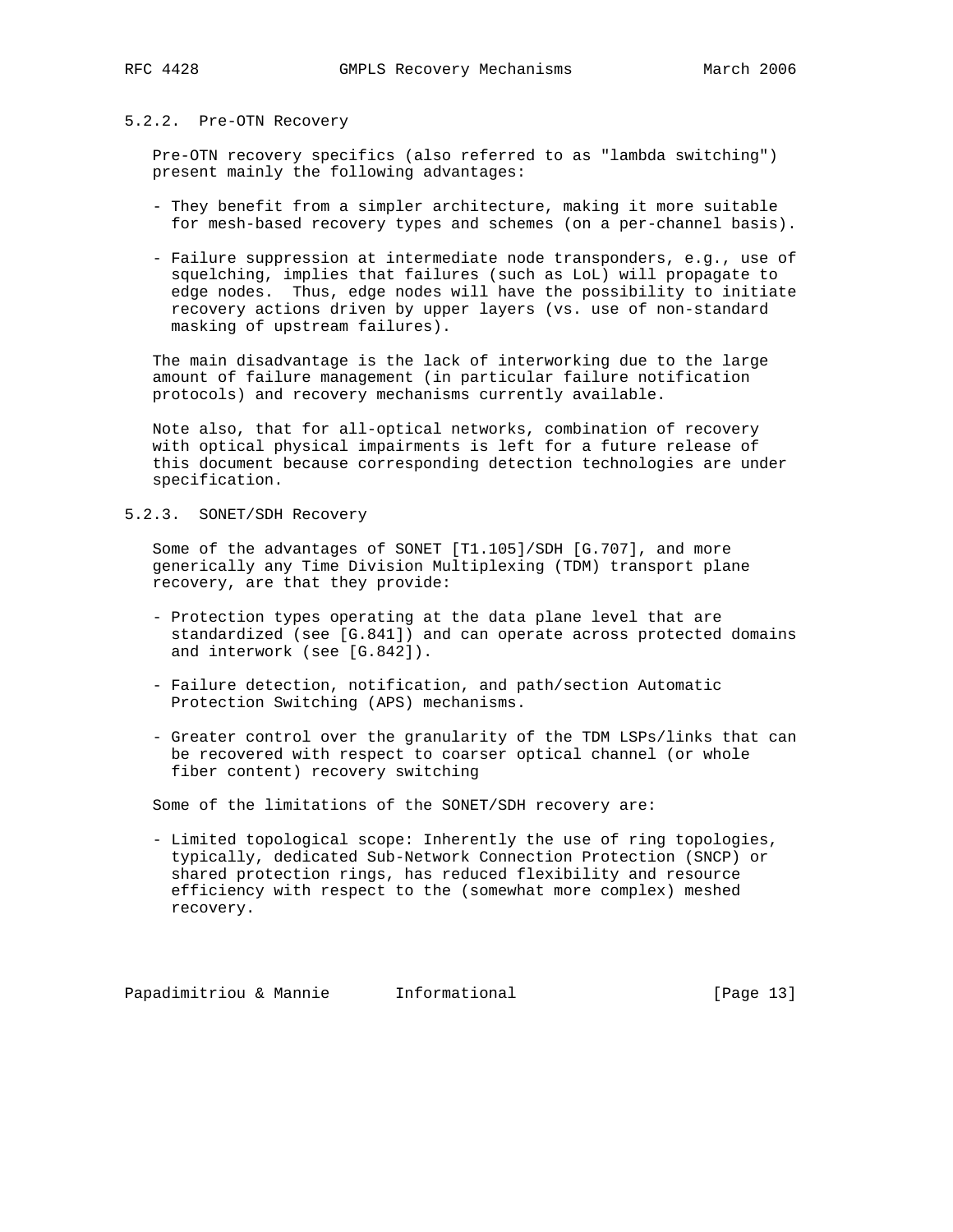- Inefficient use of spare capacity: SONET/SDH protection is largely applied to ring topologies, where spare capacity often remains idle, making the efficiency of bandwidth usage a real issue.
- Support of meshed recovery requires intensive network management development, and the functionality is limited by both the network elements and the capabilities of the element management systems (thus justifying the development of GMPLS-based distributed recovery mechanisms.)
- 5.3. Specific Aspects of Control Plane-Based Recovery Mechanisms
- 5.3.1. In-Band vs. Out-Of-Band Signaling

 The nodes communicate through the use of IP terminating control channels defining the control plane (transport) topology. In this context, two classes of transport mechanisms can be considered here: in-fiber or out-of-fiber (through a dedicated physically diverse control network referred to as the Data Communication Network or DCN). The potential impact of the usage of an in-fiber (signaling) transport mechanism is briefly considered here.

 In-fiber transport mechanisms can be further subdivided into in-band and out-of-band. As such, the distinction between in-fiber in-band and in-fiber out-of-band signaling reduces to the consideration of a logically- versus physically-embedded control plane topology with respect to the transport plane topology. In the scope of this document, it is assumed that at least one IP control channel between each pair of adjacent nodes is continuously available to enable the exchange of recovery-related information and messages. Thus, in either case (i.e., in-band or out-of-band) at least one logical or physical control channel between each pair of nodes is always expected to be available.

 Therefore, the key issue when using in-fiber signaling is whether one can assume independence between the fault-tolerance capabilities of control plane and the failures affecting the transport plane (including the nodes). Note also that existing specifications like the OTN provide a limited form of independence for in-fiber signaling by dedicating a separate optical supervisory channel (OSC, see [G.709] and [G.874]) to transport the overhead and other control traffic. For OTNs, failure of the OSC does not result in failing the optical channels. Similarly, loss of the control channel must not result in failing the data channels (transport plane).

Papadimitriou & Mannie Informational [Page 14]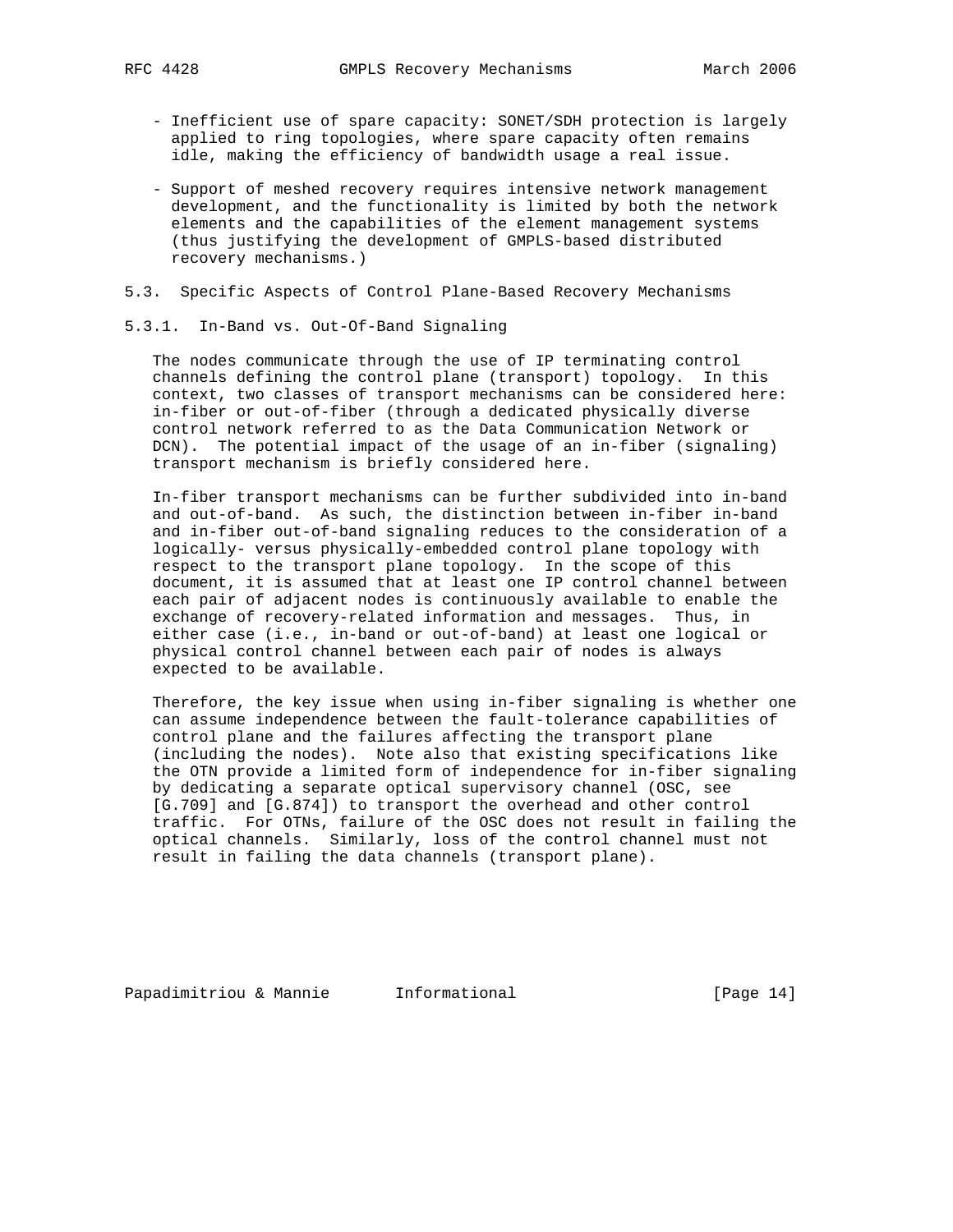# 5.3.2. Uni- vs. Bi-Directional Failures

 The failure detection, correlation, and notification mechanisms (described in Section 4) can be triggered when either a uni directional or a bi-directional LSP/Span failure occurs (or a combination of both). As illustrated in Figures 1 and 2, two alternatives can be considered here:

- 1. Uni-directional failure detection: the failure is detected on the receiver side, i.e., it is detected by only the downstream node to the failure (or by the upstream node depending on the failure propagation direction, respectively).
- 2. Bi-directional failure detection: the failure is detected on the receiver side of both downstream node AND upstream node to the failure.

 Notice that after the failure detection time, if only control-plane based failure management is provided, the peering node is unaware of the failure detection status of its neighbor.



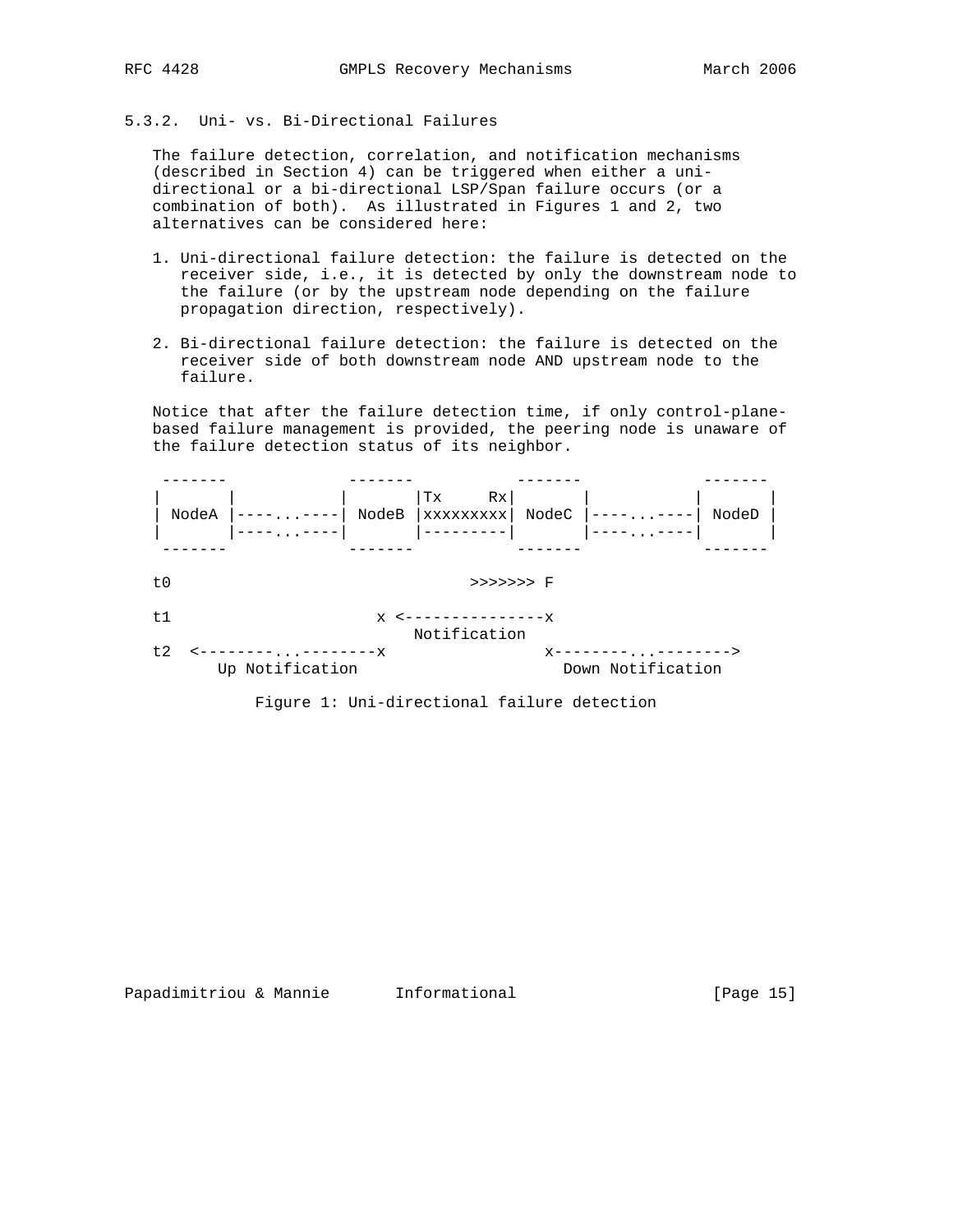| NodeA |                 | NodeB        | Rx<br>Tх<br>XXXXXXXXX<br>XXXXXXXXX | NodeC |                   | NodeD |
|-------|-----------------|--------------|------------------------------------|-------|-------------------|-------|
|       |                 |              |                                    |       |                   |       |
| t0    |                 |              | F <<<<<<< >>>>>>>>F                |       |                   |       |
| t1    |                 | $\mathbf{x}$ | ----------> x<br>Notification      |       |                   |       |
| t.2   | Up Notification | $---x$       |                                    | x.    | Down Notification |       |

Figure 2: Bi-directional failure detection

 After failure detection, the following failure management operations can be subsequently considered:

- Each detecting entity sends a notification message to the corresponding transmitting entity. For instance, in Figure 1, node C sends a notification message to node B. In Figure 2, node C sends a notification message to node B while node B sends a notification message to node C. To ensure reliable failure notification, a dedicated acknowledgement message can be returned back to the sender node.
- Next, within a certain (and pre-determined) time window, nodes impacted by the failure occurrences may perform their correlation. In case of uni-directional failure, node B only receives the notification message from node C, and thus the time for this operation is negligible. In case of bi-directional failure, node B has to correlate the received notification message from node C with the corresponding locally detected information (and node C has to do the same with the message from node B).
- After some (pre-determined) period of time, referred to as the hold-off time, if the local recovery actions (see Section 5.3.4) were not successful, the following occurs. In case of uni directional failure and depending on the directionality of the LSP, node B should send an upstream notification message (see [RFC3473]) to the ingress node A. Node C may send a downstream notification message (see [RFC3473]) to the egress node D. However, in that case, only node A would initiate an edge to edge recovery action. Node A is referred to as the "master", and node D is referred to as the "slave", per [RFC4427]. Note that the other LSP end-node (node D in this case) may be optionally notified using a downstream notification message (see [RFC3473]).

Papadimitriou & Mannie 1nformational [Page 16]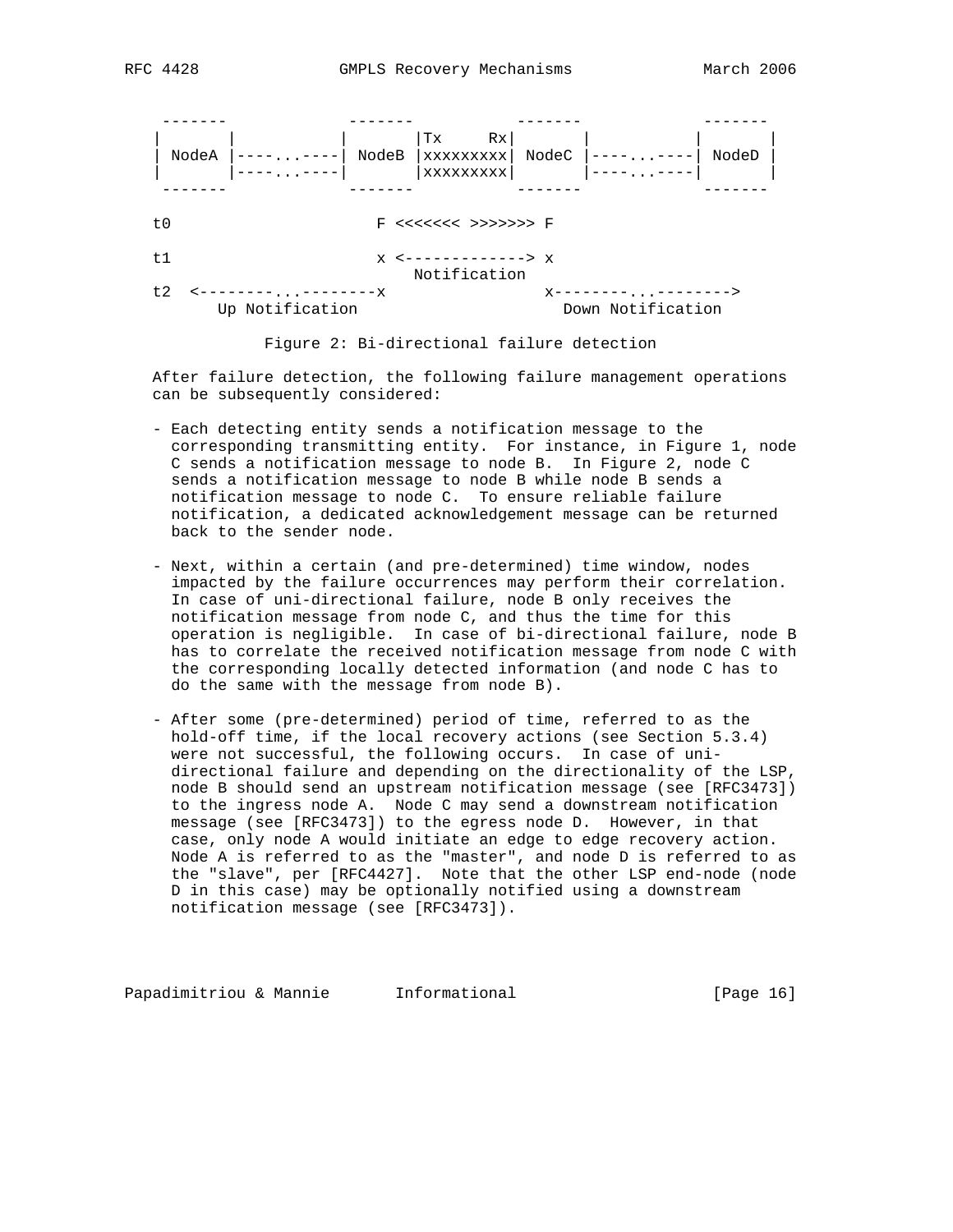In case of bi-directional failure, node B should send an upstream notification message (see [RFC3473]) to the ingress node A. Node C may send a downstream notification message (see [RFC3473]) to the egress node D. However, due to the dependence on the LSP directionality, only ingress node A would initiate an edge-to-edge recovery action. Note that the other LSP end-node (node D in this case) should also be notified of this event using a downstream notification message (see [RFC3473]). For instance, if an LSP directed from D to A is under failure condition, only the notification message sent from node C to D would initiate a recovery action. In this case, per [RFC4427], the deciding and recovering node D is referred to as the "master", while node A is referred to as the "slave" (i.e., recovering only entity).

 Note: The determination of the master and the slave may be based either on configured information or dedicated protocol capability.

 In the above scenarios, the path followed by the upstream and downstream notification messages does not have to be the same as the one followed by the failed LSP (see [RFC3473] for more details on the notification message exchange). The important point concerning this mechanism is that either the detecting/reporting entity (i.e., nodes B and C) is also the deciding/recovery entity or the detecting/reporting entity is simply an intermediate node in the subsequent recovery process. One refers to local recovery in the former case, and to edge-to-edge recovery in the latter one (see also Section 5.3.4).

5.3.3. Partial vs. Full Span Recovery

 When a given span carries more than one LSP or LSP segment, an additional aspect must be considered. In case of span failure, the LSPs it carries can be recovered individually, as a group (aka bulk LSP recovery), or as independent sub-groups. When correlation time windows are used and simultaneous recovery of several LSPs can be performed using a single request, the selection of this mechanism would be triggered independently of the failure notification granularity. Moreover, criteria for forming such sub-groups are outside of the scope of this document.

 Additional complexity arises in the case of (sub-)group LSP recovery. Between a given pair of nodes, the LSPs that a given (sub-)group contains may have been created from different source nodes (i.e., initiator) and directed toward different destination nodes. Consequently the failure notification messages following a bi directional span failure that affects several LSPs (or the whole group of LSPs it carries) are not necessarily directed toward the same initiator nodes. In particular, these messages may be directed

Papadimitriou & Mannie 1nformational 1999 [Page 17]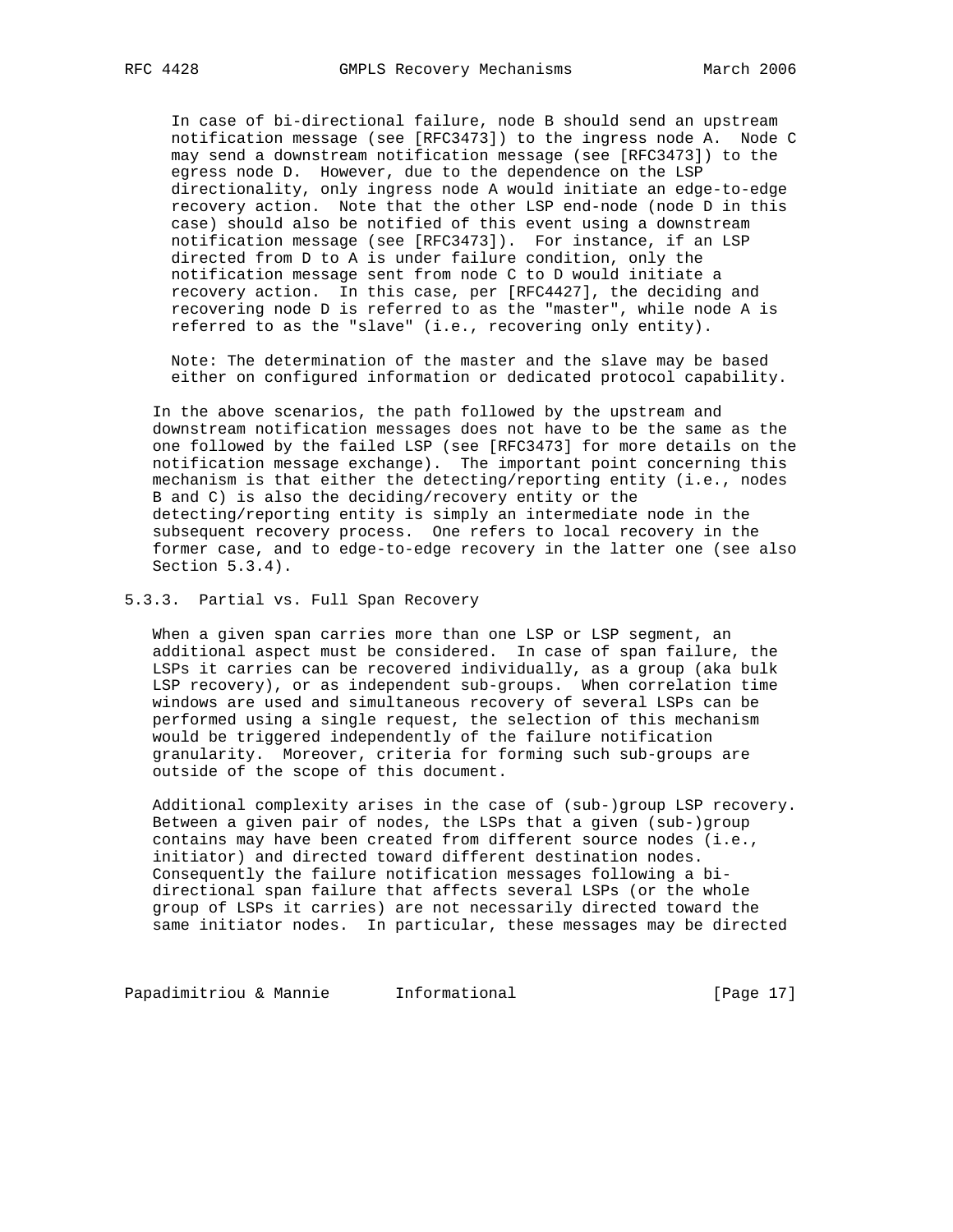to both the upstream and downstream nodes to the failure. Therefore, such span failure may trigger recovery actions to be performed from both sides (i.e., from both the upstream and the downstream nodes to the failure). In order to facilitate the definition of the corresponding recovery mechanisms (and their sequence), one assumes here as well that, per [RFC4427], the deciding (and recovering) entity (referred to as the "master") is the only initiator of the recovery of the whole LSP (sub-)group.

# 5.3.4. Difference between LSP, LSP Segment and Span Recovery

 The recovery definitions given in [RFC4427] are quite generic and apply for link (or local span) and LSP recovery. The major difference between LSP, LSP Segment and span recovery is related to the number of intermediate nodes that the signaling messages have to travel. Since nodes are not necessarily adjacent in the case of LSP (or LSP Segment) recovery, signaling message exchanges from the reporting to the deciding/recovery entity may have to cross several intermediate nodes. In particular, this applies to the notification messages due to the number of hops separating the location of a failure occurrence from its destination. This results in an additional propagation and forwarding delay. Note that the former delay may in certain circumstances be non-negligible; e.g., in a copper out-of-band network, the delay is approximately 1 ms per 200km.

 Moreover, the recovery mechanisms applicable to end-to-end LSPs and to the segments that may compose an end-to-end LSP (i.e., edge-to edge recovery) can be exactly the same. However, one expects in the latter case, that the destination of the failure notification message will be the ingress/egress of each of these segments. Therefore, using the mechanisms described in Section 5.3.2, failure notification messages can be exchanged first between terminating points of the LSP segment, and after expiration of the hold-off time, between terminating points of the end-to-end LSP.

 Note: Several studies provide quantitative analysis of the relative performance of LSP/span recovery techniques. [WANG] for instance, provides an analysis grid for these techniques showing that dynamic LSP restoration (see Section 5.5.2) performs well under medium network loads, but suffers performance degradations at higher loads due to greater contention for recovery resources. LSP restoration upon span failure, as defined in [WANG], degrades at higher loads because paths around failed links tend to increase the hop count of the affected LSPs and thus consume additional network resources. Also, performance of LSP restoration can be enhanced by a failed working LSP's source node that initiates a new recovery attempt if an initial attempt fails. A single retry attempt is sufficient to

Papadimitriou & Mannie Informational (Page 18)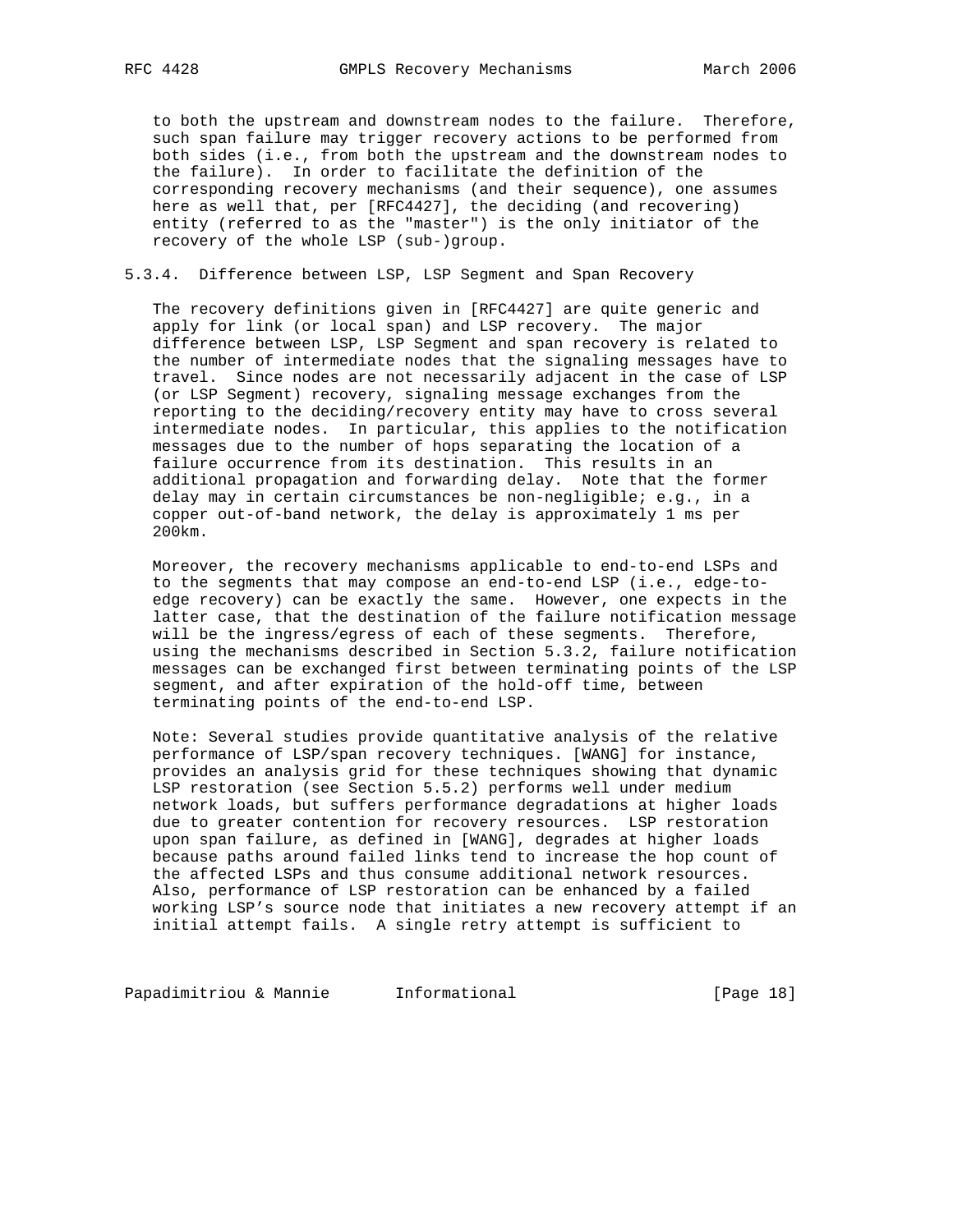produce large increases in the restoration success rate and ability to initiate successful LSP restoration attempts, especially at high loads, while not adding significantly to the long-term average recovery time. Allowing additional attempts produces only small additional gains in performance. This suggests using additional (intermediate) crankback signaling when using dynamic LSP restoration (described in Section 5.5.2 - case 2). Details on crankback signaling are outside the scope of this document.

# 5.4. Difference between Recovery Type and Scheme

 [RFC4427] defines the basic LSP/span recovery types. This section describes the recovery schemes that can be built using these recovery types. In brief, a recovery scheme is defined as the combination of several ingress-egress node pairs supporting a given recovery type (from the set of the recovery types they allow). Several examples are provided here to illustrate the difference between recovery types such as 1:1 or M:N, and recovery schemes such as  $(1:1)^n$  or  $(M:N)^n$ (referred to as shared-mesh recovery).

#### 1. (1:1)^n with recovery resource sharing

 The exponent, n, indicates the number of times a 1:1 recovery type is applied between at most n different ingress-egress node pairs. Here, at most n pairs of disjoint working and recovery LSPs/spans share a common resource at most n times. Since the working LSPs/spans are mutually disjoint, simultaneous requests for use of the shared (common) resource will only occur in case of simultaneous failures, which are less likely to happen.

For instance, in the common  $(1:1)^2$  case, if the 2 recovery LSPs in the group overlap the same common resource, then it can handle only single failures; any multiple working LSP failures will cause at least one working LSP to be denied automatic recovery. Consider for instance the following topology with the working LSPs A-B-C and F-G-H and their respective recovery LSPs A-D-E-C and F-D-E-H that share a common D-E link resource.



Papadimitriou & Mannie Informational [Page 19]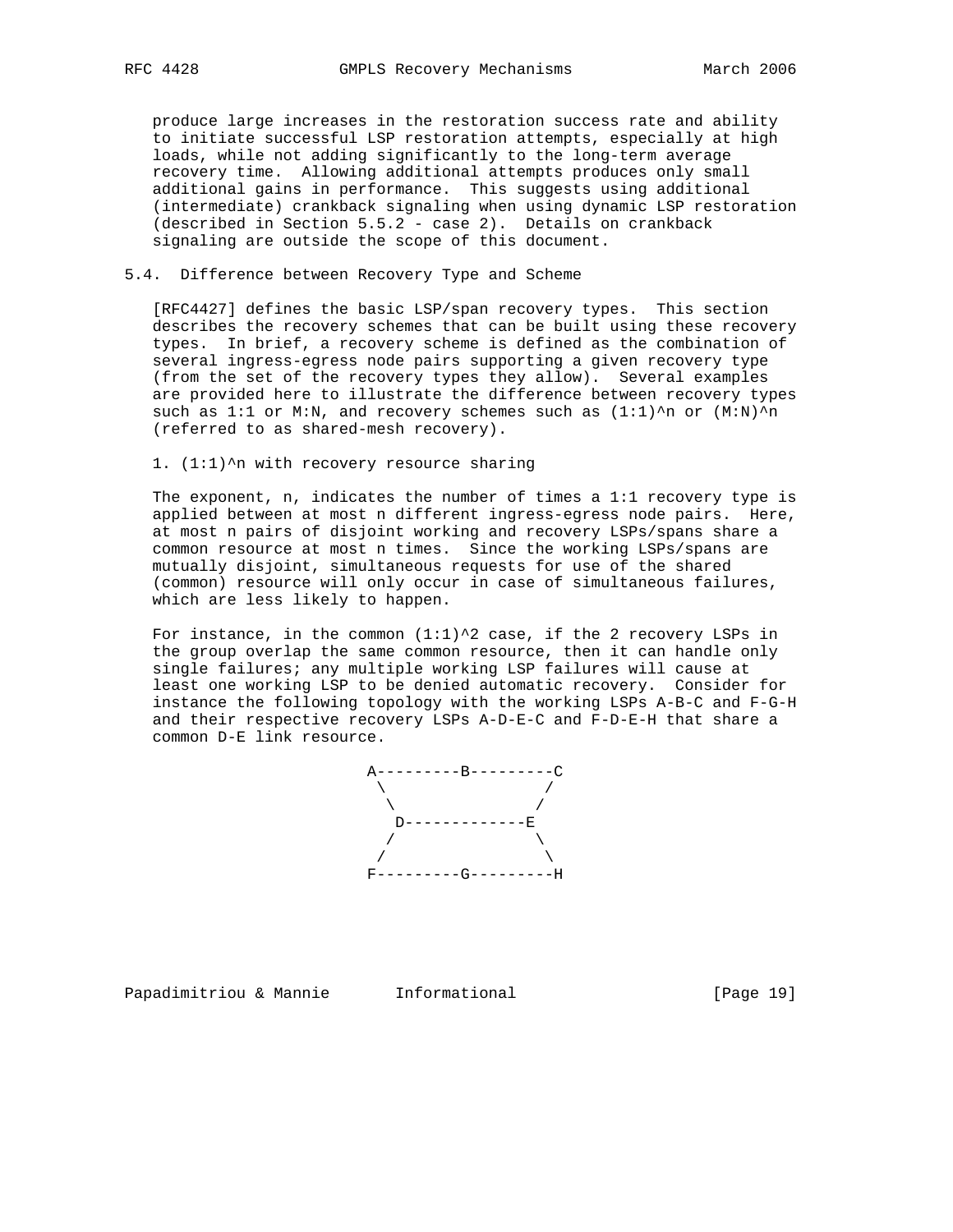#### 2. (M:N)^n with recovery resource sharing

The  $(M:N)^n$  scheme is documented here for the sake of completeness only (i.e., it is not mandated that GMPLS capabilities support this scheme). The exponent, n, indicates the number of times an M:N recovery type is applied between at most n different ingress-egress node pairs. So the interpretation follows from the previous case, except that here disjointness applies to the N working LSPs/spans and to the M recovery LSPs/spans while sharing at most n times M common resources.

In both schemes, it results in a "group" of sum ${n=1}^N N N(n)$  working LSPs and a pool of shared recovery resources, not all of which are available to any given working LSP. In such conditions, defining a metric that describes the amount of overlap among the recovery LSPs would give some indication of the group's ability to handle simultaneous failures of multiple LSPs.

For instance, in the simple  $(1:1)^n$ n case, if n recovery LSPs in a  $(1:1)$ ^n group overlap, then the group can handle only single failures; any simultaneous failure of multiple working LSPs will cause at least one working LSP to be denied automatic recovery. But if one considers, for instance, a  $(2:2)^2$  group in which there are two pairs of overlapping recovery LSPs, then two LSPs (belonging to the same pair) can be simultaneously recovered. The latter case can be illustrated by the following topology with 2 pairs of working LSPs A-B-C and F-G-H and their respective recovery LSPs A-D-E-C and F-D-E-H that share two common D-E link resources.

 A========B========C \\ // \\ // D =========== E // \\ // \\ F========G========H

 Moreover, in all these schemes, (working) path disjointness can be enforced by exchanging information related to working LSPs during the recovery LSP signaling. Specific issues related to the combination of shared (discrete) bandwidth and disjointness for recovery schemes are described in Section 8.4.2.

Papadimitriou & Mannie Informational [Page 20]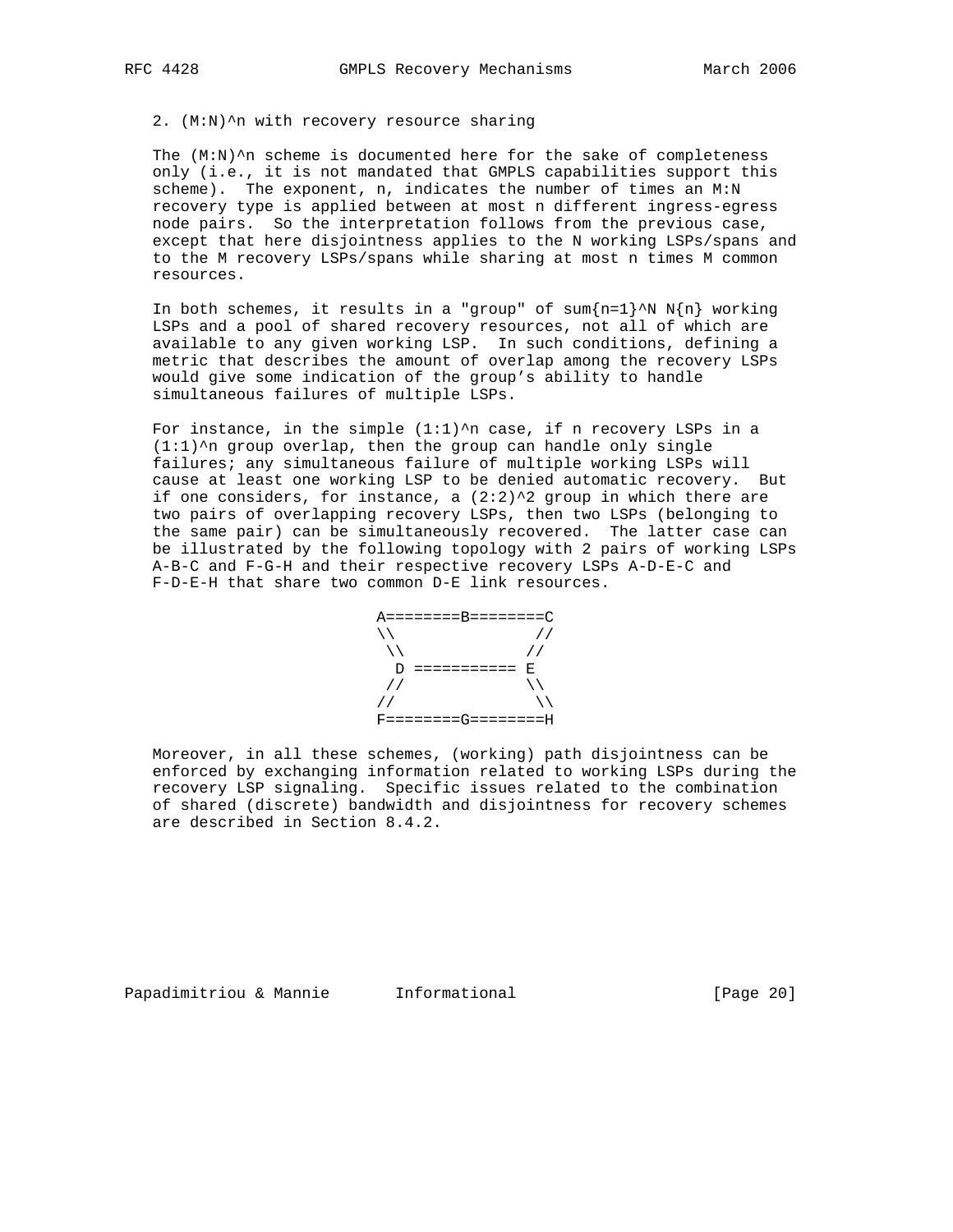## 5.5. LSP Recovery Mechanisms

## 5.5.1. Classification

 The recovery time and ratio of LSPs/spans depend on proper recovery LSP provisioning (meaning pre-provisioning when performed before failure occurrence) and the level of overbooking of recovery resources (i.e., over-provisioning). A proper balance of these two operations will result in the desired LSP/span recovery time and ratio when single or multiple failures occur. Note also that these operations are mostly performed during the network planning phases.

 The different options for LSP (pre-)provisioning and overbooking are classified below to structure the analysis of the different recovery mechanisms.

## 1. Pre-Provisioning

 Proper recovery LSP pre-provisioning will help to alleviate the failure of the working LSPs (due to the failure of the resources that carry these LSPs). As an example, one may compute and establish the recovery LSP either end-to-end or segment-per-segment, to protect a working LSP from multiple failure events affecting  $link(s)$ , node(s) and/or  $SRLG(s)$ . The recovery LSP pre-provisioning options are classified as follows in the figure below:

- (1) The recovery path can be either pre-computed or computed on demand.
- (2) When the recovery path is pre-computed, it can be either pre signaled (implying recovery resource reservation) or signaled on-demand.
- (3) When the recovery resources are pre-signaled, they can be either pre-selected or selected on-demand.

Recovery LSP provisioning phases: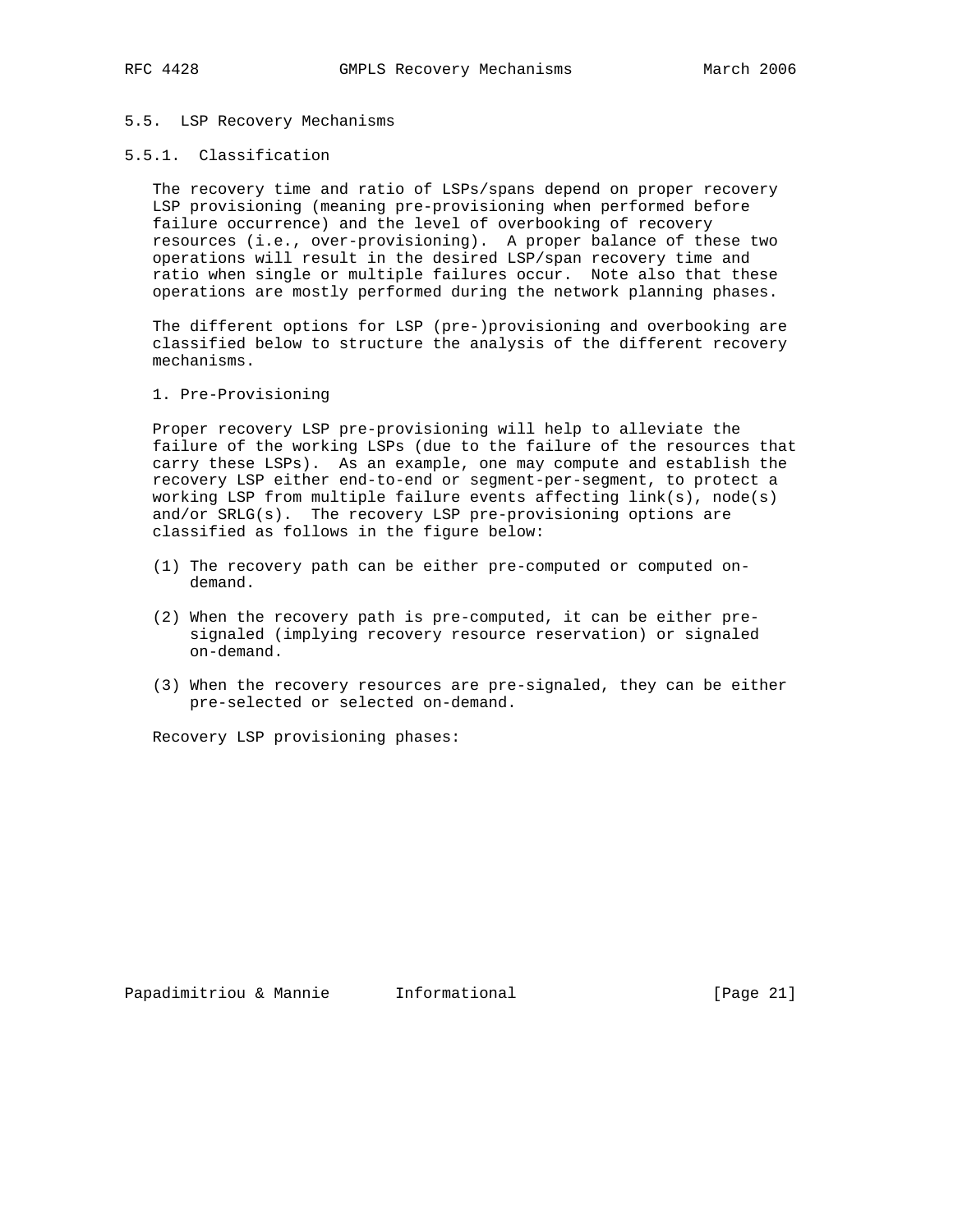(1) Path Computation --> On-demand | | --> Pre-Computed | | (2) Signaling --> On-demand | | --> Pre-Signaled | | (3) Resource Selection --> On-demand | | --> Pre-Selected

 Note that these different options lead to different LSP/span recovery times. The following sections will consider the above-mentioned pre-provisioning options when analyzing the different recovery mechanisms.

2. Overbooking

 There are many mechanisms available that allow the overbooking of the recovery resources. This overbooking can be done per LSP (as in the example mentioned above), per link (such as span protection), or even per domain. In all these cases, the level of overbooking, as shown in the below figure, can be classified as dedicated (such as 1+1 and 1:1), shared (such as 1:N and M:N), or unprotected (and thus restorable, if enough recovery resources are available).

Overbooking levels:

 | |

|

+----- Dedicated (for instance: 1+1, 1:1, etc.)

+----- Shared (for instance: 1:N, M:N, etc.)

Level of Overbooking -----+----- Unprotected (for instance: 0:1, 0:N)

 Also, when using shared recovery, one may support preemptible extra traffic; the recovery mechanism is then expected to allow preemption of this low priority traffic in case of recovery resource contention during recovery operations. The following sections will consider the

Papadimitriou & Mannie Informational [Page 22]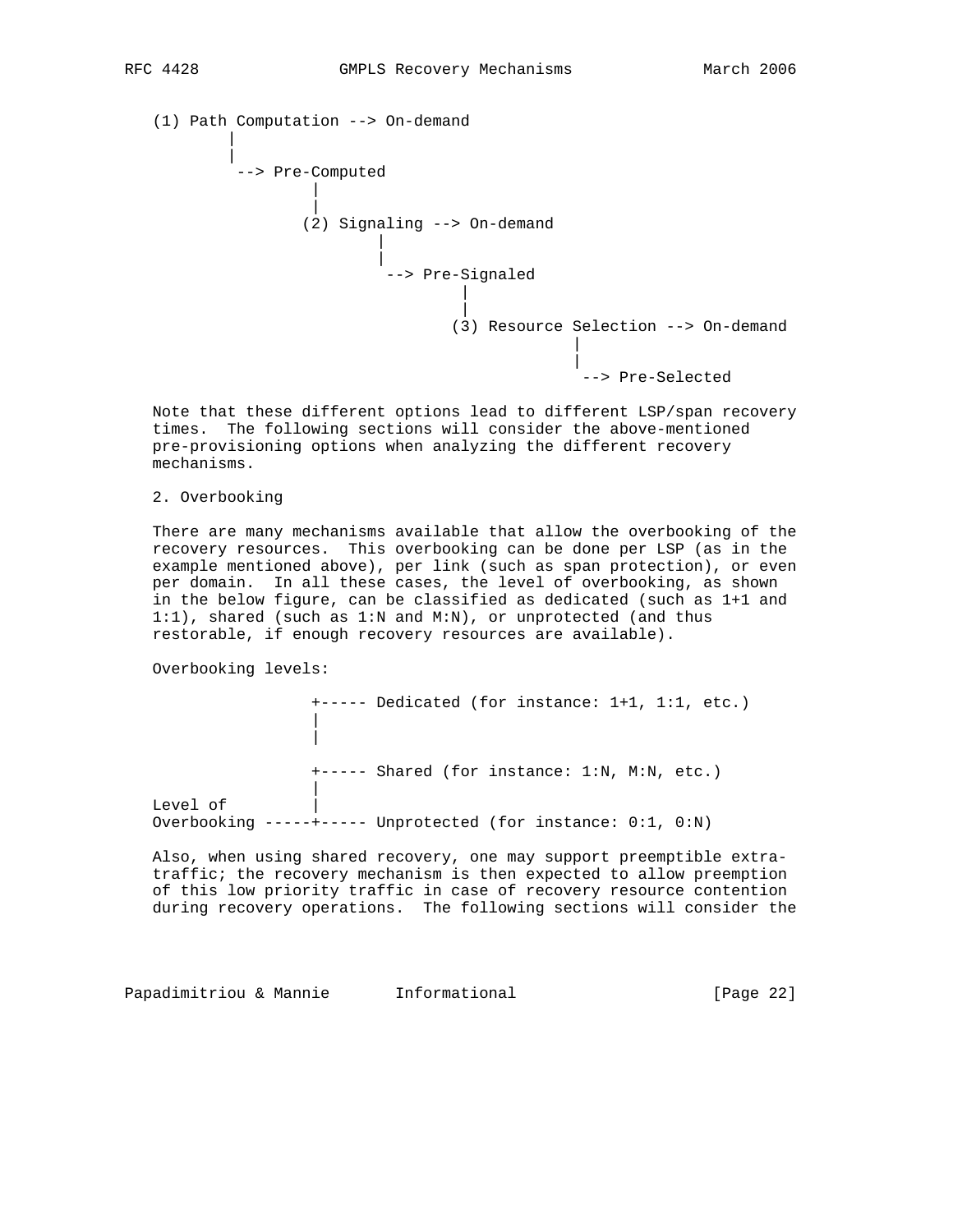above-mentioned overbooking options when analyzing the different recovery mechanisms.

5.5.2. LSP Restoration

 The following times are defined to provide a quantitative estimation about the time performance of the different LSP restoration mechanisms (also referred to as LSP re-routing):

- Path Computation Time: Tc
- Path Selection Time: Ts
- End-to-end LSP Resource Reservation Time: Tr (a delta for resource selection is also considered, the corresponding total time is then referred to as Trs)
- End-to-end LSP Resource Activation Time: Ta (a delta for resource selection is also considered, the corresponding total time is then referred to as Tas)

 The Path Selection Time (Ts) is considered when a pool of recovery LSP paths between a given pair of source/destination end-points is pre-computed, and after a failure occurrence one of these paths is selected for the recovery of the LSP under failure condition.

 Note: failure management operations such as failure detection, correlation, and notification are considered (for a given failure event) as equally time-consuming for all the mechanisms described below:

1. With Route Pre-computation (or LSP re-provisioning)

 An end-to-end restoration LSP is established after the failure(s) occur(s) based on a pre-computed path. As such, one can define this as an "LSP re-provisioning" mechanism. Here, one or more (disjoint) paths for the restoration LSP are computed (and optionally pre selected) before a failure occurs.

 No reservation or selection of resources is performed along the restoration path before failure occurrence. As a result, there is no guarantee that a restoration LSP is available when a failure occurs.

 The expected total restoration time T is thus equal to Ts + Trs or to Trs when a dedicated computation is performed for each working LSP.

2. Without Route Pre-computation (or Full LSP re-routing)

 An end-to-end restoration LSP is dynamically established after the failure(s) occur(s). After failure occurrence, one or more (disjoint) paths for the restoration LSP are dynamically computed and

Papadimitriou & Mannie 1nformational 1999 (Page 23)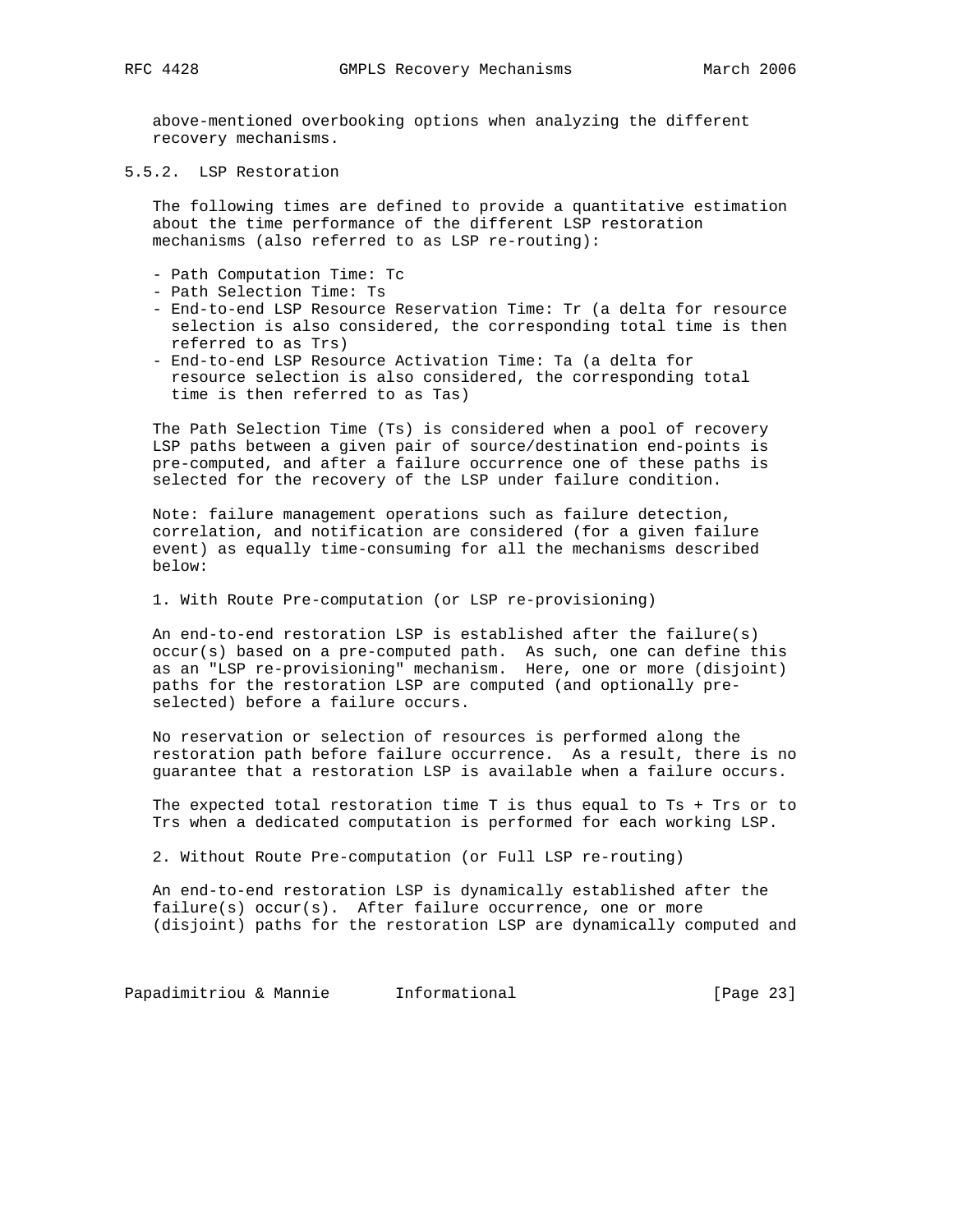one is selected. As such, one can define this as a complete "LSP re-routing" mechanism.

 No reservation or selection of resources is performed along the restoration path before failure occurrence. As a result, there is no guarantee that a restoration LSP is available when a failure occurs.

The expected total restoration time T is thus equal to Tc  $(+ \text{ Ts}) +$  Trs. Therefore, time performance between these two approaches differs by the time required for route computation Tc (and its potential selection time, Ts).

## 5.5.3. Pre-Planned LSP Restoration

 Pre-planned LSP restoration (also referred to as pre-planned LSP re routing) implies that the restoration LSP is pre-signaled. This in turn implies the reservation of recovery resources along the restoration path. Two cases can be defined based on whether the recovery resources are pre-selected.

1. With resource reservation and without resource pre-selection

 Before failure occurrence, an end-to-end restoration path is pre selected from a set of pre-computed (disjoint) paths. The restoration LSP is signaled along this pre-selected path to reserve resources at each node, but these resources are not selected.

 In this case, the resources reserved for each restoration LSP may be dedicated or shared between multiple restoration LSPs whose working LSPs are not expected to fail simultaneously. Local node policies can be applied to define the degree to which these resources can be shared across independent failures. Also, since a restoration scheme is considered, resource sharing should not be limited to restoration LSPs that start and end at the same ingress and egress nodes. Therefore, each node participating in this scheme is expected to receive some feedback information on the sharing degree of the recovery resource(s) that this scheme involves.

 Upon failure detection/notification message reception, signaling is initiated along the restoration path to select the resources, and to perform the appropriate operation at each node crossed by the restoration LSP (e.g., cross-connections). If lower priority LSPs were established using the restoration resources, they must be preempted when the restoration LSP is activated.

 Thus, the expected total restoration time T is equal to Tas (post failure activation), while operations performed before failure occurrence take Tc + Ts + Tr.

Papadimitriou & Mannie 1nformational 1999 (Page 24)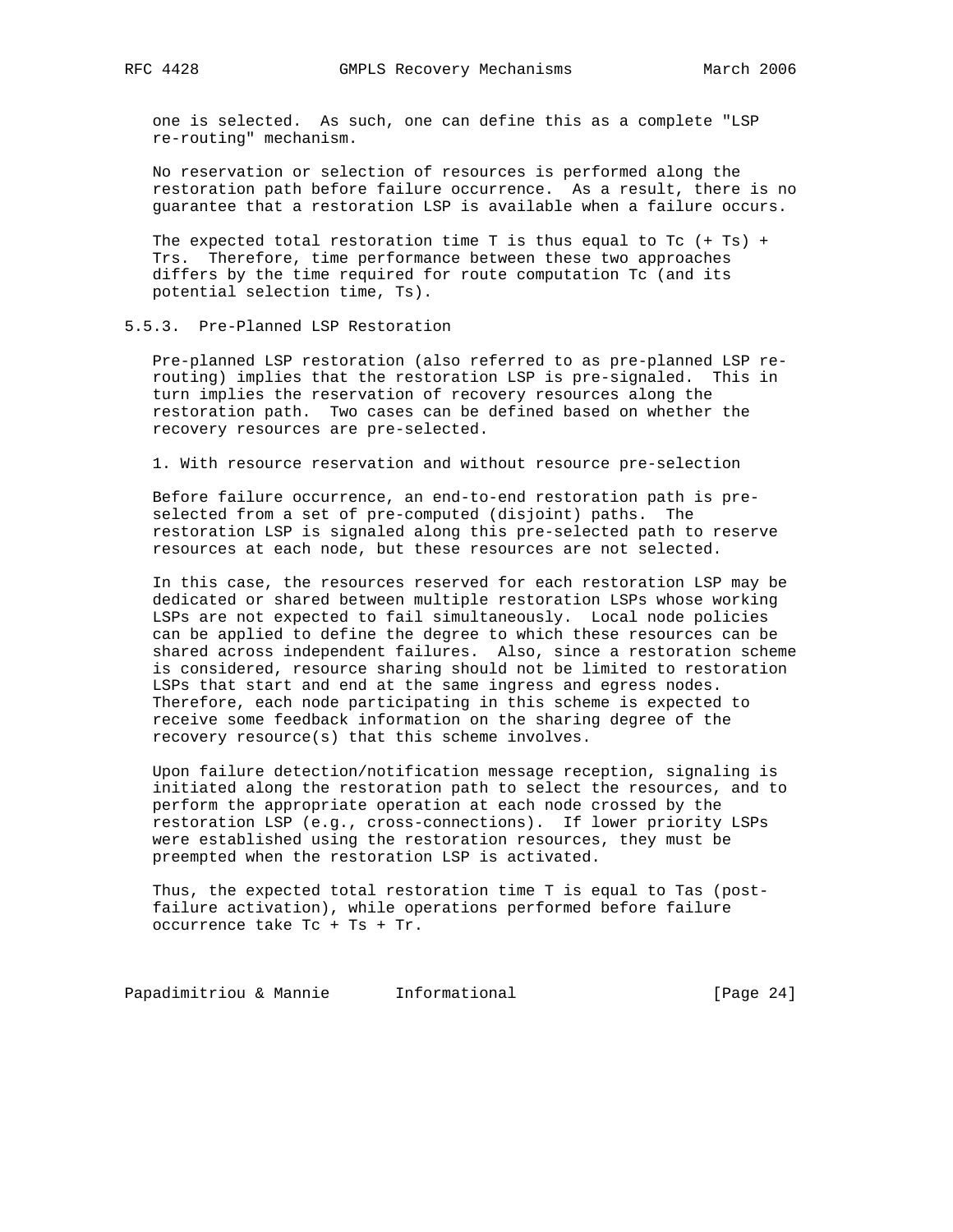2. With both resource reservation and resource pre-selection

 Before failure occurrence, an end-to-end restoration path is pre selected from a set of pre-computed (disjoint) paths. The restoration LSP is signaled along this pre-selected path to reserve AND select resources at each node, but these resources are not committed at the data plane level. So that the selection of the recovery resources is committed at the control plane level only, no cross-connections are performed along the restoration path.

 In this case, the resources reserved and selected for each restoration LSP may be dedicated or even shared between multiple restoration LSPs whose associated working LSPs are not expected to fail simultaneously. Local node policies can be applied to define the degree to which these resources can be shared across independent failures. Also, because a restoration scheme is considered, resource sharing should not be limited to restoration LSPs that start and end at the same ingress and egress nodes. Therefore, each node participating in this scheme is expected to receive some feedback information on the sharing degree of the recovery resource(s) that this scheme involves.

 Upon failure detection/notification message reception, signaling is initiated along the restoration path to activate the reserved and selected resources, and to perform the appropriate operation at each node crossed by the restoration LSP (e.g., cross-connections). If lower priority LSPs were established using the restoration resources, they must be preempted when the restoration LSP is activated.

 Thus, the expected total restoration time T is equal to Ta (post failure activation), while operations performed before failure occurrence take Tc + Ts + Trs. Therefore, time performance between these two approaches differs only by the time required for resource selection during the activation of the recovery LSP (i.e., Tas - Ta).

### 5.5.4. LSP Segment Restoration

 The above approaches can be applied on an edge-to-edge LSP basis rather than end-to-end LSP basis (i.e., to reduce the global recovery time) by allowing the recovery of the individual LSP segments constituting the end-to-end LSP.

 Also, by using the horizontal hierarchy approach described in Section 7.1, an end-to-end LSP can be recovered by multiple recovery mechanisms applied on an LSP segment basis (e.g., 1:1 edge-to-edge LSP protection in a metro network, and M:N edge-to-edge protection in the core). These mechanisms are ideally independent and may even use different failure localization and notification mechanisms.

Papadimitriou & Mannie 1nformational 1999 (Page 25)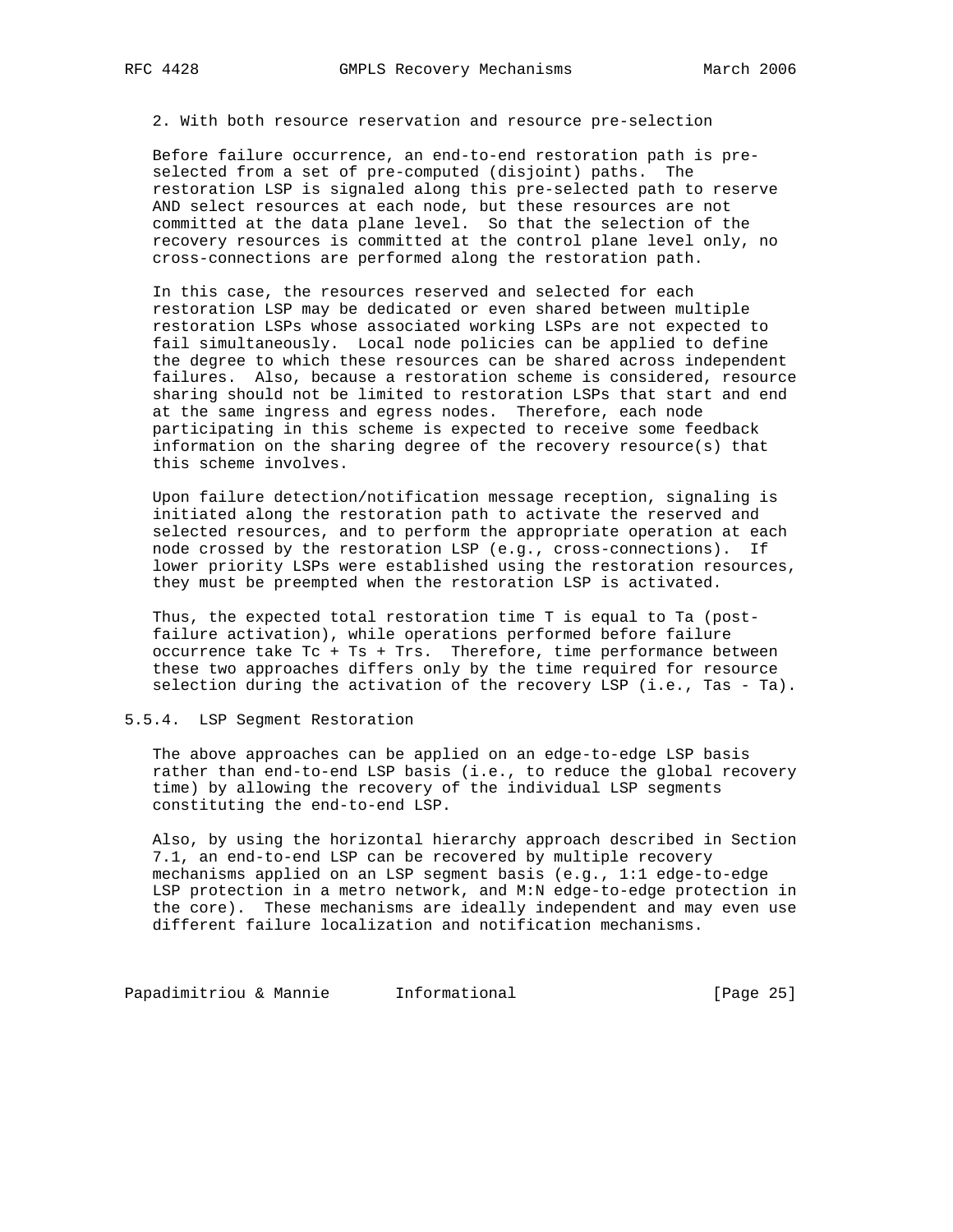## 6. Reversion

 Reversion (a.k.a. normalization) is defined as the mechanism allowing switching of normal traffic from the recovery LSP/span to the working LSP/span previously under failure condition. Use of normalization is at the discretion of the recovery domain policy. Normalization may impact the normal traffic (a second hit) depending on the normalization mechanism used.

 If normalization is supported, then 1) the LSP/span must be returned to the working LSP/span when the failure condition clears and 2) the capability to de-activate (turn-off) the use of reversion should be provided. De-activation of reversion should not impact the normal traffic, regardless of whether it is currently using the working or recovery LSP/span.

 Note: during the failure, the reuse of any non-failed resources (e.g., LSP and/or spans) belonging to the working LSP/span is under the discretion of recovery domain policy.

#### 6.1. Wait-To-Restore (WTR)

 A specific mechanism (Wait-To-Restore) is used to prevent frequent recovery switching operations due to an intermittent defect (e.g., Bit Error Rate (BER) fluctuating around the SD threshold).

 First, an LSP/span under failure condition must become fault-free, e.g., a BER less than a certain recovery threshold. After the recovered LSP/span (i.e., the previously working LSP/span) meets this criterion, a fixed period of time shall elapse before normal traffic uses the corresponding resources again. This duration called Wait- To-Restore (WTR) period or timer is generally on the order of a few minutes (for instance, 5 minutes) and should be capable of being set. The WTR timer may be either a fixed period, or provide for incrementally longer periods before retrying. An SF or SD condition on the previously working LSP/span will override the WTR timer value (i.e., the WTR cancels and the WTR timer will restart).

# 6.2. Revertive Mode Operation

 In revertive mode of operation, when the recovery LSP/span is no longer required, i.e., the failed working LSP/span is no longer in SD or SF condition, a local Wait-to-Restore (WTR) state will be activated before switching the normal traffic back to the recovered working LSP/span.

 During the reversion operation, since this state becomes the highest in priority, signaling must maintain the normal traffic on the

Papadimitriou & Mannie Informational (Page 26)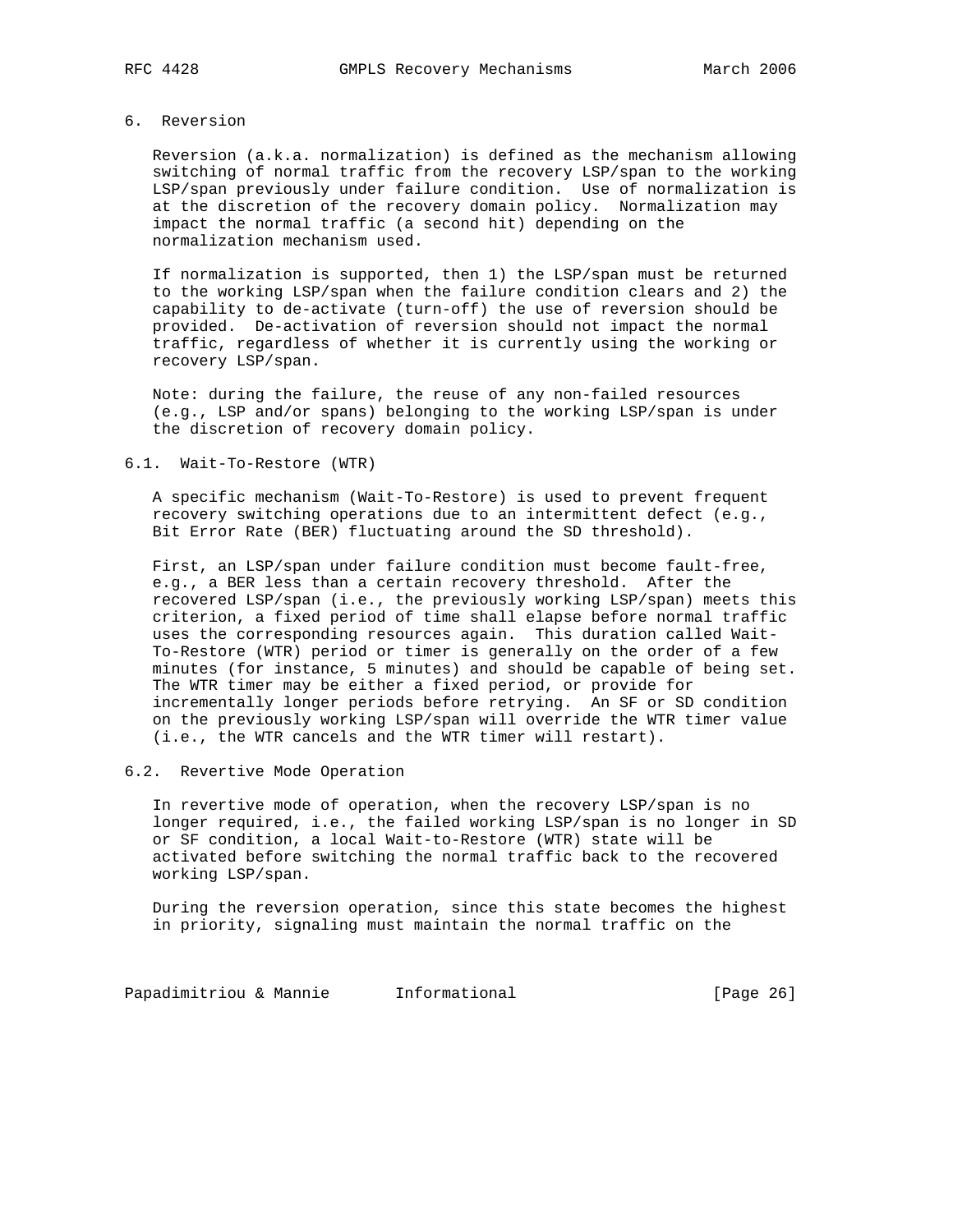recovery LSP/span from the previously failed working LSP/span. Moreover, during this WTR state, any null traffic or extra traffic (if applicable) request is rejected.

 However, deactivation (cancellation) of the wait-to-restore timer may occur if there are higher priority request attempts. That is, the recovery LSP/span usage by the normal traffic may be preempted if a higher priority request for this recovery LSP/span is attempted.

## 6.3. Orphans

 When a reversion operation is requested, normal traffic must be switched from the recovery to the recovered working LSP/span. A particular situation occurs when the previously working LSP/span cannot be recovered, so normal traffic cannot be switched back. In that case, the LSP/span under failure condition (also referred to as "orphan") must be cleared (i.e., removed) from the pool of resources allocated for normal traffic. Otherwise, potential de synchronization between the control and transport plane resource usage can appear. Depending on the signaling protocol capabilities and behavior, different mechanisms are expected here.

 Therefore, any reserved or allocated resources for the LSP/span under failure condition must be unreserved/de-allocated. Several ways can be used for that purpose: wait for the clear-out time interval to elapse, initiate a deletion from the ingress or the egress node, or trigger the initiation of deletion from an entity (such as an EMS or NMS) capable of reacting upon reception of an appropriate notification message.

# 7. Hierarchies

 Recovery mechanisms are being made available at multiple (if not all) transport layers within so-called "IP/MPLS-over-optical" networks. However, each layer has certain recovery features, and one needs to determine the exact impact of the interaction between the recovery mechanisms provided by these layers.

 Hierarchies are used to build scalable complex systems. By hiding the internal details, abstraction is used as a mechanism to build large networks or as a technique for enforcing technology, topological, or administrative boundaries. The same hierarchical concept can be applied to control the network survivability. Network survivability is the set of capabilities that allow a network to restore affected traffic in the event of a failure. Network survivability is defined further in [RFC4427]. In general, it is expected that the recovery action is taken by the recoverable LSP/span closest to the failure in order to avoid the multiplication

Papadimitriou & Mannie 1nformational 1999 (Page 27)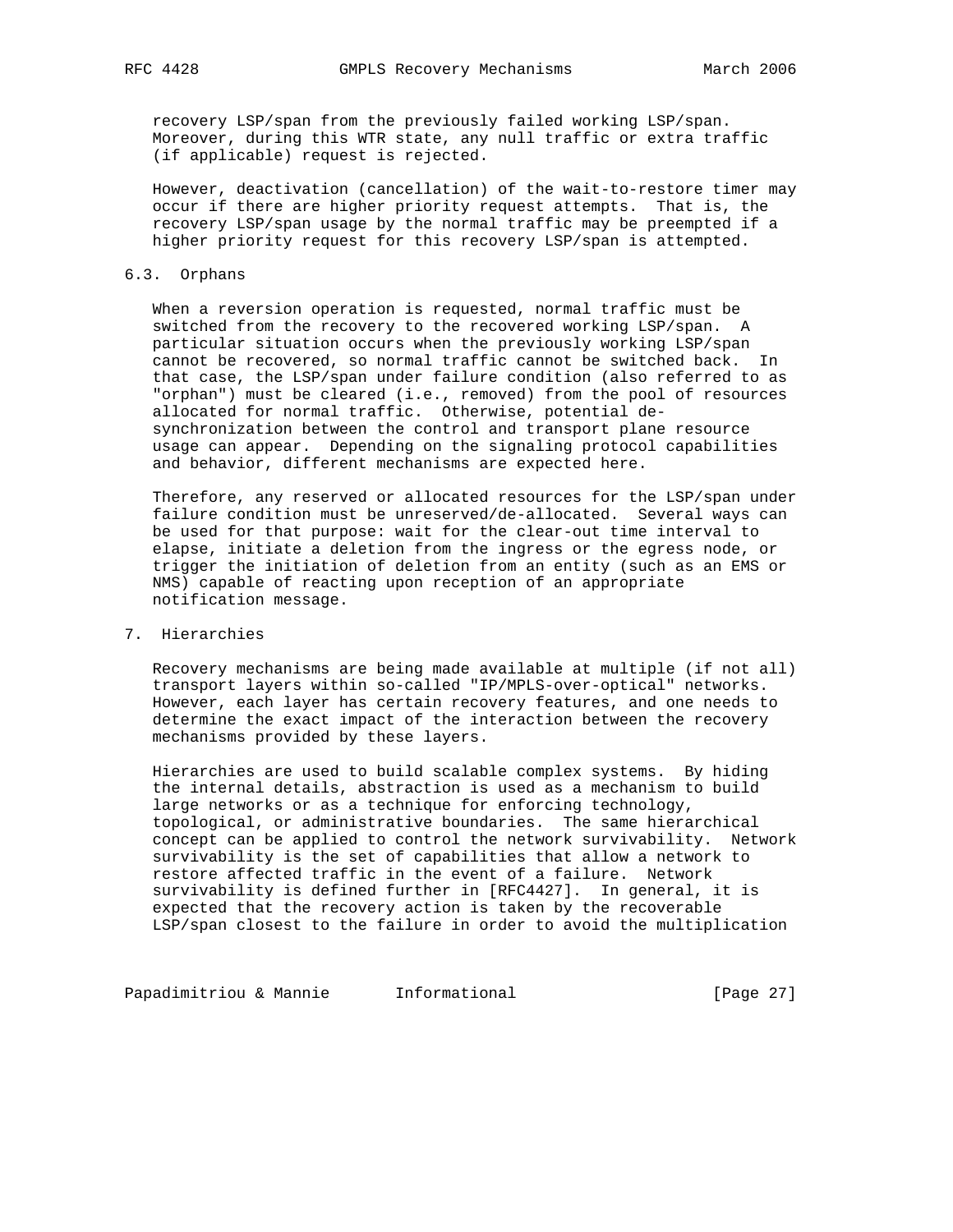of recovery actions. Moreover, recovery hierarchies also can be bound to control plane logical partitions (e.g., administrative or topological boundaries). Each logical partition may apply different recovery mechanisms.

 In brief, it is commonly accepted that the lower layers can provide coarse but faster recovery while the higher layers can provide finer but slower recovery. Moreover, it is also desirable to avoid similar layers with functional overlaps in order to optimize network resource utilization and processing overhead, since repeating the same capabilities at each layer does not create any added value for the network as a whole. In addition, even if a lower layer recovery mechanism is enabled, it does not prevent the additional provision of a recovery mechanism at the upper layer. The inverse statement does not necessarily hold; that is, enabling an upper layer recovery mechanism may prevent the use of a lower layer recovery mechanism. In this context, this section analyzes these hierarchical aspects including the physical (passive) layer(s).

#### 7.1. Horizontal Hierarchy (Partitioning)

 A horizontal hierarchy is defined when partitioning a single-layer network (and its control plane) into several recovery domains. Within a domain, the recovery scope may extend over a link (or span), LSP segment, or even an end-to-end LSP. Moreover, an administrative domain may consist of a single recovery domain or can be partitioned into several smaller recovery domains. The operator can partition the network into recovery domains based on physical network topology, control plane capabilities, or various traffic engineering constraints.

 An example often addressed in the literature is the metro-core-metro application (sometimes extended to a metro-metro/core-core) within a single transport layer (see Section 7.2). For such a case, an end to-end LSP is defined between the ingress and egress metro nodes, while LSP segments may be defined within the metro or core sub networks. Each of these topological structures determines a so called "recovery domain" since each of the LSPs they carry can have its own recovery type (or even scheme). The support of multiple recovery types and schemes within a sub-network is referred to as a "multi-recovery capable domain" or simply "multi-recovery domain".

7.2. Vertical Hierarchy (Layers)

 It is very challenging to combine the different recovery capabilities available across the path (i.e., switching capable) and section layers to ensure that certain network survivability objectives are met for the network-supported services.

Papadimitriou & Mannie Informational (Page 28)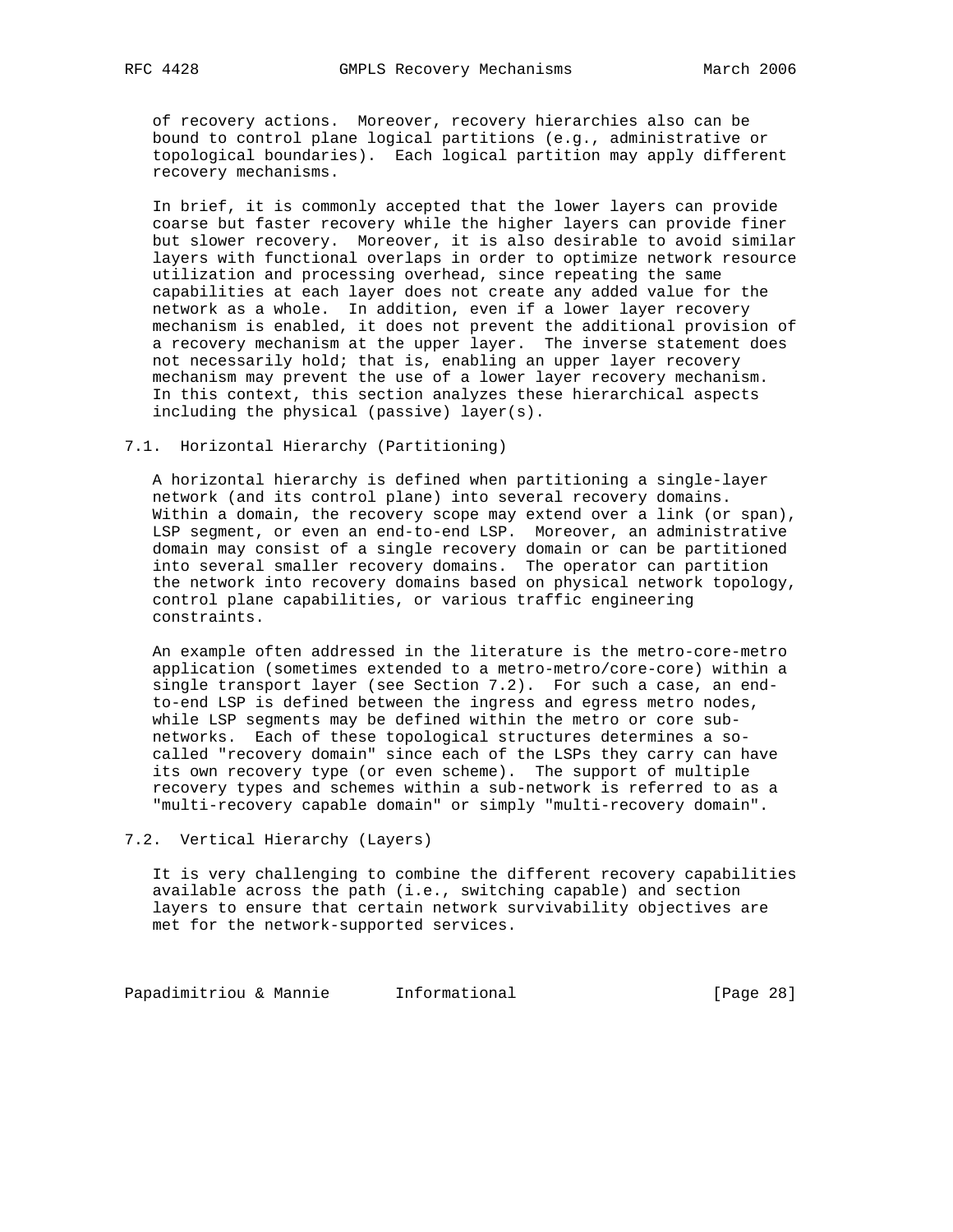As a first analysis step, one can draw the following guidelines for a vertical coordination of the recovery mechanisms:

- The lower the layer, the faster the notification and switching.
- The higher the layer, the finer the granularity of the recoverable entity and therefore the granularity of the recovery resource.

 Moreover, in the context of this analysis, a vertical hierarchy consists of multiple layered transport planes providing different:

- Discrete bandwidth granularities for non-packet LSPs such as OCh, ODUk, STS\_SPE/HOVC, and VT\_SPE/LOVC LSPs and continuous bandwidth granularities for packet LSPs.
- Potential recovery capabilities with different temporal granularities: ranging from milliseconds to tens of seconds

 Note: based on the bandwidth granularity, we can determine four classes of vertical hierarchies: (1) packet over packet, (2) packet over circuit, (3) circuit over packet, and (4) circuit over circuit. Below we briefly expand on (4) only. (2) is covered in [RFC3386]. (1) is extensively covered by the MPLS Working Group, and (3) by the PWE3 Working Group.

 In SONET/SDH environments, one typically considers the VT\_SPE/LOVC and STS SPE/HOVC as independent layers (for example, VT\_SPE/LOVC LSP uses the underlying STS\_SPE/HOVC LSPs as links). In OTN, the ODUk path layers will lie on the OCh path layer, i.e., the ODUk LSPs use the underlying OCh LSPs as OTUk links. Note here that lower layer LSPs may simply be provisioned and not necessarily dynamically triggered or established (control driven approach). In this context, an LSP at the path layer (i.e., established using GMPLS signaling), such as an optical channel LSP, appears at the OTUk layer as a link, controlled by a link management protocol such as LMP.

 The first key issue with multi-layer recovery is that achieving individual or bulk LSP recovery will be as efficient as the underlying link (local span) recovery. In such a case, the span can be either protected or unprotected, but the LSP it carries must be (at least locally) recoverable. Therefore, the span recovery process can be either independent when protected (or restorable), or triggered by the upper LSP recovery process. The former case requires coordination to achieve subsequent LSP recovery. Therefore, in order to achieve robustness and fast convergence, multi-layer recovery requires a fine-tuned coordination mechanism.

Papadimitriou & Mannie Informational [Page 29]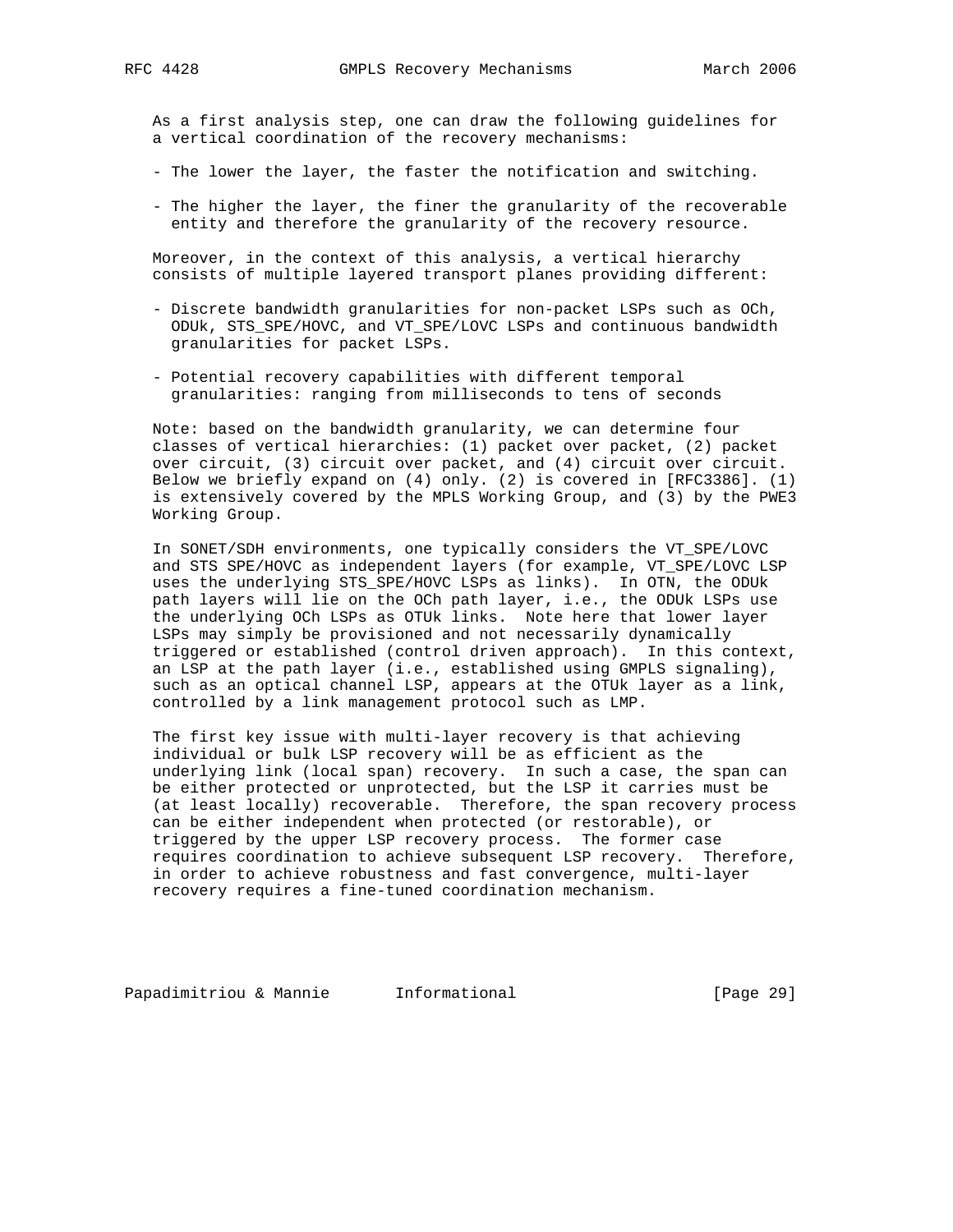Moreover, in the absence of adequate recovery mechanism coordination (for instance, a pre-determined coordination when using a hold-off timer), a failure notification may propagate from one layer to the next one within a recovery hierarchy. This can cause "collisions" and trigger simultaneous recovery actions that may lead to race conditions and, in turn, reduce the optimization of the resource utilization and/or generate global instabilities in the network (see [MANCHESTER]). Therefore, a consistent and efficient escalation strategy is needed to coordinate recovery across several layers.

 One can expect that the definition of the recovery mechanisms and protocol(s) is technology-independent so that they can be consistently implemented at different layers; this would in turn simplify their global coordination. Moreover, as mentioned in [RFC3386], some looser form of coordination and communication between (vertical) layers such as a consistent hold-off timer configuration (and setup through signaling during the working LSP establishment) can be considered, thereby allowing the synchronization between recovery actions performed across these layers.

#### 7.2.1. Recovery Granularity

 In most environments, the design of the network and the vertical distribution of the LSP bandwidth are such that the recovery granularity is finer at higher layers. The OTN and SONET/SDH layers can recover only the whole section or the individual connections they transports whereas the IP/MPLS control plane can recover individual packet LSPs or groups of packet LSPs independently of their granularity. On the other side, the recovery granularity at the sub-wavelength level (i.e., SONET/SDH) can be provided only when the network includes devices switching at the same granularity (and thus not with optical channel level). Therefore, the network layer can deliver control-plane-driven recovery mechanisms on a per-LSP basis if and only if these LSPs have their corresponding switching granularity supported at the transport plane level.

### 7.3. Escalation Strategies

 There are two types of escalation strategies (see [DEMEESTER]): bottom-up and top-down.

 The bottom-up approach assumes that lower layer recovery types and schemes are more expedient and faster than upper layer ones. Therefore, we can inhibit or hold off higher layer recovery. However, this assumption is not entirely true. Consider for instance a SONET/SDH based protection mechanism (with a protection switching time of less than 50 ms) lying on top of an OTN restoration mechanism (with a restoration time of less than 200 ms). Therefore, this

Papadimitriou & Mannie Informational (Page 30)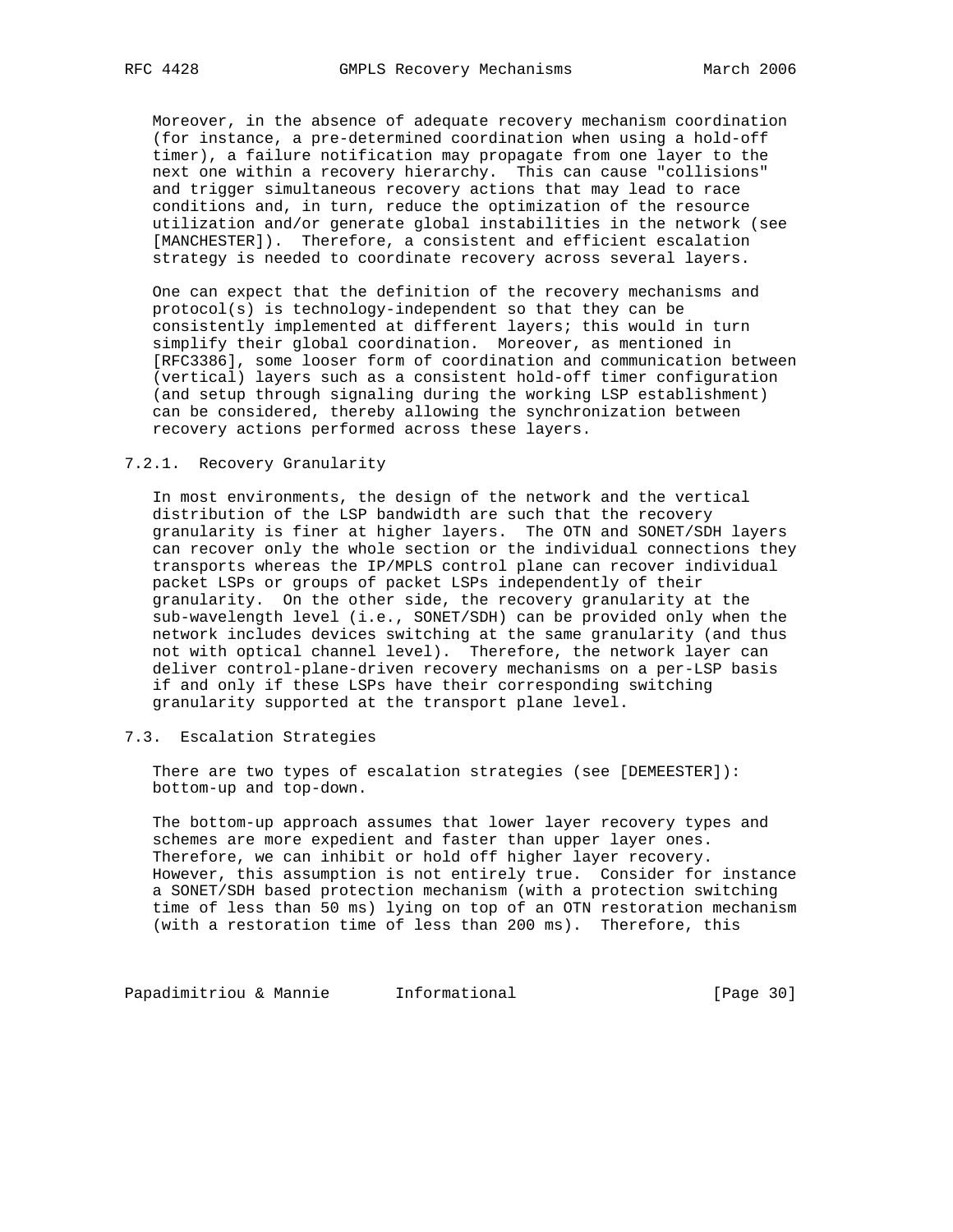assumption should be (at least) clarified as: the lower layer recovery mechanism is expected to be faster than the upper level one, if the same type of recovery mechanism is used at each layer.

 Consequently, taking into account the recovery actions at the different layers in a bottom-up approach: if lower layer recovery mechanisms are provided and sequentially activated in conjunction with higher layer ones, the lower layers must have an opportunity to recover normal traffic before the higher layers do. However, if lower layer recovery is slower than higher layer recovery, the lower layer must either communicate the failure-related information to the higher layer(s) (and allow it to perform recovery), or use a hold-off timer in order to temporarily set the higher layer recovery action in a "standby mode". Note that the a priori information exchange between layers concerning their efficiency is not within the current scope of this document. Nevertheless, the coordination functionality between layers must be configurable and tunable.

 For example, coordination between the optical and packet layer control plane enables the optical layer to perform the failure management operations (in particular, failure detection and notification) while giving to the packet layer control plane the authority to decide and perform the recovery actions. If the packet layer recovery action is unsuccessful, fallback at the optical layer can be performed subsequently.

 The top-down approach attempts service recovery at the higher layers before invoking lower layer recovery. Higher layer recovery is service selective, and permits "per-CoS" or "per-connection" re routing. With this approach, the most important aspect is that the upper layer should provide its own reliable and independent failure detection mechanism from the lower layer.

 [DEMEESTER] also suggests recovery mechanisms incorporating a coordinated effort shared by two adjacent layers with periodic status updates. Moreover, some of these recovery operations can be pre assigned (on a per-link basis) to a certain layer, e.g., a given link will be recovered at the packet layer while another will be recovered at the optical layer.

## 7.4. Disjointness

 Having link and node diverse working and recovery LSPs/spans does not guarantee their complete disjointness. Due to the common physical layer topology (passive), additional hierarchical concepts, such as the Shared Risk Link Group (SRLG), and mechanisms, such as SRLG diverse path computation, must be developed to provide complete working and recovery LSP/span disjointness (see [IPO-IMP] and

Papadimitriou & Mannie 1nformational 1999 (Page 31)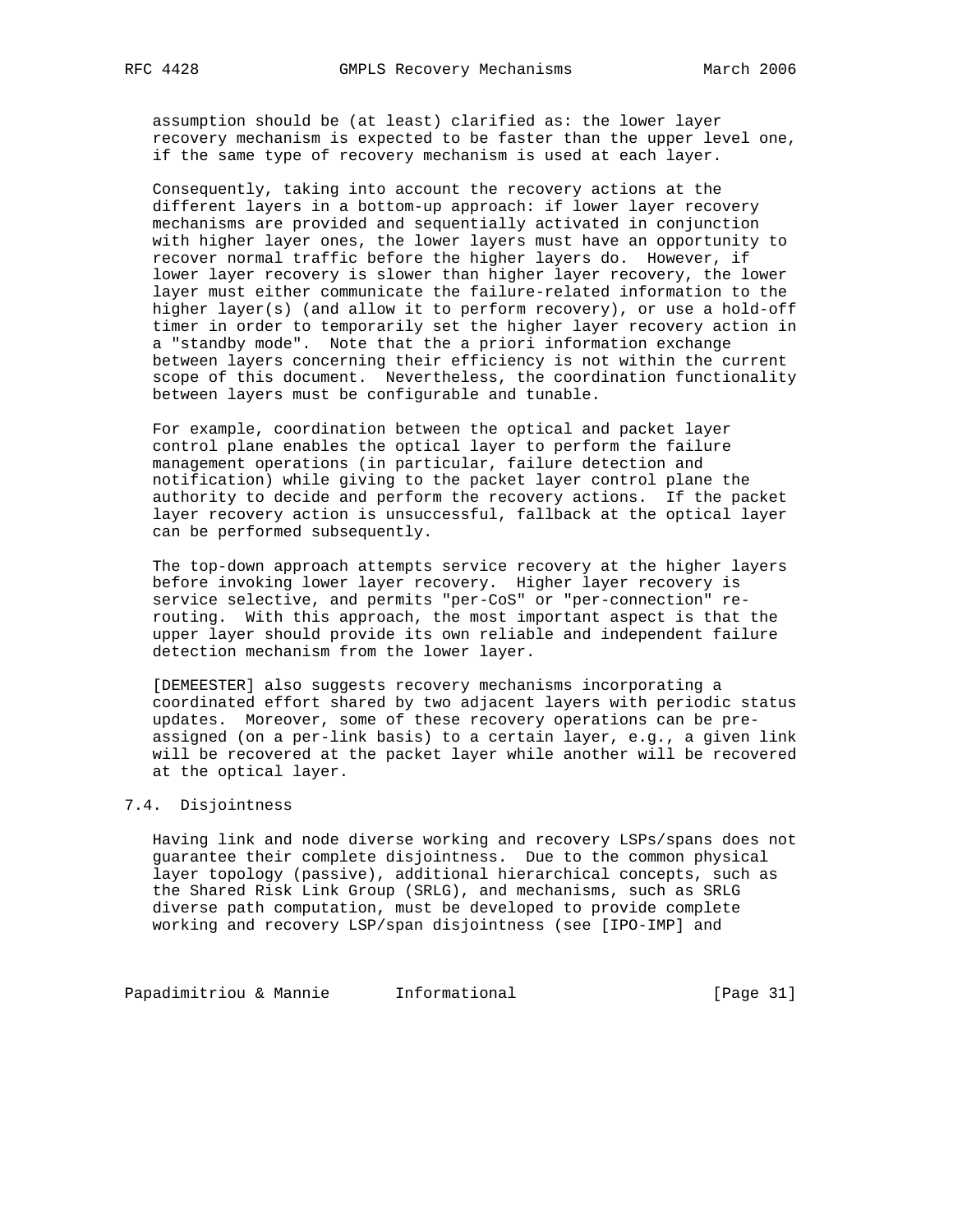[RFC4202]). Otherwise, a failure affecting the working LSP/span would also potentially affect the recovery LSP/span; one refers to such an event as "common failure".

7.4.1. SRLG Disjointness

 A Shared Risk Link Group (SRLG) is defined as the set of links sharing a common risk (such as a common physical resource such as a fiber link or a fiber cable). For instance, a set of links L belongs to the same SRLG s, if they are provisioned over the same fiber link f.

The SRLG properties can be summarized as follows:

- 1) A link belongs to more than one SRLG if and only if it crosses one of the resources covered by each of them.
- 2) Two links belonging to the same SRLG can belong individually to (one or more) other SRLGs.
- 3) The SRLG set S of an LSP is defined as the union of the individual SRLG s of the individual links composing this LSP.

SRLG disjointness is also applicable to LSPs:

 The LSP SRLG disjointness concept is based on the following postulate: an LSP (i.e., a sequence of links and nodes) covers an SRLG if and only if it crosses one of the links or nodes belonging to that SRLG.

 Therefore, the SRLG disjointness for LSPs, can be defined as follows: two LSPs are disjoint with respect to an SRLG s if and only if they do not cover simultaneously this SRLG s.

 Whilst the SRLG disjointness for LSPs with respect to a set S of SRLGs, is defined as follows: two LSPs are disjoint with respect to a set of SRLGs S if and only if the set of SRLGs that are common to both LSPs is disjoint from set S.

 The impact on recovery is noticeable: SRLG disjointness is a necessary (but not a sufficient) condition to ensure network survivability. With respect to the physical network resources, a working-recovery LSP/span pair must be SRLG-disjoint in case of dedicated recovery type. On the other hand, in case of shared recovery, a group of working LSP/spans must be mutually SRLG-disjoint in order to allow for a (single and common) shared recovery LSP that is itself SRLG-disjoint from each of the working LSPs/spans.

Papadimitriou & Mannie 1nformational 1999 [Page 32]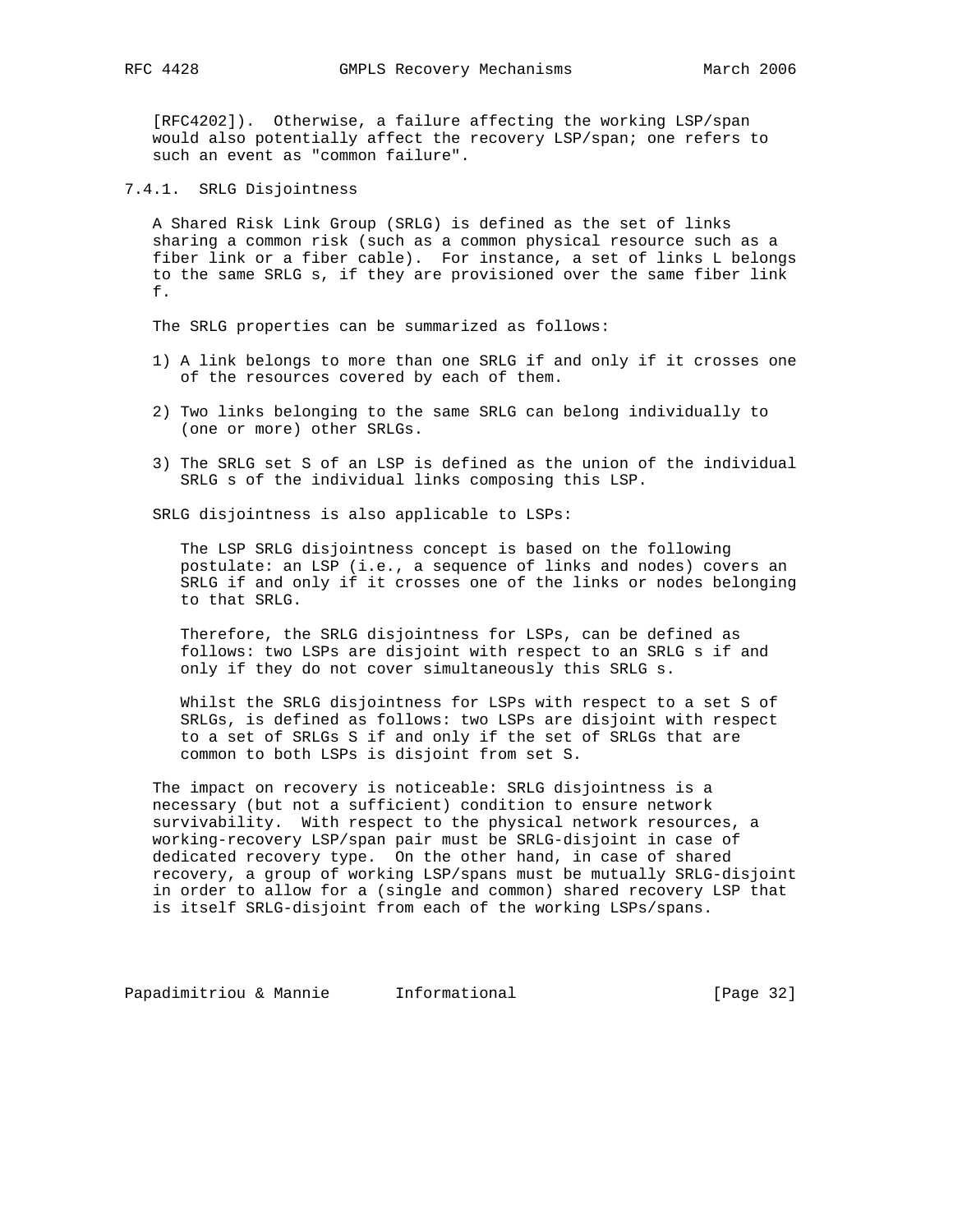8. Recovery Mechanisms Analysis

 In order to provide a structured analysis of the recovery mechanisms detailed in the previous sections, the following dimensions can be considered:

- 1. Fast convergence (performance): provide a mechanism that aggregates multiple failures (implying fast failure detection and correlation mechanisms) and fast recovery decision independently of the number of failures occurring in the optical network (also implying a fast failure notification).
- 2. Efficiency (scalability): minimize the switching time required for LSP/span recovery independently of the number of LSPs/spans being recovered (this implies efficient failure correlation, fast failure notification, and time-efficient recovery mechanisms).
- 3. Robustness (availability): minimize the LSP/span downtime independently of the underlying topology of the transport plane (this implies a highly responsive recovery mechanism).
- 4. Resource optimization (optimality): minimize the resource capacity, including LSPs/spans and nodes (switching capacity), required for recovery purposes; this dimension can also be referred to as optimizing the sharing degree of the recovery resources.
- 5. Cost optimization: provide a cost-effective recovery type/scheme.

 However, these dimensions are either outside the scope of this document (such as cost optimization and recovery path computational aspects) or mutually conflicting. For instance, it is obvious that providing a 1+1 LSP protection minimizes the LSP downtime (in case of failure) while being non-scalable and consuming recovery resource without enabling any extra-traffic.

 The following sections analyze the recovery phases and mechanisms detailed in the previous sections with respect to the dimensions described above in order to assess the GMPLS protocol suite capabilities and applicability. In turn, this allows the evaluation of the potential need for further GMPLS signaling and routing extensions.

Papadimitriou & Mannie Informational [Page 33]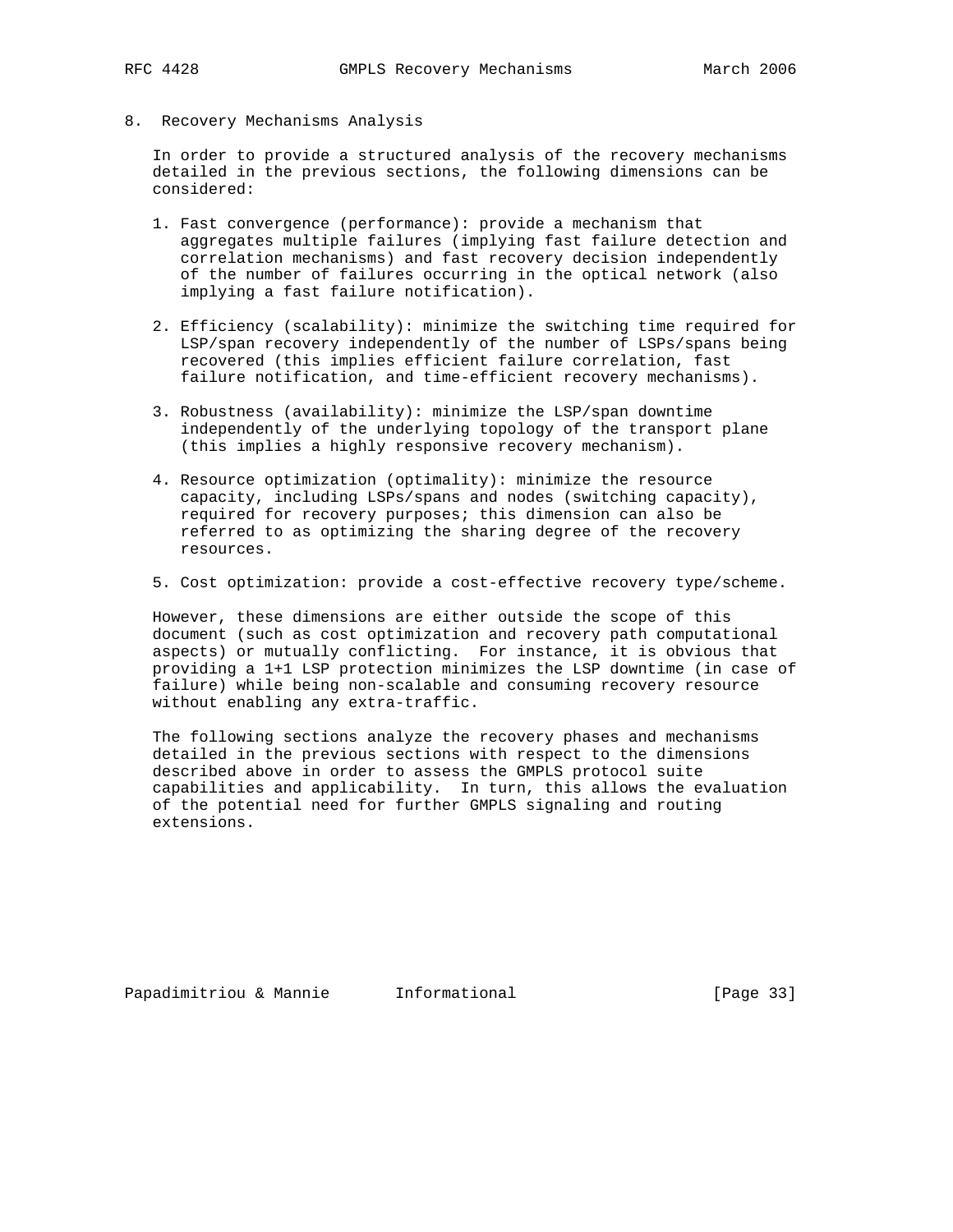8.1. Fast Convergence (Detection/Correlation and Hold-off Time)

 Fast convergence is related to the failure management operations. It refers to the time elapsed between failure detection/correlation and hold-off time, the point at which the recovery switching actions are initiated. This point has been detailed in Section 4.

## 8.2. Efficiency (Recovery Switching Time)

 In general, the more pre-assignment/pre-planning of the recovery LSP/span, the more rapid the recovery is. Because protection implies pre-assignment (and cross-connection) of the protection resources, in general, protection recovers faster than restoration.

 Span restoration is likely to be slower than most span protection types; however this greatly depends on the efficiency of the span restoration signaling. LSP restoration with pre-signaled and pre selected recovery resources is likely to be faster than fully dynamic LSP restoration, especially because of the elimination of any potential crankback during the recovery LSP establishment.

 If one excludes the crankback issue, the difference between dynamic and pre-planned restoration depends on the restoration path computation and selection time. Since computational considerations are outside the scope of this document, it is up to the vendor to determine the average and maximum path computation time in different scenarios and to the operator to decide whether or not dynamic restoration is advantageous over pre-planned schemes that depend on the network environment. This difference also depends on the flexibility provided by pre-planned restoration versus dynamic restoration. Pre-planned restoration implies a somewhat limited number of failure scenarios (that can be due, for instance, to local storage capacity limitation). Dynamic restoration enables on-demand path computation based on the information received through failure notification message, and as such, it is more robust with respect to the failure scenario scope.

 Moreover, LSP segment restoration, in particular, dynamic restoration (i.e., no path pre-computation, so none of the recovery resource is pre-reserved) will generally be faster than end-to-end LSP restoration. However, local LSP restoration assumes that each LSP segment end-point has enough computational capacity to perform this operation while end-to-end LSP restoration requires only that LSP end-points provide this path computation capability.

 Recovery time objectives for SONET/SDH protection switching (not including time to detect failure) are specified in [G.841] at 50 ms, taking into account constraints on distance, number of connections

Papadimitriou & Mannie 1nformational 1999 (Page 34)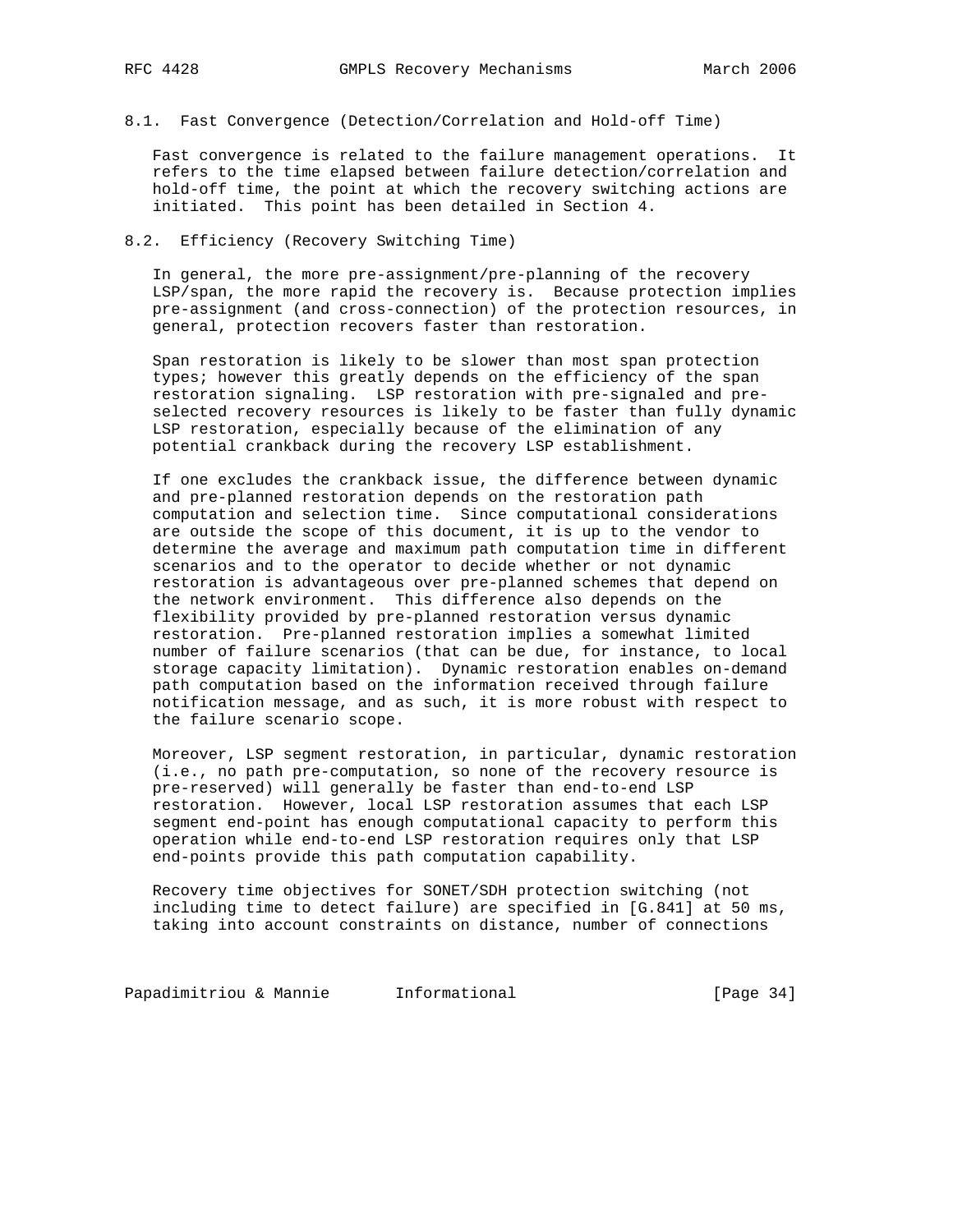involved, and in the case of ring enhanced protection, number of nodes in the ring. Recovery time objectives for restoration mechanisms have been proposed through a separate effort [RFC3386].

## 8.3. Robustness

 In general, the less pre-assignment (protection)/pre-planning (restoration) of the recovery LSP/span, the more robust the recovery type or scheme is to a variety of single failures, provided that adequate resources are available. Moreover, the pre-selection of the recovery resources gives (in the case of multiple failure scenarios) less flexibility than no recovery resource pre-selection. For instance, if failures occur that affect two LSPs sharing a common link along their restoration paths, then only one of these LSPs can be recovered. This occurs unless the restoration path of at least one of these LSPs is re-computed, or the local resource assignment is modified on the fly.

 In addition, recovery types and schemes with pre-planned recovery resources (in particular, LSP/spans for protection and LSPs for restoration purposes) will not be able to recover from failures that simultaneously affect both the working and recovery LSP/span. Thus, the recovery resources should ideally be as disjoint as possible (with respect to link, node, and SRLG) from the working ones, so that any single failure event will not affect both working and recovery LSP/span. In brief, working and recovery resources must be fully diverse in order to guarantee that a given failure will not affect simultaneously the working and the recovery LSP/span. Also, the risk of simultaneous failure of the working and the recovery LSPs can be reduced. It is reduced by computing a new recovery path whenever a failure occurs along one of the recovery LSPs or by computing a new recovery path and provision the corresponding LSP whenever a failure occurs along a working LSP/span. Both methods enable the network to maintain the number of available recovery path constant.

 The robustness of a recovery scheme is also determined by the amount of pre-reserved (i.e., signaled) recovery resources within a given shared resource pool: as the sharing degree of recovery resources increases, the recovery scheme becomes less robust to multiple LSP/span failure occurrences. Recovery schemes, in particular restoration, with pre-signaled resource reservation (with or without pre-selection) should be capable of reserving an adequate amount of resource to ensure recovery from any specific set of failure events, such as any single SRLG failure, any two SRLG failures, etc.

Papadimitriou & Mannie Informational [Page 35]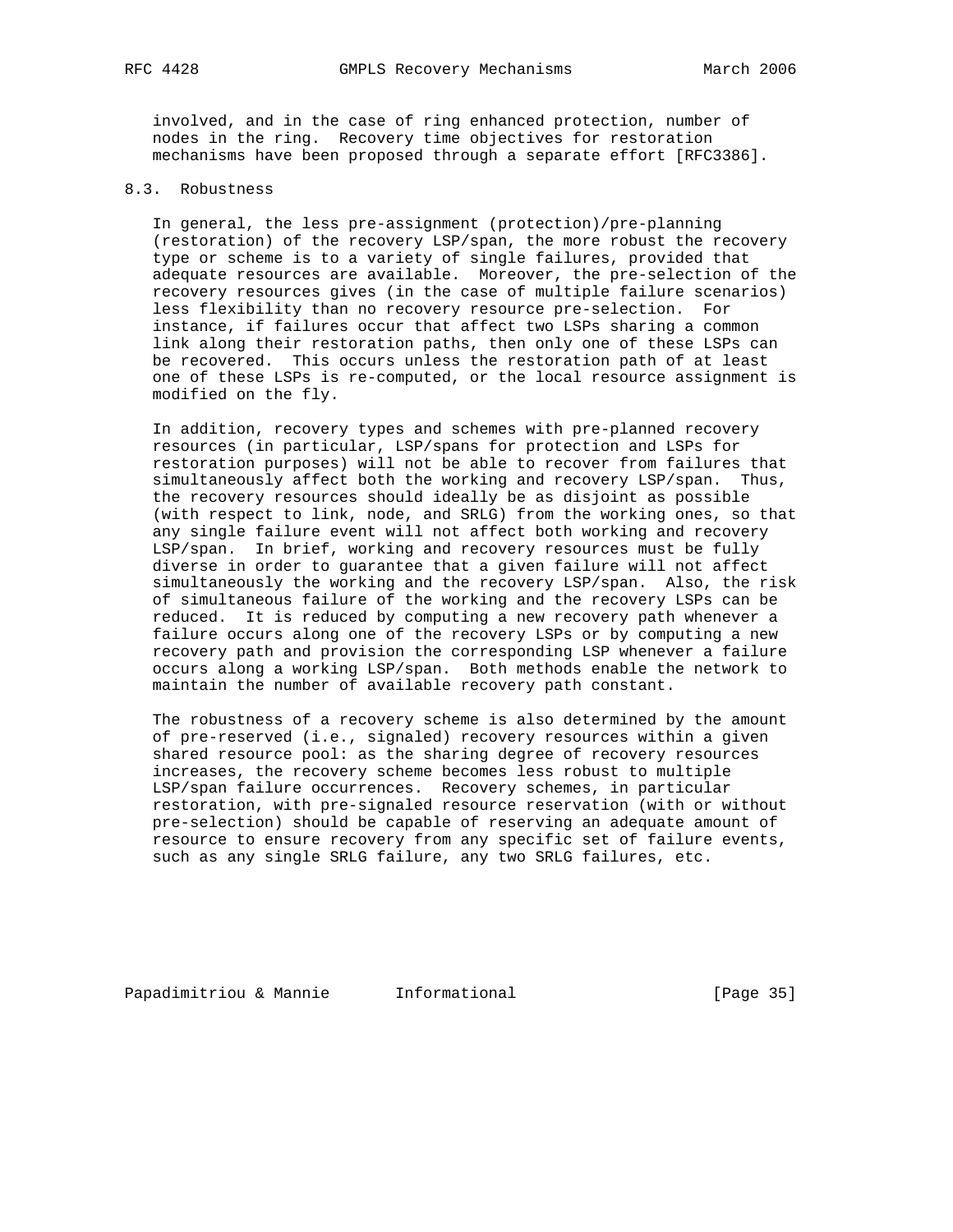### 8.4. Resource Optimization

 It is commonly admitted that sharing recovery resources provides network resource optimization. Therefore, from a resource utilization perspective, protection schemes are often classified with respect to their degree of sharing recovery resources with the working entities. Moreover, non-permanent bridging protection types allow (under normal conditions) for extra-traffic over the recovery resources.

From this perspective, the following statements are true:

- 1) 1+1 LSP/Span protection is the most resource-consuming protection type because it does not allow for any extra traffic.
- 2) 1:1 LSP/span recovery requires dedicated recovery LSP/span allowing for extra traffic.
- 3) 1:N and M:N LSP/span recovery require 1 (and M, respectively) recovery LSP/span (shared between the N working LSP/span) allowing for extra traffic.

 Obviously, 1+1 protection precludes, and 1:1 recovery does not allow for any recovery LSP/span sharing, whereas 1:N and M:N recovery do allow sharing of 1 (M, respectively) recovery LSP/spans between N working LSP/spans. However, despite the fact that 1:1 LSP recovery precludes the sharing of the recovery LSP, the recovery schemes that can be built from it (e.g., (1:1)^n, see Section 5.4) do allow sharing of its recovery resources. In addition, the flexibility in the usage of shared recovery resources (in particular, shared links) may be limited because of network topology restrictions, e.g., fixed ring topology for traditional enhanced protection schemes.

 On the other hand, when using LSP restoration with pre-signaled resource reservation, the amount of reserved restoration capacity is determined by the local bandwidth reservation policies. In LSP restoration schemes with re-provisioning, a pool of spare resources can be defined from which all resources are selected after failure occurrence for the purpose of restoration path computation. The degree to which restoration schemes allow sharing amongst multiple independent failures is then directly inferred from the size of the resource pool. Moreover, in all restoration schemes, spare resources can be used to carry preemptible traffic (thus over preemptible LSP/span) when the corresponding resources have not been committed for LSP/span recovery purposes.

 From this, it clearly follows that less recovery resources (i.e., LSP/spans and switching capacity) have to be allocated to a shared

Papadimitriou & Mannie 1nformational 1999 (Page 36)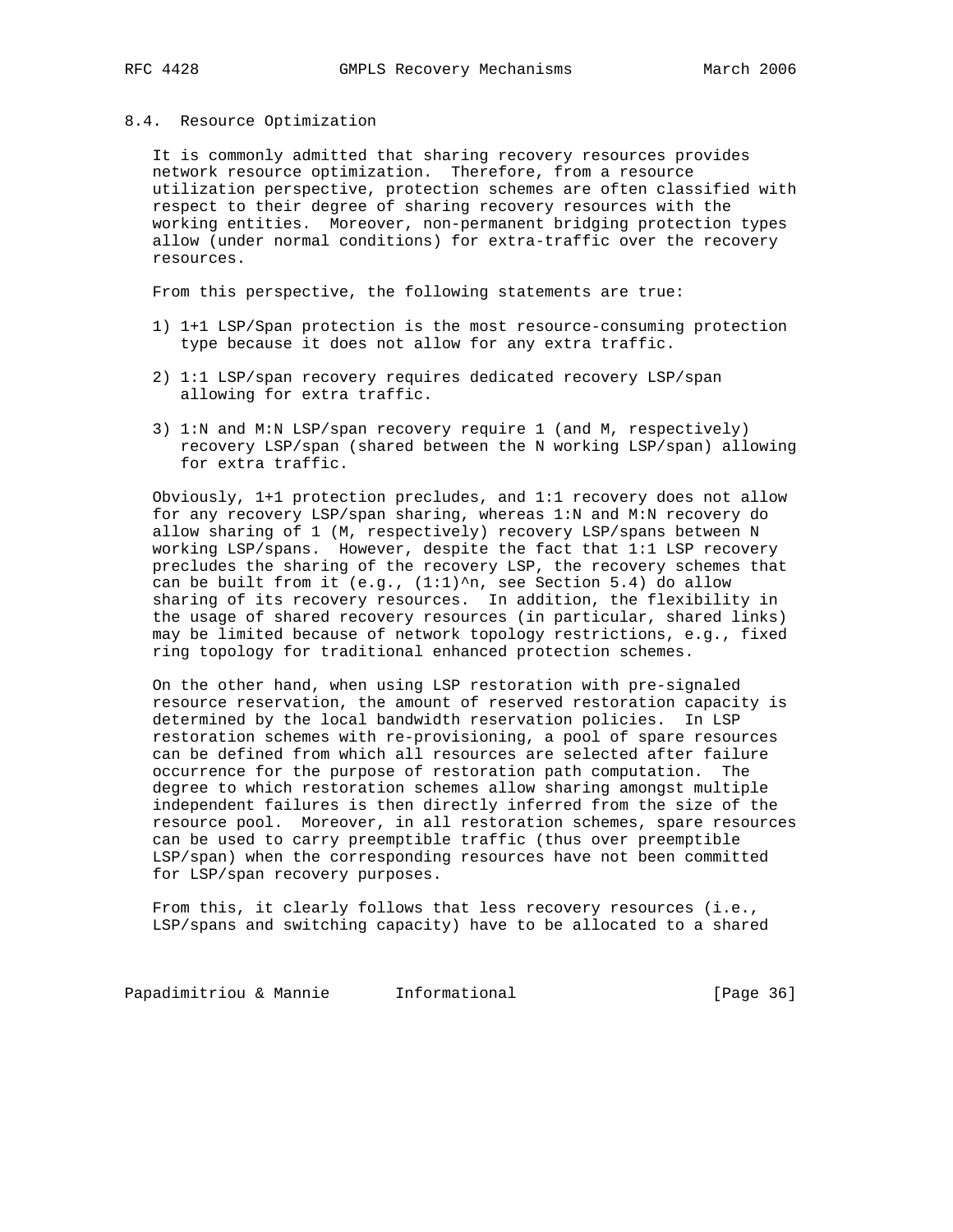recovery resource pool if a greater sharing degree is allowed. Thus, the network survivability level is determined by the policy that defines the amount of shared recovery resources and by the maximum sharing degree allowed for these recovery resources.

## 8.4.1. Recovery Resource Sharing

 When recovery resources are shared over several LSP/Spans, the use of the Maximum Reservable Bandwidth, the Unreserved Bandwidth, and the Maximum LSP Bandwidth (see [RFC4202]) provides the information needed to obtain the optimization of the network resources allocated for shared recovery purposes.

 The Maximum Reservable Bandwidth is defined as the Maximum Link Bandwidth but it may be greater in case of link over-subscription.

 The Unreserved Bandwidth (at priority p) is defined as the bandwidth not yet reserved on a given TE link (its initial value for each priority p corresponds to the Maximum Reservable Bandwidth). Last, the Maximum LSP Bandwidth (at priority p) is defined as the smaller of Unreserved Bandwidth (at priority p) and Maximum Link Bandwidth.

 Here, one generally considers a recovery resource sharing degree (or ratio) to globally optimize the shared recovery resource usage. The distribution of the bandwidth utilization per TE link can be inferred from the per-priority bandwidth pre-allocation. By using the Maximum LSP Bandwidth and the Maximum Reservable Bandwidth, the amount of (over-provisioned) resources that can be used for shared recovery purposes is known from the IGP.

 In order to analyze this behavior, we define the difference between the Maximum Reservable Bandwidth (in the present case, this value is greater than the Maximum Link Bandwidth) and the Maximum LSP Bandwidth per TE link i as the Maximum Shareable Bandwidth or max\_R[i]. Within this quantity, the amount of bandwidth currently allocated for shared recovery per TE link i is defined as R[i]. Both quantities are expressed in terms of discrete bandwidth units (and thus, the Minimum LSP Bandwidth is of one bandwidth unit).

 The knowledge of this information available per TE link can be exploited in order to optimize the usage of the resources allocated per TE link for shared recovery. If one refers to r[i] as the actual bandwidth per TE link i (in terms of discrete bandwidth units) committed for shared recovery, then the following quantity must be maximized over the potential TE link candidates:

sum  $\{i=1\}^N$   $[(R{i} - r{i})/(t{i} - b{i})]$ 

Papadimitriou & Mannie 1nformational 1999 [Page 37]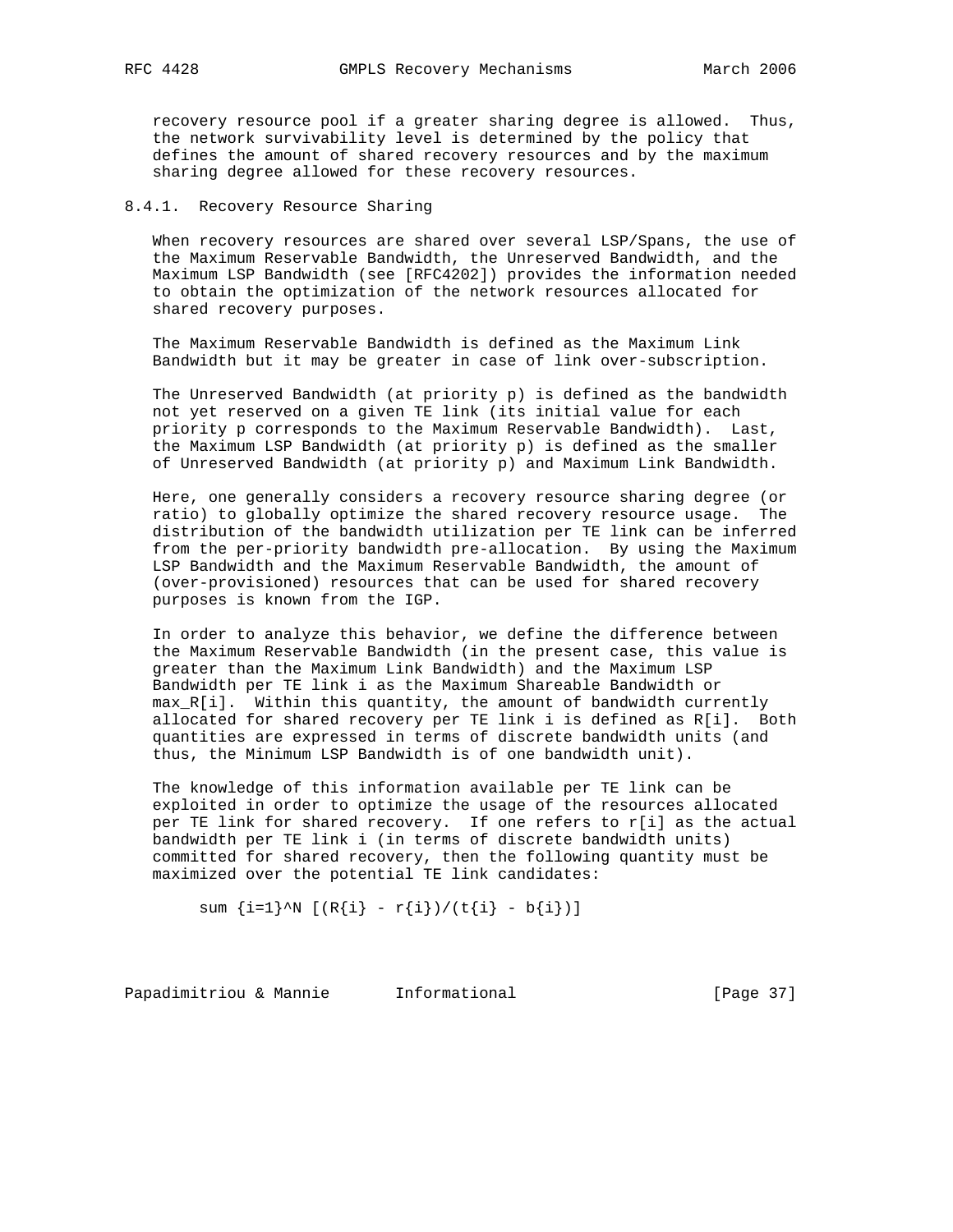or equivalently: sum  $\{i=1\}^N$  [(R $\{i\}$  - r $\{i\})/r\{i\}$ ]

with  $R{i} > = 1$  and  $r{i} > = 1$  (in terms of per component bandwidth unit)

 In this formula, N is the total number of links traversed by a given LSP, t[i] the Maximum Link Bandwidth per TE link i, and b[i] the sum per TE link i of the bandwidth committed for working LSPs and other recovery LSPs (thus except "shared bandwidth" LSPs). The quantity  $[(R{i} - r{i})/r{i}]$  is defined as the Shared (Recovery) Bandwidth Ratio per TE link i. In addition, TE links for which R[i] reaches  $max_R[i]$  or for which  $r[i] = 0$  are pruned during shared recovery path computation as well as TE links for which  $max_R[i] = r[i]$  that can simply not be shared.

 More generally, one can draw the following mapping between the available bandwidth at the transport and control plane level:

| - ---------- Max Reservable Bandwidth                   |
|---------------------------------------------------------|
|                                                         |
| $R$ -----                                               |
|                                                         |
| max R                                                   |
|                                                         |
| TE link Capacity - ------   - Maximum TE Link Bandwidth |
| $ r$ ----- v                                            |
| <------ b ------> - ---------- Maximum LSP Bandwidth    |
|                                                         |
|                                                         |
|                                                         |
|                                                         |
| ----- <--- Minimum LSP Bandwidth                        |
| ∩<br>----------                                         |

 Note that the above approach does not require the flooding of any per LSP information or any detailed distribution of the bandwidth allocation per component link or individual ports or even any per priority shareable recovery bandwidth information (using a dedicated sub-TLV). The latter would provide the same capability as the already defined Maximum LSP bandwidth per-priority information. This approach is referred to as a Partial (or Aggregated) Information Routing as described in [KODIALAM1] and [KODIALAM2]. They show that the difference obtained with a Full (or Complete) Information Routing approach (where for the whole set of working and recovery LSPs, the amount of bandwidth units they use per-link is known at each node and for each link) is clearly negligible. The Full Information Routing

Papadimitriou & Mannie Informational [Page 38]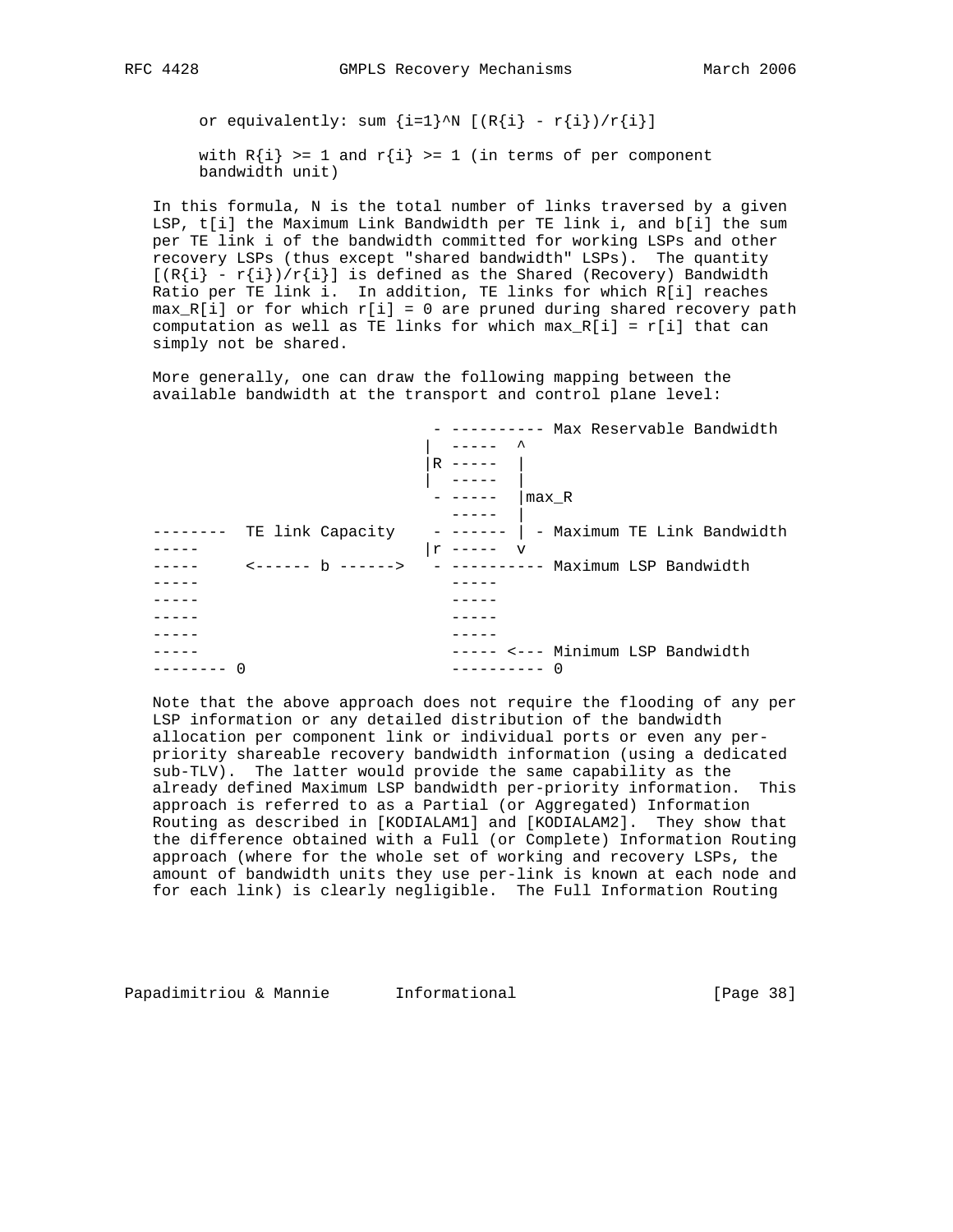approach is detailed in [GLI]. Note also that both approaches rely on the deterministic knowledge (at different degrees) of the network topology and resource usage status.

 Moreover, extending the GMPLS signaling capabilities can enhance the Partial Information Routing approach. It is enhanced by allowing working-LSP-related information and, in particular, its path (including link and node identifiers) to be exchanged with the recovery LSP request. This enables more efficient admission control at upstream nodes of shared recovery resources, and in particular, links (see Section 8.4.3).

# 8.4.2. Recovery Resource Sharing and SRLG Recovery

 Resource shareability can also be maximized with respect to the number of times each SRLG is protected by a recovery resource (in particular, a shared TE link) and methods can be considered for avoiding contention of the shared recovery resources in case of single SRLG failure. These methods enable the sharing of recovery resources between two (or more) recovery LSPs, if their respective working LSPs are mutually disjoint with respect to link, node, and SRLGs. Then, a single failure does not simultaneously disrupt several (or at least two) working LSPs.

 For instance, [BOUILLET] shows that the Partial Information Routing approach can be extended to cover recovery resource shareability with respect to SRLG recoverability (i.e., the number of times each SRLG is recoverable). By flooding this aggregated information per TE link, path computation and selection of SRLG-diverse recovery LSPs can be optimized with respect to the sharing of recovery resource reserved on each TE link. This yields a performance difference of less than 5%, which is negligible compared to the corresponding Full Information Flooding approach (see [GLI]).

 For this purpose, additional extensions to [RFC4202] in support of path computation for shared mesh recovery have been often considered in the literature. TE link attributes would include, among others, the current number of recovery LSPs sharing the recovery resources reserved on the TE link, and the current number of SRLGs recoverable by this amount of (shared) recovery resources reserved on the TE link. The latter is equivalent to the current number of SRLGs that will be recovered by the recovery LSPs sharing the recovery resource reserved on the TE link. Then, if explicit SRLG recoverability is considered, a TE link attribute would be added that includes the explicit list of SRLGs (recoverable by the shared recovery resource reserved on the TE link) and their respective shareable recovery bandwidths. The latter information is equivalent to the shareable recovery bandwidth per SRLG (or per group of SRLGs), which implies

Papadimitriou & Mannie 1nformational 1997 [Page 39]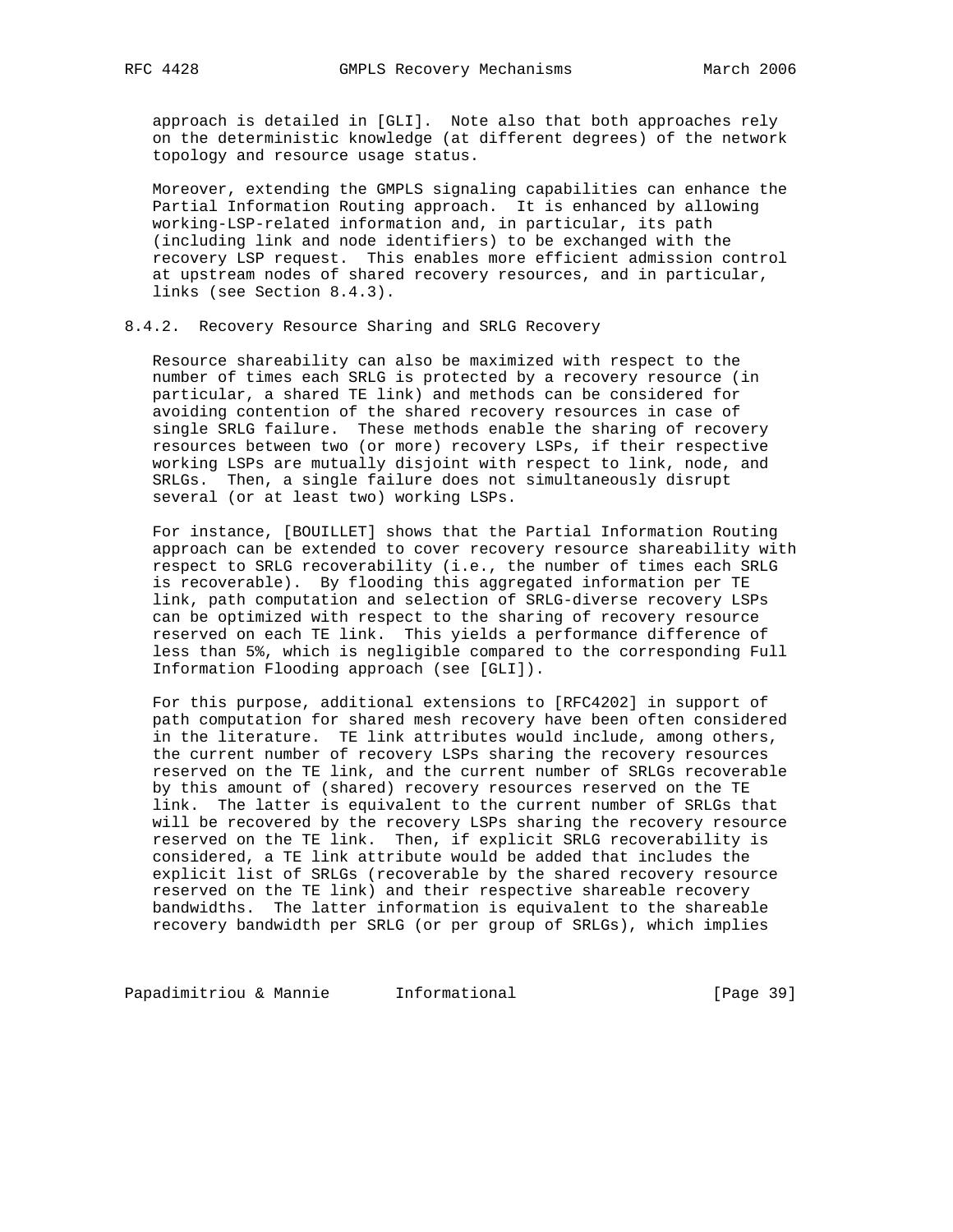that the amount of shareable bandwidth and the number of listed SRLGs will decrease over time.

 Compared to the case of recovery resource sharing only (regardless of SRLG recoverability, as described in Section 8.4.1), these additional TE link attributes would potentially deliver better path computation and selection (at a distinct ingress node) for shared mesh recovery purposes. However, due to the lack of evidence of better efficiency and due to the complexity that such extensions would generate, they are not further considered in the scope of the present analysis. For instance, a per-SRLG group minimum/maximum shareable recovery bandwidth is restricted by the length that the corresponding (sub-) TLV may take and thus the number of SRLGs that it can include. Therefore, the corresponding parameter should not be translated into GMPLS routing (or even signaling) protocol extensions in the form of TE link sub-TLV.

8.4.3. Recovery Resource Sharing, SRLG Disjointness and Admission Control

 Admission control is a strict requirement to be fulfilled by nodes giving access to shared links. This can be illustrated using the following network topology:



 Node A creates a working LSP to D (A-C-D), B creates simultaneously a working LSP to D (B-C-D) and a recovery LSP (B-E-F-D) to the same destination. Then, A decides to create a recovery LSP to D (A-E-F- D), but since the C-D span carries both working LSPs, node E should either assign a dedicated resource for this recovery LSP or reject this request if the C-D span has already reached its maximum recovery bandwidth sharing ratio. In the latter case, C-D span failure would imply that one of the working LSP would not be recoverable.

 Consequently, node E must have the required information to perform admission control for the recovery LSP requests it processes (implying for instance, that the path followed by the working LSP is carried with the corresponding recovery LSP request). If node E can guarantee that the working LSPs (A-C-D and B-C-D) are SRLG disjoint over the C-D span, it may securely accept the incoming recovery LSP request and assign to the recovery LSPs (A-E-F-D and B-E-F-D) the

Papadimitriou & Mannie 1nformational 1999 (Page 40)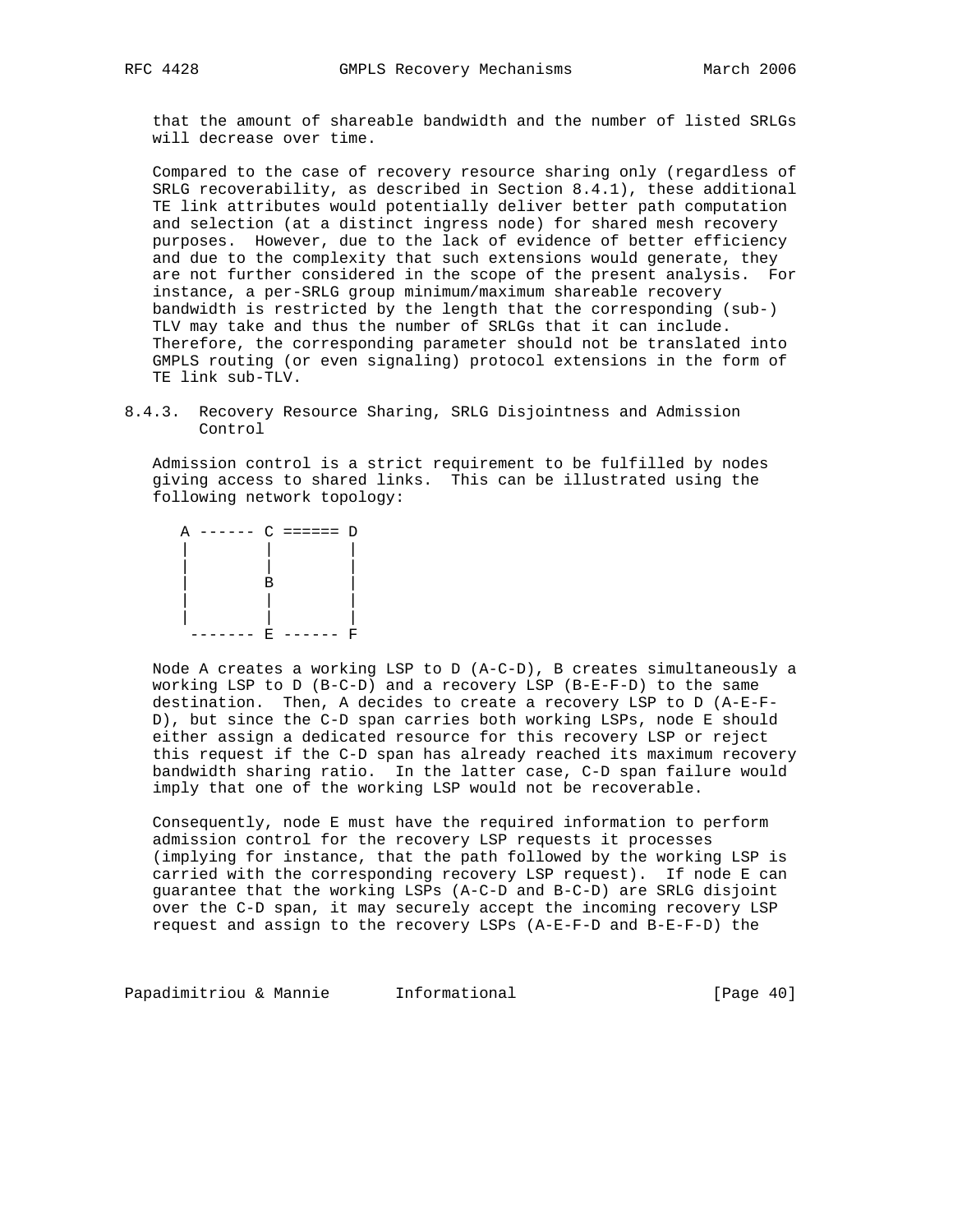same resources on the link E-F. This may occur if the link E-F has not yet reached its maximum recovery bandwidth sharing ratio. In this example, one assumes that the node failure probability is negligible compared to the link failure probability.

 To achieve this, the path followed by the working LSP is transported with the recovery LSP request and examined at each upstream node of potentially shareable links. Admission control is performed using the interface identifiers (included in the path) to retrieve in the TE DataBase the list of SRLG IDs associated to each of the working LSP links. If the working LSPs (A-C-D and B-C-D) have one or more link or SRLG ID in common (in this example, one or more SRLG id in common over the span C-D), node E should not assign the same resource over link E-F to the recovery LSPs (A-E-F-D and B-E-F-D). Otherwise, one of these working LSPs would not be recoverable if C-D span failure occurred.

 There are some issues related to this method; the major one is the number of SRLG IDs that a single link can cover (more than 100, in complex environments). Moreover, when using link bundles, this approach may generate the rejection of some recovery LSP requests. This occurs when the SRLG sub-TLV corresponding to a link bundle includes the union of the SRLG id list of all the component links belonging to this bundle (see [RFC4202] and [RFC4201]).

 In order to overcome this specific issue, an additional mechanism may consist of querying the nodes where the information would be available (in this case, node E would query C). The main drawback of this method is that (in addition to the dedicated mechanism(s) it requires) it may become complex when several common nodes are traversed by the working LSPs. Therefore, when using link bundles, solving this issue is closely related to the sequence of the recovery operations. Per-component flooding of SRLG identifiers would deeply impact the scalability of the link state routing protocol. Therefore, one may rely on the usage of an on-line accessible network management system.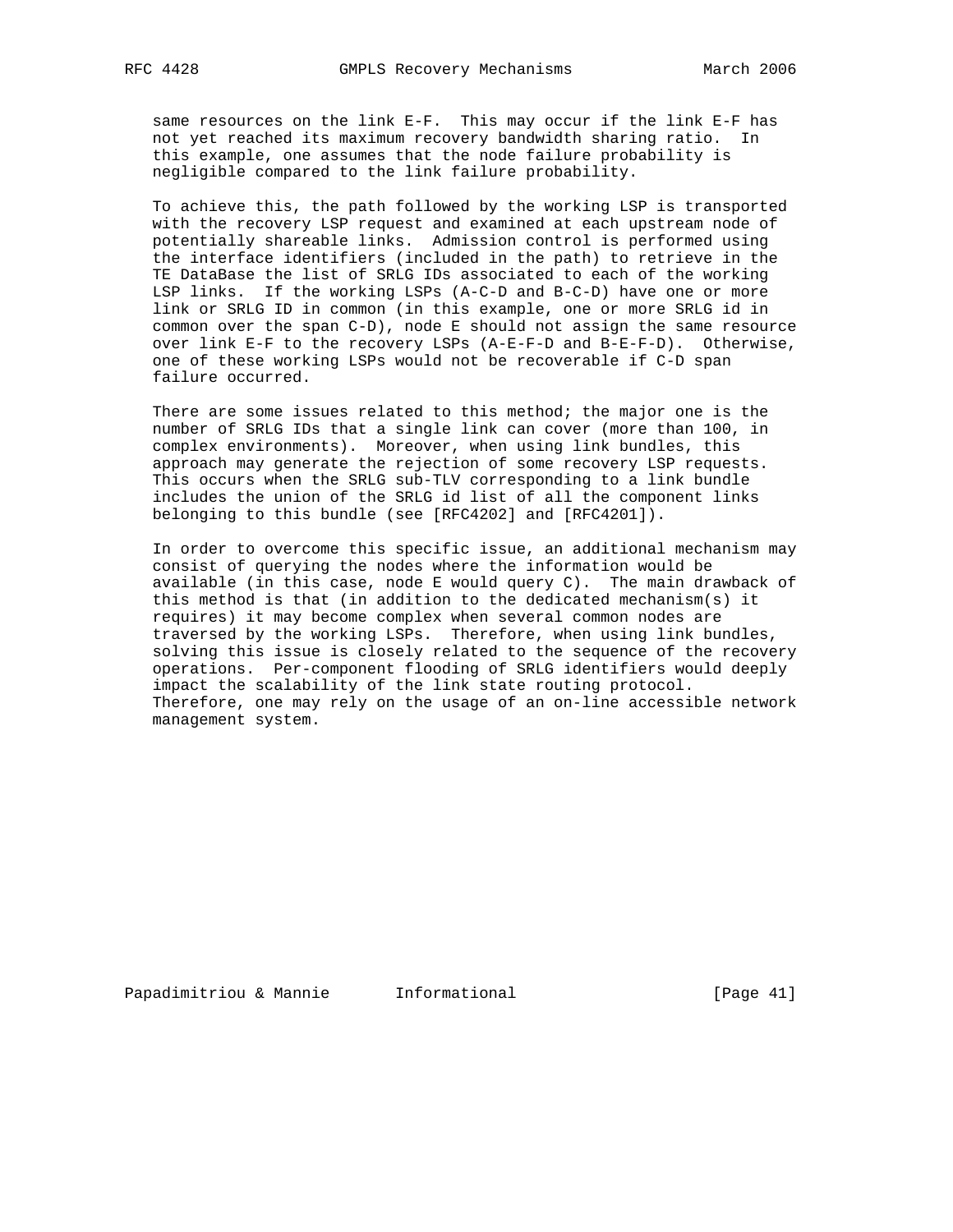# 9. Summary and Conclusions

 The following table summarizes the different recovery types and schemes analyzed throughout this document.

|       | Path Search (computation and selection) |                                                                                                                           |                                                                                       |  |
|-------|-----------------------------------------|---------------------------------------------------------------------------------------------------------------------------|---------------------------------------------------------------------------------------|--|
|       |                                         | Pre-planned (a)                                                                                                           | Dynamic (b)                                                                           |  |
| Path  |                                         | faster recovery<br>less flexible<br>less robust<br>most resource-consuming                                                | Does not apply                                                                        |  |
| Setup | $\mathfrak{D}$                          | relatively fast recovery<br>relatively flexible<br>relatively robust<br>resource consumption<br>depends on sharing degree | Does not apply                                                                        |  |
|       | २                                       | relatively fast recovery<br>more flexible<br>relatively robust<br>less resource-consuming<br>depends on sharing degree    | less faster (computation)<br>most flexible<br>most robust<br>least resource-consuming |  |

- 1a. Recovery LSP setup (before failure occurrence) with resource reservation (i.e., signaling) and selection is referred to as LSP protection.
- 2a. Recovery LSP setup (before failure occurrence) with resource reservation (i.e., signaling) and with resource pre-selection is referred to as pre-planned LSP re-routing with resource pre selection. This implies only recovery LSP activation after failure occurrence.
- 3a. Recovery LSP setup (before failure occurrence) with resource reservation (i.e., signaling) and without resource selection is referred to as pre-planned LSP re-routing without resource pre selection. This implies recovery LSP activation and resource (i.e., label) selection after failure occurrence.
- 3b. Recovery LSP setup after failure occurrence is referred to as to as LSP re-routing, which is full when recovery LSP path computation occurs after failure occurrence.

Papadimitriou & Mannie 1nformational 1999 (Page 42)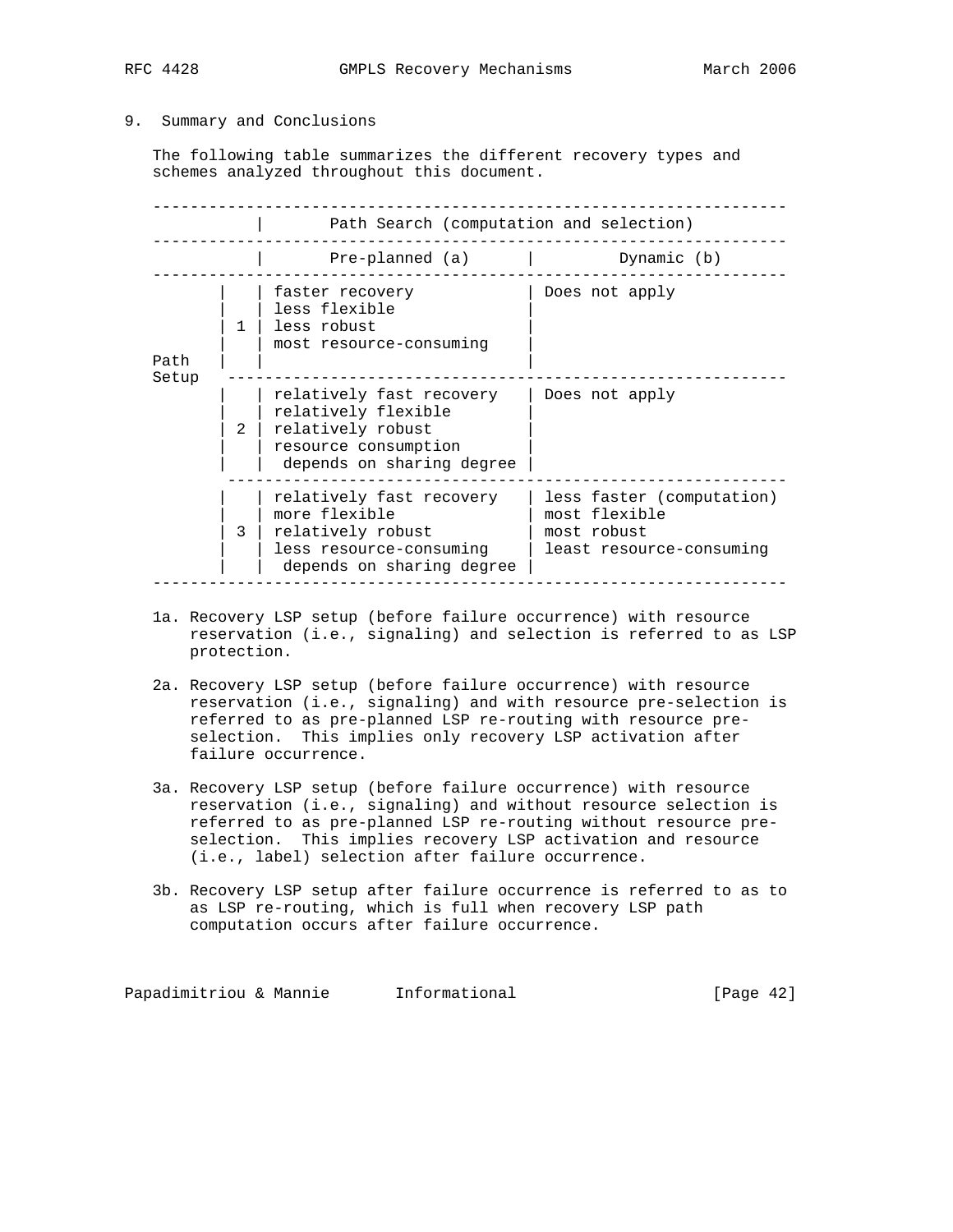Thus, the term pre-planned refers to recovery LSP path pre computation, signaling (reservation), and a priori resource selection (optional), but not cross-connection. Also, the shared-mesh recovery scheme can be viewed as a particular case of 2a) and 3a), using the additional constraint described in Section 8.4.3.

 The implementation of these recovery mechanisms requires only considering extensions to GMPLS signaling protocols (i.e., [RFC3471] and [RFC3473]). These GMPLS signaling extensions should mainly focus in delivering (1) recovery LSP pre-provisioning for the cases 1a, 2a, and 3a, (2) LSP failure notification, (3) recovery LSP switching action(s), and (4) reversion mechanisms.

 Moreover, the present analysis (see Section 8) shows that no GMPLS routing extensions are expected to efficiently implement any of these recovery types and schemes.

#### 10. Security Considerations

 This document does not introduce any additional security issue or imply any specific security consideration from [RFC3945] to the current RSVP-TE GMPLS signaling, routing protocols (OSPF-TE, IS-IS- TE) or network management protocols.

 However, the authorization of requests for resources by GMPLS-capable nodes should determine whether a given party, presumably already authenticated, has a right to access the requested resources. This determination is typically a matter of local policy control, for example, by setting limits on the total bandwidth made available to some party in the presence of resource contention. Such policies may become quite complex as the number of users, types of resources, and sophistication of authorization rules increases. This is particularly the case for recovery schemes that assume pre-planned sharing of recovery resources, or contention for resources in case of dynamic re-routing.

 Therefore, control elements should match the requests against the local authorization policy. These control elements must be capable of making decisions based on the identity of the requester, as verified cryptographically and/or topologically.

## 11. Acknowledgements

 The authors would like to thank Fabrice Poppe (Alcatel) and Bart Rousseau (Alcatel) for their revision effort, and Richard Rabbat (Fujitsu Labs), David Griffith (NIST), and Lyndon Ong (Ciena) for their useful comments.

Papadimitriou & Mannie Informational (Page 43)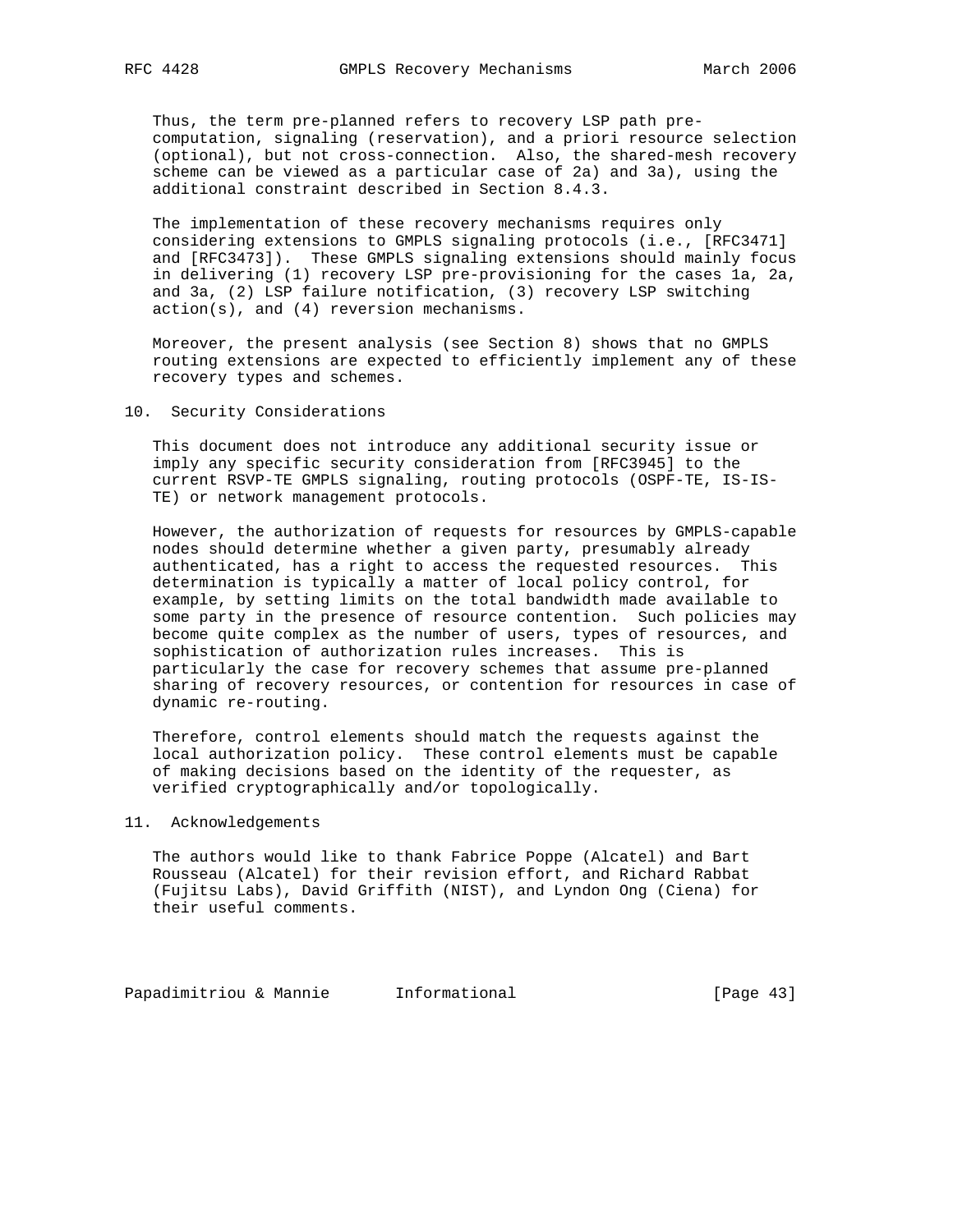Thanks also to Adrian Farrel for the thorough review of the document.

- 12. References
- 12.1. Normative References
	- [RFC2119] Bradner, S., "Key words for use in RFCs to Indicate Requirement Levels", BCP 14, RFC 2119, March 1997.
	- [RFC3471] Berger, L., "Generalized Multi-Protocol Label Switching (GMPLS) Signaling Functional Description", RFC 3471, January 2003.
	- [RFC3473] Berger, L., "Generalized Multi-Protocol Label Switching (GMPLS) Signaling Resource ReserVation Protocol-Traffic Engineering (RSVP-TE) Extensions", RFC 3473, January 2003.
	- [RFC3945] Mannie, E., "Generalized Multi-Protocol Label Switching (GMPLS) Architecture", RFC 3945, October 2004.
	- [RFC4201] Kompella, K., Rekhter, Y., and L. Berger, "Link Bundling in MPLS Traffic Engineering (TE)", RFC 4201, October 2005.
	- [RFC4202] Kompella, K., Ed. and Y. Rekhter, Ed., "Routing Extensions in Support of Generalized Multi-Protocol Label Switching (GMPLS)", RFC 4202, October 2005.
	- [RFC4204] Lang, J., Ed., "Link Management Protocol (LMP)", RFC 4204, October 2005.
	- [RFC4209] Fredette, A., Ed. and J. Lang, Ed., "Link Management Protocol (LMP) for Dense Wavelength Division Multiplexing (DWDM) Optical Line Systems", RFC 4209, October 2005.
	- [RFC4427] Mannie E., Ed. and D. Papadimitriou, Ed., "Recovery (Protection and Restoration) Terminology for Generalized Multi-Protocol Label Switching (GMPLS)", RFC 4427, March 2006.

12.2. Informative References

 [BOUILLET] E. Bouillet, et al., "Stochastic Approaches to Compute Shared Meshed Restored Lightpaths in Optical Network Architectures," IEEE Infocom 2002, New York City, June 2002.

Papadimitriou & Mannie Informational [Page 44]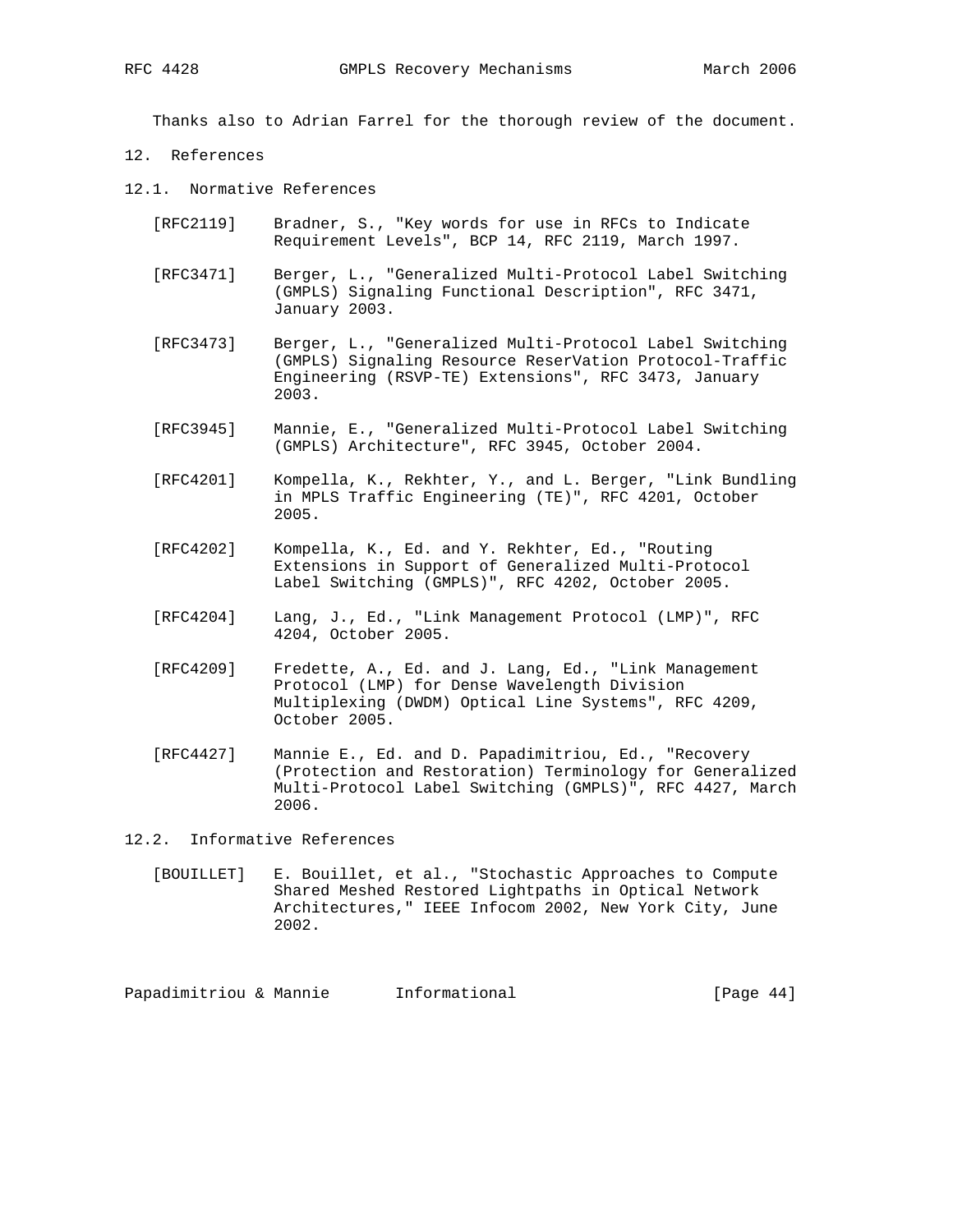- 
- [DEMEESTER] P. Demeester, et al., "Resilience in Multilayer Networks," IEEE Communications Magazine, Vol. 37, No. 8, pp. 70-76, August 1998.
	- [GLI] G. Li, et al., "Efficient Distributed Path Selection for Shared Restoration Connections," IEEE Infocom 2002, New York City, June 2002.
	- [IPO-IMP] Strand, J. and A. Chiu, "Impairments and Other Constraints on Optical Layer Routing", RFC 4054, May 2005.
	- [KODIALAM1] M. Kodialam and T.V. Lakshman, "Restorable Dynamic Quality of Service Routing," IEEE Communications Magazine, pp. 72-81, June 2002.
	- [KODIALAM2] M. Kodialam and T.V. Lakshman, "Dynamic Routing of Restorable Bandwidth-Guaranteed Tunnels using Aggregated Network Resource Usage Information," IEEE/ ACM Transactions on Networking, pp. 399-410, June 2003.
	- [MANCHESTER] J. Manchester, P. Bonenfant and C. Newton, "The Evolution of Transport Network Survivability," IEEE Communications Magazine, August 1999.
	- [RFC3386] Lai, W. and D. McDysan, "Network Hierarchy and Multilayer Survivability", RFC 3386, November 2002.
	- [T1.105] ANSI, "Synchronous Optical Network (SONET): Basic Description Including Multiplex Structure, Rates, and Formats," ANSI T1.105, January 2001.
	- [WANG] J. Wang, L. Sahasrabuddhe, and B. Mukherjee, "Path vs. Subpath vs. Link Restoration for Fault Management in IP-over-WDM Networks: Performance Comparisons Using GMPLS Control Signaling," IEEE Communications Magazine, pp. 80-87, November 2002.

 For information on the availability of the following documents, please see http://www.itu.int

- [G.707] ITU-T, "Network Node Interface for the Synchronous Digital Hierarchy (SDH)," Recommendation G.707, October 2000.
- [G.709] ITU-T, "Network Node Interface for the Optical Transport Network (OTN)," Recommendation G.709, February 2001 (and Amendment no.1, October 2001).

Papadimitriou & Mannie Informational [Page 45]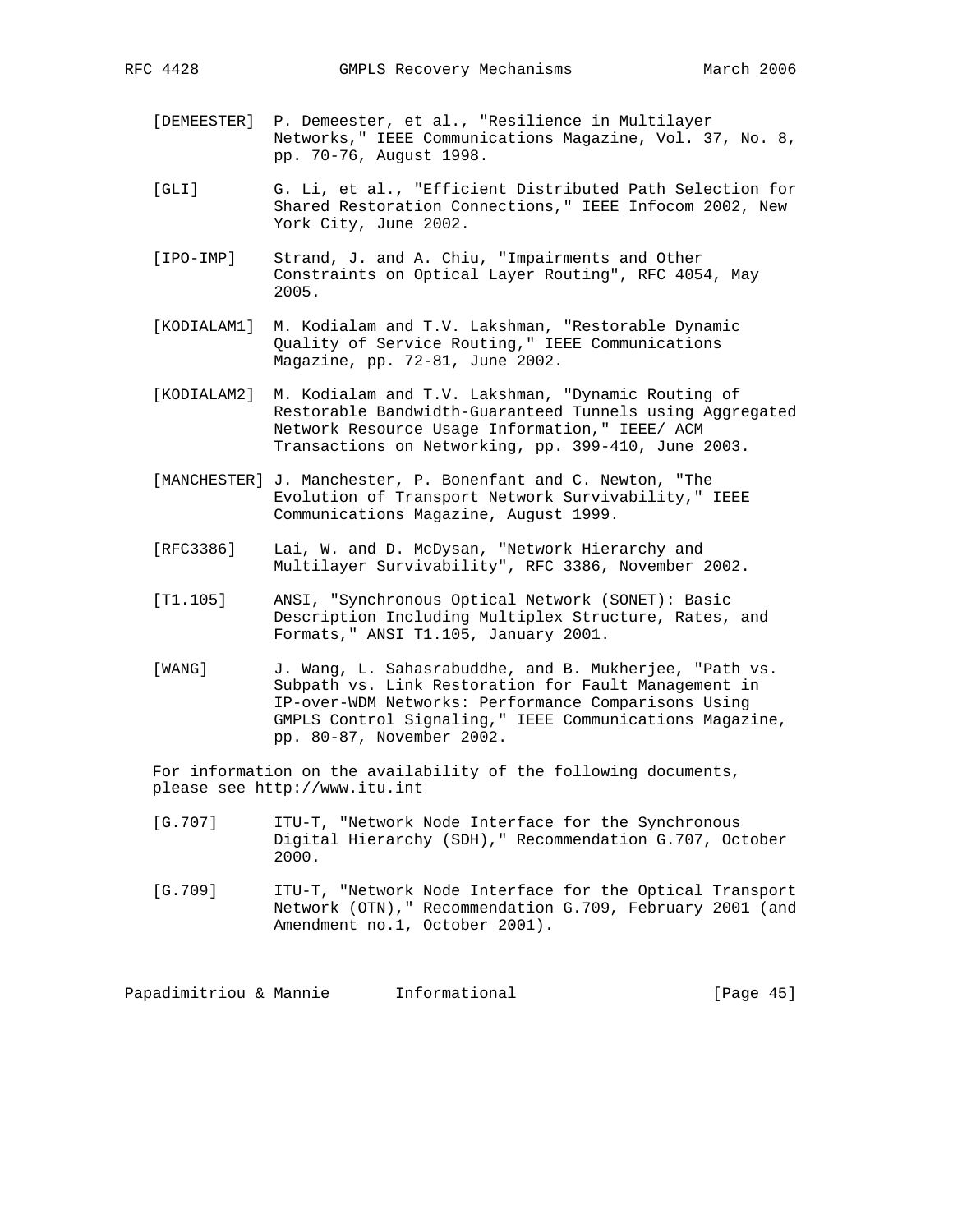- [G.783] ITU-T, "Characteristics of Synchronous Digital Hierarchy (SDH) Equipment Functional Blocks," Recommendation G.783, October 2000.
- [G.798] ITU-T, "Characteristics of optical transport network hierarchy equipment functional block," Recommendation G.798, June 2004.
- [G.806] ITU-T, "Characteristics of Transport Equipment Description Methodology and Generic Functionality", Recommendation G.806, October 2000.
- [G.841] ITU-T, "Types and Characteristics of SDH Network Protection Architectures," Recommendation G.841, October 1998.
- [G.842] ITU-T, "Interworking of SDH network protection architectures," Recommendation G.842, October 1998.
- [G.874] ITU-T, "Management aspects of the optical transport network element," Recommendation G.874, November 2001.

Editors' Addresses

 Dimitri Papadimitriou Alcatel Francis Wellesplein, 1 B-2018 Antwerpen, Belgium

 Phone: +32 3 240-8491 EMail: dimitri.papadimitriou@alcatel.be

 Eric Mannie Perceval Rue Tenbosch, 9 1000 Brussels Belgium

 Phone: +32-2-6409194 EMail: eric.mannie@perceval.net

Papadimitriou & Mannie 1nformational [Page 46]